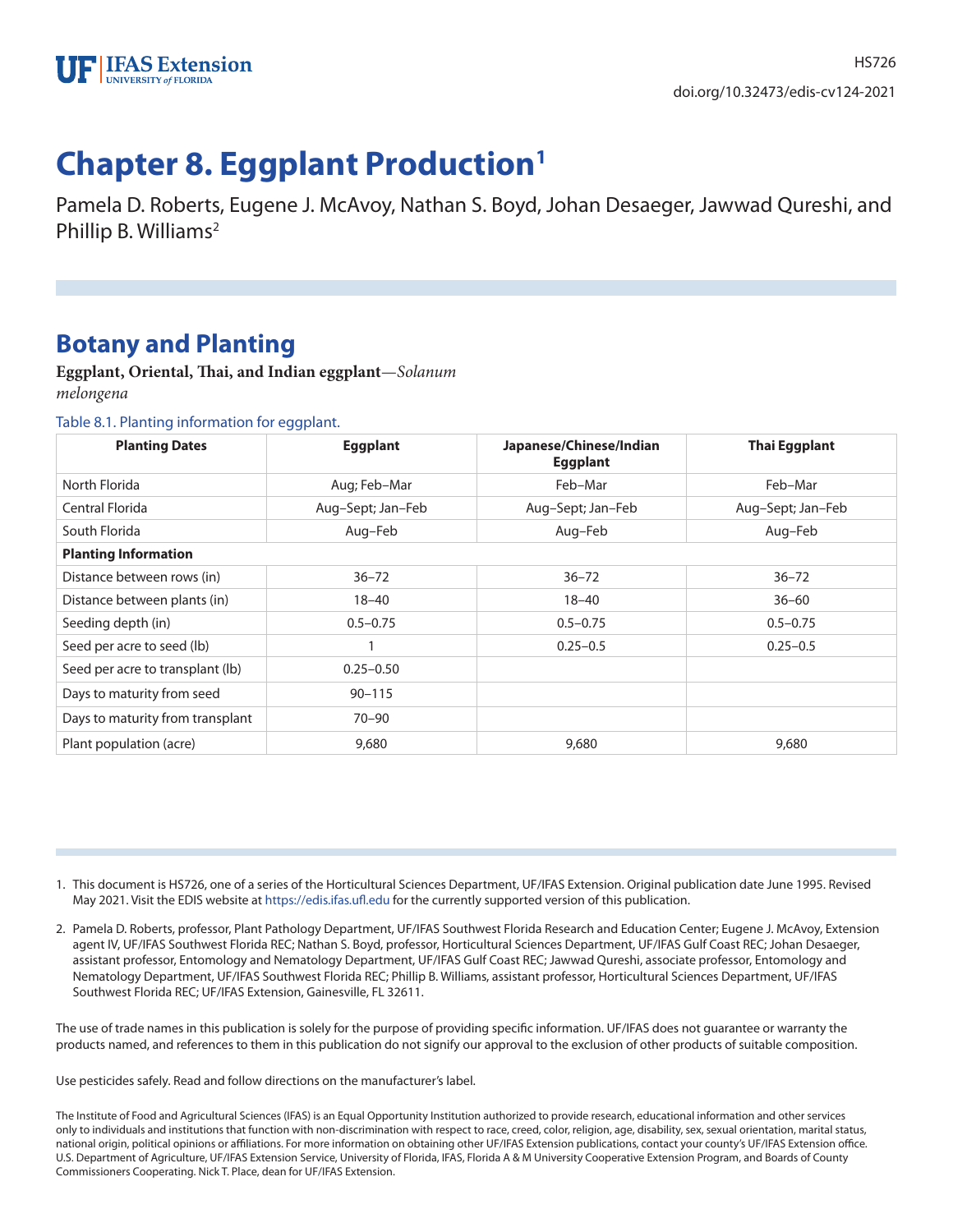Information on "Asian" solanums is included in this chapter. The Asian solanum group includes three types of eggplant and bird's eye pepper (Thai pepper). Pea eggplant, which was discussed in previous editions of this Handbook, is on the Federal Noxious Weed list, so it is not included in the current version. The harvestable product includes fruits that are eaten at the immature or mature stage. All can be grown on raised beds with or without plastic mulch, using either drip or subsurface irrigation. As with most eggplants, these types tend to be short-lived perennials, especially the Thai eggplant, which is a relatively compact, stocky plant. They can be severely pruned or ratooned and allowed to regrow if staking does not prohibit this operation. Fertilizer recommendations for eggplant should be used for the three types of eggplant, while those for peppers should be followed for bird's eye peppers. These crops can be started from seed or transplants. All the indeterminate types of eggplant need some type of staking support.

# **Cultivars**

For more information on eggplant variety descriptions and disease resistance, see EDIS publication HS1243, *Conventional and Specialty Eggplant Varieties in Florida*, at https:// edis.ifas.ufl.edu/publication/HS1243.

**Disease Key:** CM = cucumber mosaic, ToM = tomato mosaic,  $R =$  resistant,  $IR =$  intermediate resistance,  $T =$ tolerant.

# **Traditional Types**

**Classic.** Erect, vigorous plant; glossy deep-purple-black elongated-oval, green-calyxed fruit; medium-tall upright plant; fancy fruit appearance. Heavy yields of high-quality fruit. Does not perform well in cooler weather. R to ToM.

**Nadia.** Oval, long, vigorous plant with good fruit set under cool conditions. Very firm, attractive, purple-black fruit with long harvest period, and sets well under cool conditions.

**Night Shadow.** Elongate oval, widely adapted with high-yield potential. Strong plants produce firm fruit that maintain rich, dark glossy black color right through harvest. R to ToM.

# **Specialty Types**

**Birgah.** A Sicilian-style eggplant with a round, heavy, firm fruit, deep-purple color, sweet taste, and white flesh.

**Ghostbuster.** Hybrid variety that produces oval-shaped white fruit 6–7 inches long.

**Italian Pink.** Open-pollinated cultivar; oval fruit; cream/ rose color; mature fruit color is rose pink, purple calyx.

**Megal.** Italian cylindrical fruit; purple-black color, very uniform; excellent shelf life and flavor; few spines; early maturity. R to CM, ToM.

**Millionaire.** Slender, oriental type; dark-purple fruit color; purple calyx; early maturing.

**Vitoria.** Very long cylindrical, deep-purple Imperial type; green calyx; mild flavor. R to ToM.

**Zebra.** Elongated oval; purple with white stripes; very attractive with good flavor.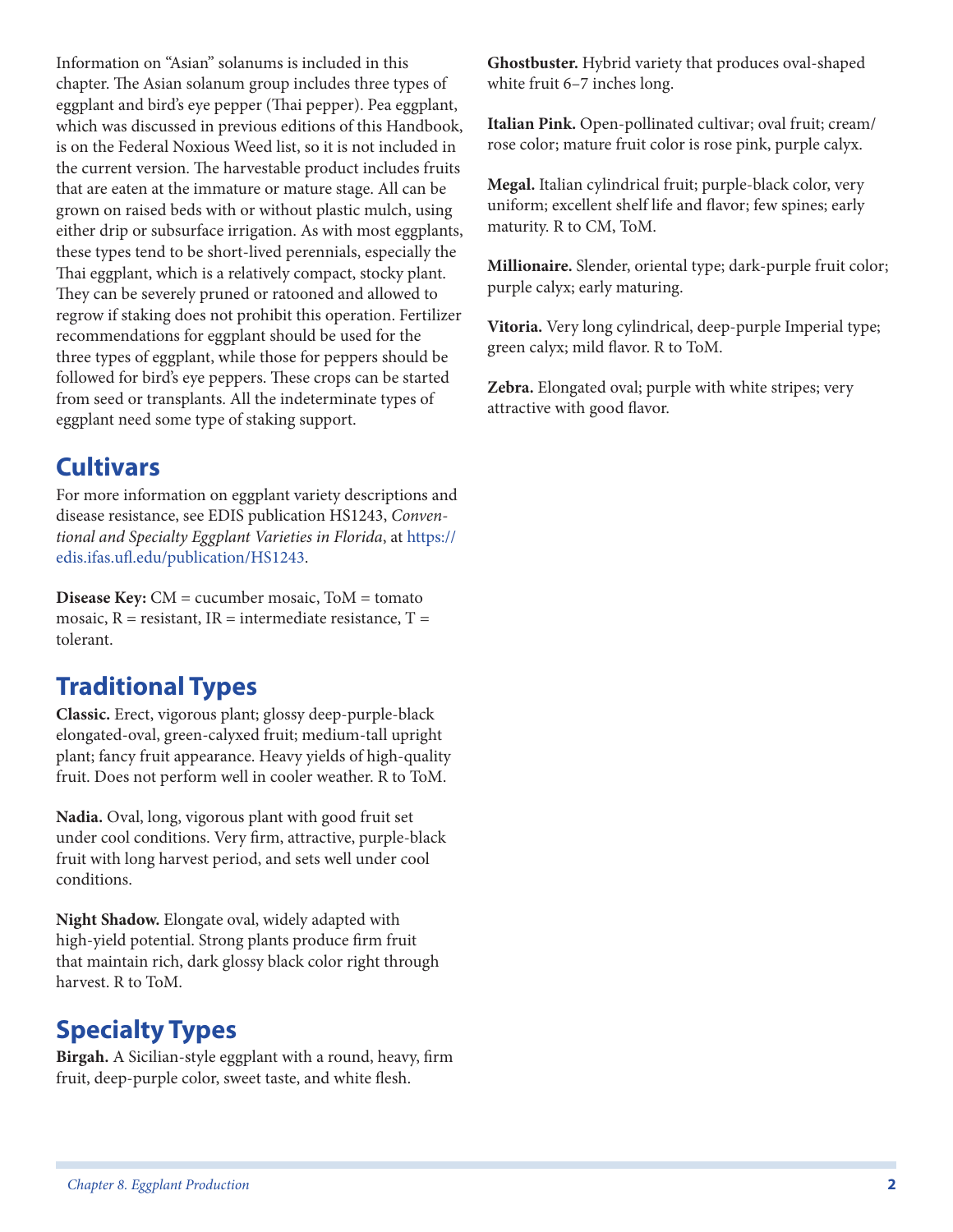### Table 8.2. Ethnic eggplant cultivars.

|                              | <b>Oriental (Japanese) Eggplant</b>  |
|------------------------------|--------------------------------------|
| <b>Black Shine</b>           | Money Maker 2                        |
| Hybrid Mangan                |                                      |
|                              | <b>Oriental (Chinese) Eggplant</b>   |
| Bride Hybrid                 | Ma-Zu Purple                         |
| Hybrid Purple Charm          |                                      |
|                              | Thai Eggplant                        |
| White: Hybrid White Ball     | Purple: Round Purple                 |
| Green: Green Beauty          | Variegated: Hybrid Tiger             |
| Purple: Hybrid Violet Prince | Variegated: Petch Slam               |
|                              | Indian Eggplant (Dark, Wine-Colored) |
| Hybrid Bharata               | Hybrid Chu-Chu                       |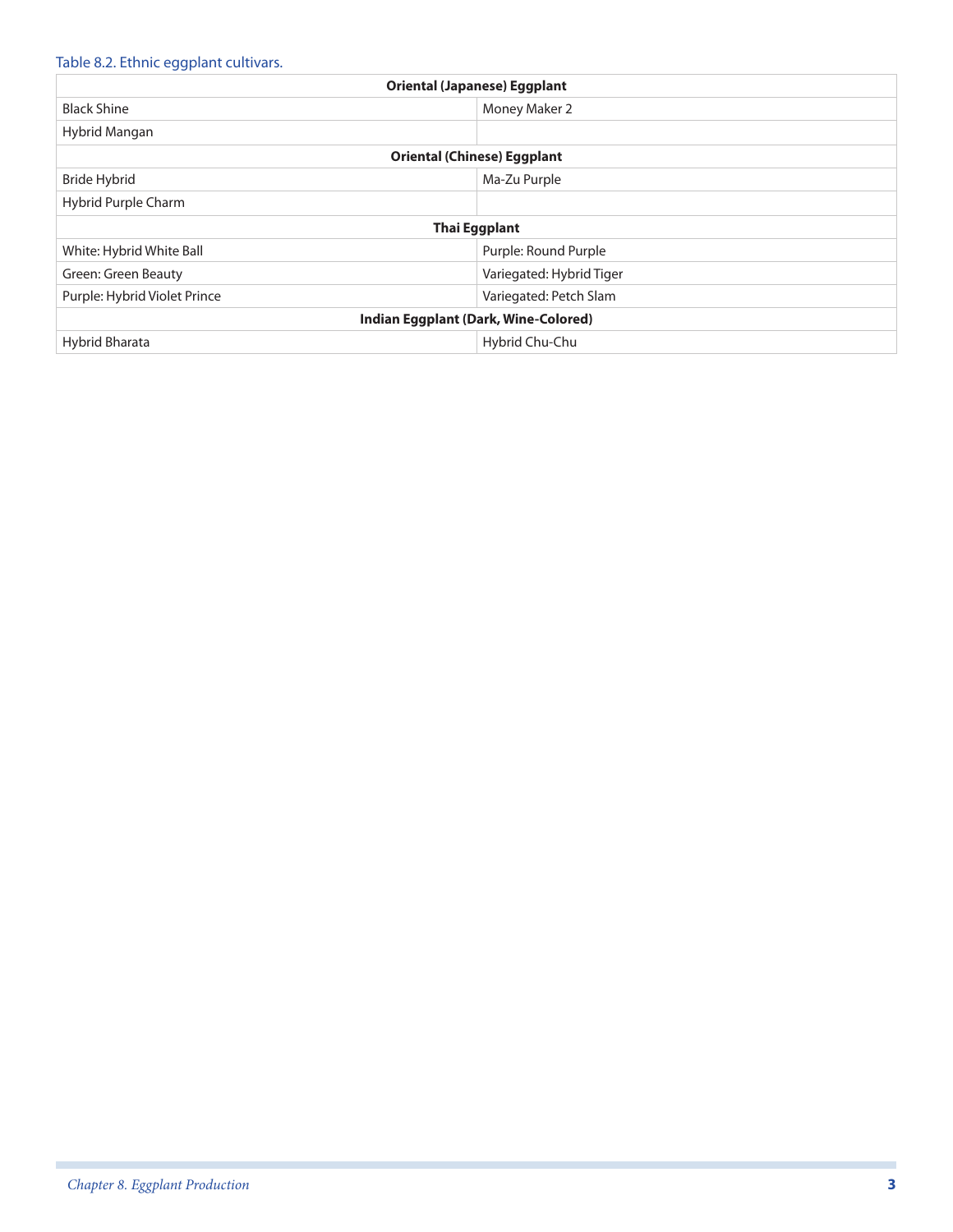#### Table 8.3. Herbicides approved for managing weeds in eggplant.

| <b>Active Ingredient</b><br>lb a.i./Acre | <b>Trade Name Product/</b><br>Acre                                       | <b>MOA</b><br>Code | <b>Weeds Controlled/Remarks</b>                                                                                                                                                                                                                                                                                                                                                                                                                 |
|------------------------------------------|--------------------------------------------------------------------------|--------------------|-------------------------------------------------------------------------------------------------------------------------------------------------------------------------------------------------------------------------------------------------------------------------------------------------------------------------------------------------------------------------------------------------------------------------------------------------|
|                                          |                                                                          |                    | Labels change frequently. Be sure to read a current product label before applying any chemical.                                                                                                                                                                                                                                                                                                                                                 |
| <b>Bensulide</b><br>$5.0 - 6.0$          | (Prefar) 4 E<br>$5-6$ qt                                                 | 8                  | Annual broadleaves and grasses. Incorporate 2-4 inches with mechanical cultivation<br>or irrigation.                                                                                                                                                                                                                                                                                                                                            |
| Carfentrazone<br>up to 0.031             | $(Aim)$ 2 EC<br>up to 2 fl oz                                            | 14                 | Apply as a preplant burndown for emerged broadleaf weeds up to 4 inches tall or<br>rosettes less than 3 inches across. Good coverage is essential. A nonionic surfactant,<br>methylated seed oil, or crop oil concentrate is recommended. No pretransplant<br>interval.                                                                                                                                                                         |
| <b>Flumioxazin</b><br>up to 0.128        | (Chateau) 51 WDG<br>up to 4 oz                                           | 14                 | Annual broadleaves. Apply to row middles of raised plastic-mulched beds that are at<br>least 4 inches higher than the treated row middles and 24-inch bed width. Label is<br>a Third-Party Registration (TPR, Inc.). Use without a signed authorization and waiver<br>of liability is a misuse of the product. Tank-mix with a burndown herbicide to control<br>emerged weeds.                                                                  |
| Glyphosate                               | (various formulations)<br>consult labels                                 | 9                  | Emerged broadleaves, grasses, and nutsedge. Apply as a preplant burndown.<br>Consult label for individual product directions.                                                                                                                                                                                                                                                                                                                   |
| <b>Halosulfuron</b><br>$0.024 - 0.05$    | (Sandea, Profine) 75 DF<br>$0.5 - 1.0$ oz                                | $\overline{2}$     | Broadleaves and yellow/purple nutsedge. Apply to row middles only. Do not exceed<br>2 oz/A per 12-month period. 30-day PHI.                                                                                                                                                                                                                                                                                                                     |
| Lactofen<br>$0.25 - 0.5$                 | (Cobra) 2 EC<br>16-32 fl oz                                              | 14                 | Broadleaves. Label is a Third-Party Registration (TPR, Inc.). Use without a signed<br>authorization and waiver of liability is a misuse of the product. Apply to row middles<br>only with shielded or hooded sprayers. Excessive injury occurs when product<br>contacts green foliage or fruit. Drift of lactofen-treated soil particles onto plants can<br>cause injury. Limit of 1 PRE and 1 POST application per growing season. 30-day PHI. |
| Napropamide<br>$1.0 - 2.0$               | (Devrinol) DF-XT<br>$2.0 - 4.0$ lb<br>(Devrinol) 2-XT<br>2-4 quarts      | 15                 | Annual broadleaves and grasses. Transplanted eggplant only. Use the lower rate on<br>light soils (coarse-textured-sandy). Do not apply more than 4 lb/A per crop cycle.                                                                                                                                                                                                                                                                         |
| Paraquat<br>$0.5 - 1.0$                  | (Gramoxone) 2 SL<br>$2.0 - 4.0$ pt<br>(Firestorm) 3 SL<br>$1.3 - 2.7$ pt | 22                 | Emerged broadleaf and grass weeds. Apply as a preplant burndown treatment.<br>Surfactant recommended. Consult label for new restrictions.                                                                                                                                                                                                                                                                                                       |
| <b>Pelargonic acid</b>                   | (Scythe) 4.2 EC<br>3%-10% v/v                                            | 27                 | Emerged broadleaves and grasses. Apply as a preplant burndown treatment.<br>Product is a contact, nonselective, foliar-applied herbicide with no residual control.<br>May be tank-mixed with soil residual compounds.                                                                                                                                                                                                                           |
| Pendimethalin<br>$0.48 - 0.72$           | (Prowl H20) 3.8<br>$1.0 - 1.5$ pt                                        | 3                  | Broadleaves and grasses. Apply to row middles or under the plastic. Do not exceed<br>3.0 pt/A per year. 70-day PHI.                                                                                                                                                                                                                                                                                                                             |
| Pyraflufen<br>$0.001 - 0.003$            | (ET Herbicide) 0.208 EC<br>$0.5 - 2.0$ fl oz                             | 14                 | Emerged broadleaves less than 4 inches tall or rosettes less than 3 inches<br>diameter. Apply as a preplant burndown treatment. Nonionic surfactant or crop oil<br>concentrate recommended.                                                                                                                                                                                                                                                     |
| S-metolachlor<br>$0.64 - 0.95$           | (Dual Magnum) 7.62 EC<br>$0.67 - 1.0$ pt                                 | 15                 | Annual broadleaves, grasses, and yellow/purple nutsedge suppression. Label is a<br>Third Party Registration (TPR, Inc.). Use without a signed authorization and waiver<br>of liability is a misuse of the product. Apply to the finished bed immediately before<br>laying the plastic. Do not exceed 1.68 pt of Dual Magnum/A per crop cycle. 60-day<br>PHI.                                                                                    |
| Sulfentrazone<br>0.09                    | Willowood<br>Sulfentrazone<br>3 fl oz                                    | 14                 | Broadleaves, grasses, and nutsedge species. Apply under the plastic mulch or in row<br>middles. Do not use on soils with less than 1% organic matter.                                                                                                                                                                                                                                                                                           |
| <b>Trifluralin</b><br>0.5                | (Treflan, Triflurex) 4 EC<br>1 pt                                        | 3                  | Annual broadleaves and grasses. Do not apply in Dade County. Incorporate 4 inches<br>or less within 8 hours of application. Results in Florida are erratic on soils with low<br>organic matter and clay contents. Do not apply after transplanting. Not all trifluralin<br>herbicides are labeled in eggplant, so consult labels before application.                                                                                            |
|                                          |                                                                          |                    | *** POSTTRANSPLANT ***                                                                                                                                                                                                                                                                                                                                                                                                                          |
| Carfentrazone<br>up to 0.031             | $(Aim)$ 2 EC<br>up to 2 fl oz                                            | 14                 | Emerged broadleaves. Apply as a hooded application to row middles only. Do not<br>exceed 6.1 fl oz/A per cropping season. A nonionic surfactant, methylated seed oil,<br>or crop oil concentrate is recommended. 0-day PHI.                                                                                                                                                                                                                     |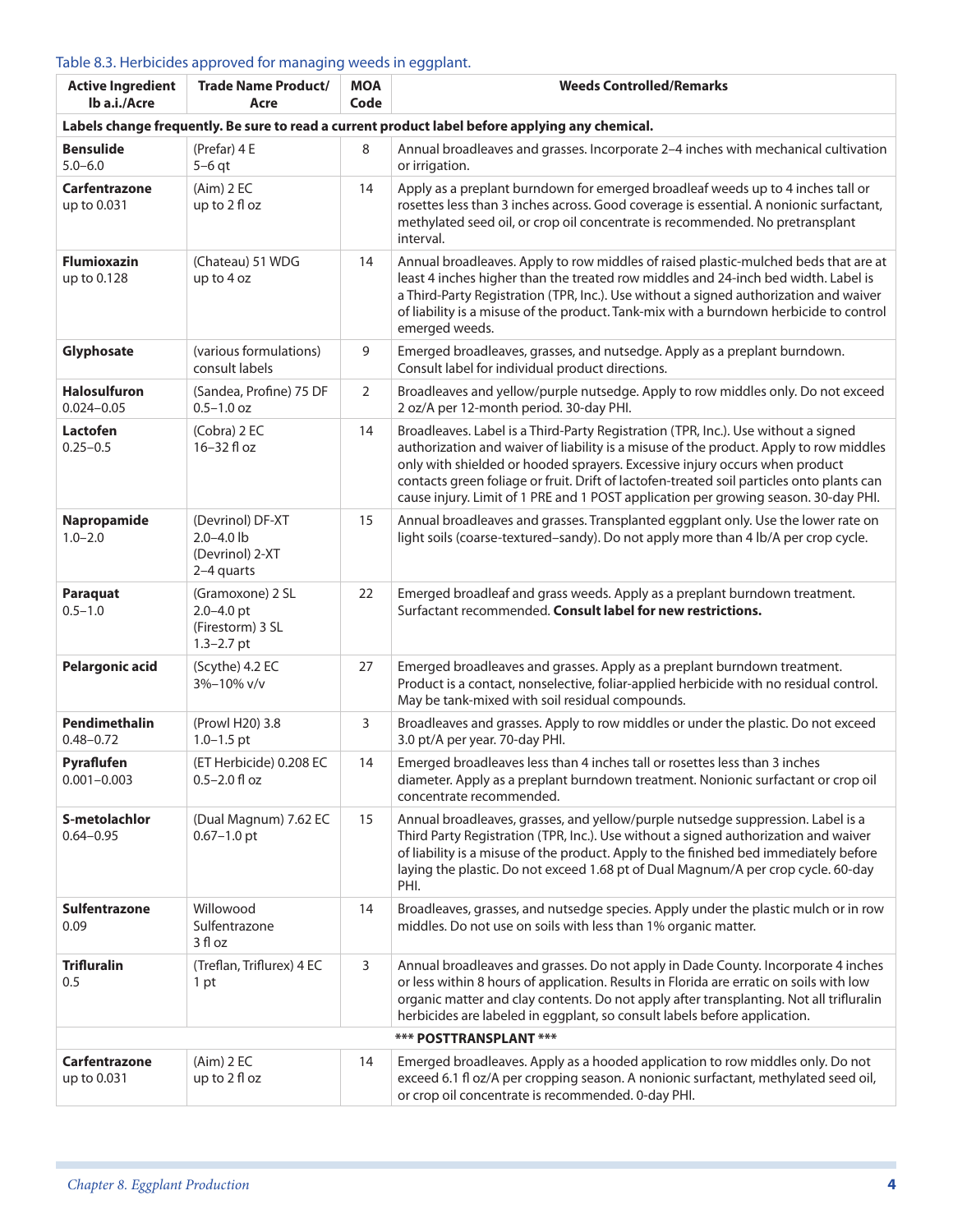| <b>Active Ingredient</b><br>lb a.i./Acre    | <b>Trade Name Product/</b><br>Acre                                             | <b>MOA</b><br>Code | <b>Weeds Controlled/Remarks</b>                                                                                                                                                                                                                                                                                                           |
|---------------------------------------------|--------------------------------------------------------------------------------|--------------------|-------------------------------------------------------------------------------------------------------------------------------------------------------------------------------------------------------------------------------------------------------------------------------------------------------------------------------------------|
| Clethodim<br>$0.09 - 0.13$<br>$0.07 - 0.25$ | (Select, Arrow) 2 EC<br>$6-8f$ loz<br>(Select Max) 1 EC<br>$9-16f$ loz         | $\mathbf{1}$       | Perennial and annual grasses. In fields with heavy grass pressure or larger grass<br>weeds, use higher rates or repeat applications 14 days apart. Use a crop oil<br>concentrate at 1% v/v or a nonionic surfactant with Select Max. 20-day PHI.                                                                                          |
| <b>DCPA</b><br>$6.0 - 7.5$                  | (Dacthal) 6 F<br>$8-10$ pt                                                     | 3                  | Annual broadleaves and grasses. Apply to weed-free soil 6 to 8 weeks after crop<br>is established and growing rapidly or to moist soil in row middles after crop<br>establishment. Note label precautions against replanting nonregistered crops within<br>8 months.                                                                      |
| <b>Diquat</b><br>0.5                        | (Reglone Dessiccant)<br>1 <sub>qt</sub>                                        | 22                 | Broadleaves and grasses. Apply to row middles only. Maximum of 2 applications per<br>season. Prevent drift to crop. Nonionic surfactant recommended. 30-day PHI.                                                                                                                                                                          |
| <b>Halosulfuron</b><br>$0.024 - 0.05$       | (Sandea, Profine) 75 DF<br>$0.5 - 1.0$ oz                                      | $\overline{2}$     | Broadleaves and yellow/purple nutsedge. Apply to row middles only. Include a<br>nonionic surfactant. Do not exceed 2 oz/A per 12-month period. 30-day PHI.                                                                                                                                                                                |
| Lactofen<br>$0.25 - 0.5$                    | (Cobra) 2 EC<br>16-32 fl oz                                                    | 14                 | Broadleaves. Apply to row middles only with shielded or hooded sprayers. Excessive<br>injury can occur when lactofen contacts green foliage or fruit. Drift of lactofen-<br>treated soil particles onto plants can cause contact injury. Limit of 1 PRE and 1 POST<br>application per growing season. Surfactant recommended. 30-day PHI. |
| Paraquat<br>0.5                             | (Gramoxone) 2 SL<br>2.0 <sub>pt</sub><br>(Firestorm) 3 SL<br>1.3 <sub>pt</sub> | 22                 | Emerged broadleaves and grasses. Direct spray over emerged weeds 1 to 6<br>inches tall in row middles between mulched beds. Use low pressure and shields<br>to control drift. Do not apply more than 3 times per season. Nonionic surfactant<br>recommended. Consult label for new restrictions.                                          |
| <b>Pelargonic acid</b>                      | (Scythe) 4.2 EC<br>3%-10% v/v                                                  | 27                 | Emerged broadleaves and grasses. Direct spray to row middles. Product is a contact,<br>nonselective, foliar-applied herbicide with no residual control. May be tank-mixed<br>with several soil residual compounds.                                                                                                                        |
| Pendimethalin<br>$0.48 - 0.72$              | (Prowl H20) 3.8<br>$1.0 - 1.5$ pt                                              | 3                  | Broadleaves and grasses. May be applied posttransplant to row middles if previously<br>untreated. Do not exceed 3.0 pt/A per year. 70-day PHI.                                                                                                                                                                                            |
| Sethoxydim<br>$0.19 - 0.28$                 | (Poast) 1.5 EC<br>$1.0 - 1.5$ pt                                               | $\mathbf{1}$       | Actively growing grasses. A total of 4.5 pt/A applied in one season. Unsatisfactory<br>results may occur if applied to grasses under stress. Crop oil concentrate<br>recommended. 20-day PHI.                                                                                                                                             |
| S-metolachlor<br>0.95                       | (Dual Magnum) 7.62 EC<br>1.0 <sub>pt</sub>                                     | 15                 | Annual broadleaves and grasses. Yellow/purple nutsedge suppression. Label is a<br>Third-Party Registration (TPR, Inc.). Use without a signed authorization and waiver of<br>liability is a misuse of the product. Direct spray solution to row middles only. Do not<br>exceed 1.68 pt of Dual Magnum/A per crop. 60-day PHI.              |
|                                             |                                                                                |                    | *** POSTHARVEST ***                                                                                                                                                                                                                                                                                                                       |
| <b>Diquat</b><br>0.5                        | (Reglone Dessiccant)<br>2.0 <sub>pt</sub>                                      | 22                 | Minimum of 35 gal/A. Thorough coverage is required. Nonionic surfactant<br>recommended.                                                                                                                                                                                                                                                   |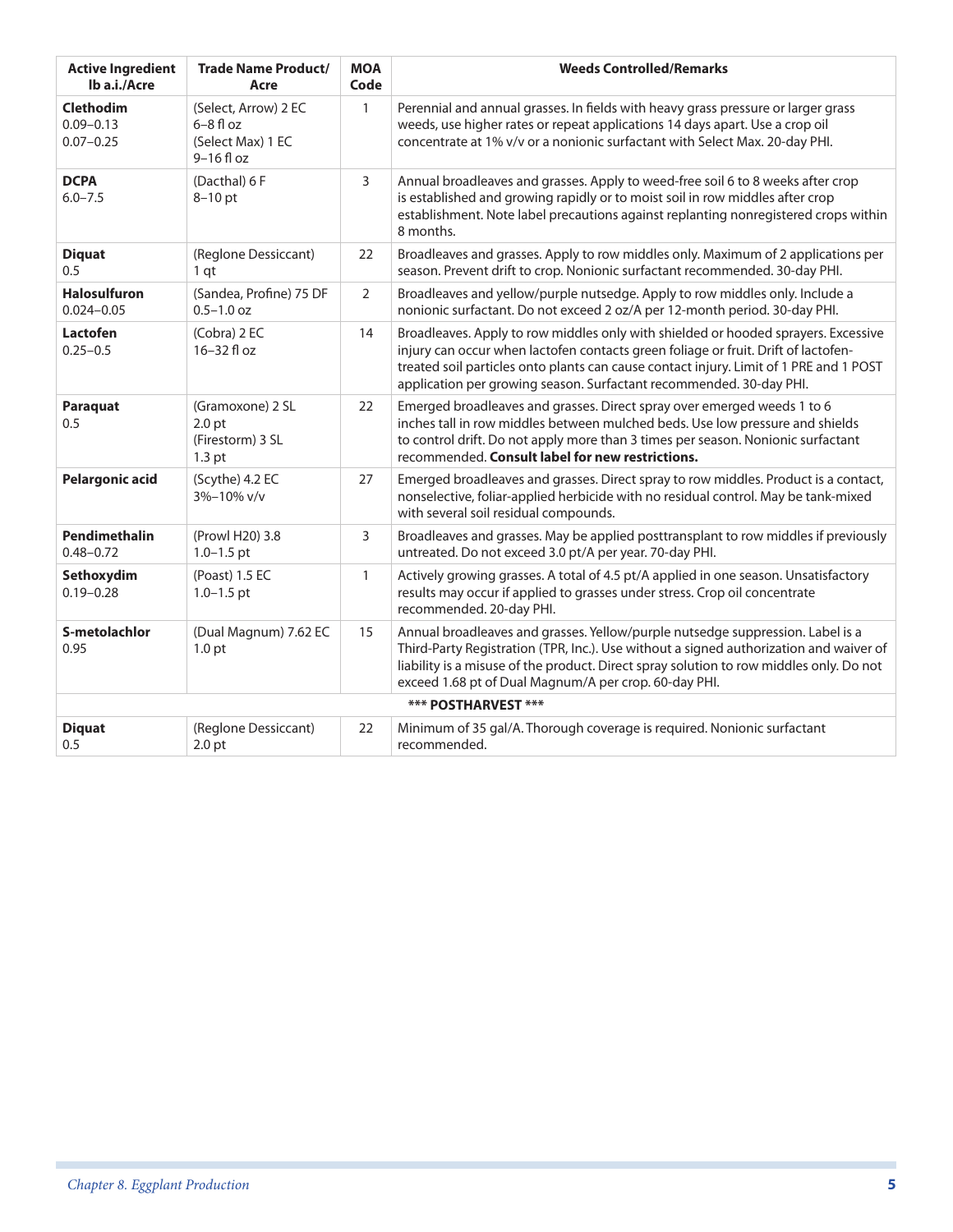| Remarks                                          |                                                                                                                                                                  | No more than 10 applications per crop.                                |                                                      | Apply no more than 1 pt/acre in Florida. Do not apply<br>when temperature is over 90°F. | 4.<br>Maximum number of applications is          | Do not apply at less than 7-day intervals.         |                                                              | coverage is important. OMRI-listed. Do not apply more<br>Pyrethrins degrade rapidly in sunlight. Thorough<br>than 10 times per season. |                                                            | This product can kill bees and other insect pollinators.       | Do not use if a soil application of a neonicotinoid has<br>been used. | to protect pollinators. Most effective if applied to soil at<br>application restrictions found in the directions for use<br>Application restrictions exist for this product because<br>of risk to bees and other insect pollinators. Follow<br>transplanting. | Planthouse: 1 application. See label. |
|--------------------------------------------------|------------------------------------------------------------------------------------------------------------------------------------------------------------------|-----------------------------------------------------------------------|------------------------------------------------------|-----------------------------------------------------------------------------------------|--------------------------------------------------|----------------------------------------------------|--------------------------------------------------------------|----------------------------------------------------------------------------------------------------------------------------------------|------------------------------------------------------------|----------------------------------------------------------------|-----------------------------------------------------------------------|---------------------------------------------------------------------------------------------------------------------------------------------------------------------------------------------------------------------------------------------------------------|---------------------------------------|
| (Hours)<br>REI                                   |                                                                                                                                                                  | $\frac{8}{3}$                                                         | $\frac{8}{3}$                                        | $\frac{8}{3}$                                                                           | $\overline{c}$                                   | $\overline{C}$                                     | 24                                                           | $\overline{C}$                                                                                                                         | 24                                                         | 24                                                             | $\overline{c}$                                                        | $\overline{c}$                                                                                                                                                                                                                                                | $\overline{c}$                        |
| Harvest<br>Days to                               |                                                                                                                                                                  | 5                                                                     |                                                      | $\overline{\phantom{0}}$                                                                | $\sim$                                           | $\overline{ }$                                     | 5                                                            | $\circ$                                                                                                                                | 5                                                          | 5                                                              | $\circ$                                                               | $\overline{2}1$                                                                                                                                                                                                                                               | $\overline{2}1$                       |
| Rate per Season                                  | Please refer to Chapter 19 for information on biopesticides, including materials labeled for certified organic production.<br>abel before applying any chemical. | per crop. No more than 5<br>No more than 15 pints/A<br>Ib/A per crop. | 24 pt per acre per season.<br>Do not apply more than | Do not apply more than 6<br>pints/A per season.                                         | Maximum application/A<br>per crop is 6.24 pints. | season: 16.8 fl oz per acre.<br>Maximum amount per | Do not apply more than<br>2.88 pints per acre per<br>season. | 11.25 pints                                                                                                                            | than 0.36 lb a.i./acre per<br>Do not apply more<br>season. | of 19.0 fl oz per acre per<br>Do not exceed a total<br>season. | Maximum of 11 oz/ acre<br>per season.                                 | Maximum 10.5 fl oz/A per<br>crop per season.                                                                                                                                                                                                                  |                                       |
| (Product/Acre)<br>Rate                           |                                                                                                                                                                  | LV: $0.75 - 3.0$ pt<br>SP: $0.25 - 1.0$ lb                            | $\vec{p}$<br>Foliar: 2-4                             | ă<br>$\overline{\phantom{0}}$                                                           | 1.56 pt                                          | $1.6 - 2.8$ fl oz                                  | ΟZ<br>$1.92 - 3.84$ fl                                       | 4.5-18.0 fl oz                                                                                                                         | 2O<br>$0.96 - 1.92$ fl                                     | 4.0-4.5 fl oz                                                  | $2.0 - 5.5$ oz                                                        | $7 - 10.5f$ oz                                                                                                                                                                                                                                                | 02/10,000<br>plants<br>0.44f          |
| (Active Ingredient)<br>Trade Name<br>*Restricted | Labels change frequently. Be sure to read a current product                                                                                                      | *Lannate LV; *SP<br>(methomyl)                                        | *Vydate L<br>(oxamy)                                 | *Dibrom 8 EC<br>(naled)                                                                 | <b>Malathion 8F</b><br>(malathion)               | (beta-cyfluthrin)<br>*Baythroid XL                 | cyhalothrin)<br>Insecticide<br>*Proaxis<br>lgamma-           | Protection EC 5.0<br>Pyganic Crop<br>(pyrethrins)                                                                                      | cyhalothrin)<br>*Warrior II<br>lambda-                     | thiamethoxam)<br>cyhalothrin +<br>*Endigo ZC<br>(lambda-       | (thiamethoxam)<br>Actara                                              | brands, see labels)<br>(for rates for other<br>(imidacloprid)<br><b>Admire Pro</b>                                                                                                                                                                            | (imidacloprid)<br><b>Admire Pro</b>   |
| Code <sup>1</sup><br>MOA                         |                                                                                                                                                                  | $\preceq$                                                             | $\preceq$                                            | $\overline{18}$                                                                         | $\overline{18}$                                  | $\approx$                                          | ЗA                                                           | 3A                                                                                                                                     | 3A                                                         | $3A +$<br>4 <sup>4</sup>                                       | $4\overline{4}$                                                       | $4\overline{4}$                                                                                                                                                                                                                                               | $4\overline{4}$                       |
| Insect                                           |                                                                                                                                                                  | (including green<br>peach aphid,<br><b>Aphids</b>                     | aphid-transmitted<br>potato aphid,<br>viruses)       |                                                                                         |                                                  |                                                    |                                                              |                                                                                                                                        |                                                            |                                                                |                                                                       |                                                                                                                                                                                                                                                               |                                       |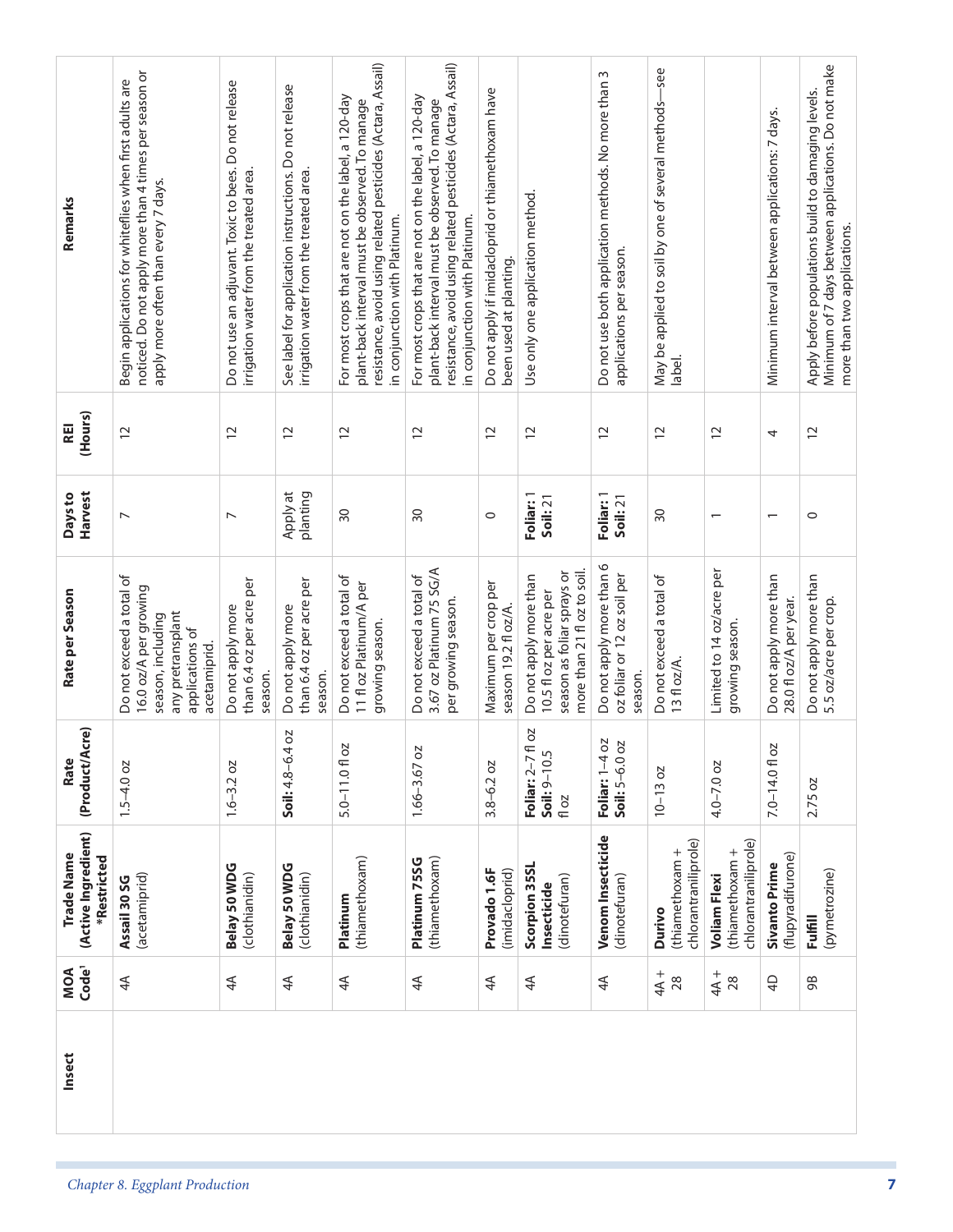|                                                                                                                                    |                                                                             |                                                                           |                                             |                                                  | $\overline{\phantom{0}}$                         | $\circ$                                                | $\circ$                     | $\circ$                                                                                                                     | $\circ$                  | $\circ$       |
|------------------------------------------------------------------------------------------------------------------------------------|-----------------------------------------------------------------------------|---------------------------------------------------------------------------|---------------------------------------------|--------------------------------------------------|--------------------------------------------------|--------------------------------------------------------|-----------------------------|-----------------------------------------------------------------------------------------------------------------------------|--------------------------|---------------|
| fl oz (0.140 lb a.i.) per acre<br>4.8 fl oz (0.070 lb a.i.) per<br>not apply more than 9.6<br>acre per crop cycle. Do<br>per year. | Do not apply more than<br>Do not apply more than<br>8.4 oz/acre per season. | Ib afidopyropen a.i.) per<br>28 fl oz of Sefina (0.09<br>acre per season. | Maximum of 10 fl oz per<br>acre per season. | Do not apply more than<br>0.4 lb a.i./A per crop | Do not apply more than<br>0.4 lb a.i./A per crop |                                                        |                             |                                                                                                                             |                          |               |
|                                                                                                                                    | 3.0 fl oz                                                                   |                                                                           | 4.0-5.0 fl oz                               | ΟZ<br>$13.5 - 20.5$ fl                           | ΟZ<br>$6.75 - 13.5f$                             | 3.5 pt if needed<br>$\overline{O}$<br>$1 - 2$ pt, up t | $5-21$ oz                   | cover foliage,<br>typically 5-100<br>per acre. Apply<br>$0.25-1$ quart<br>in sufficient<br>gallons per<br>water to<br>acre. | 10fl oz                  | 1%-2% v/v     |
| (pyrifluquinazon)                                                                                                                  | (flonicamid)<br>Sefina                                                      |                                                                           | (spirotetramat)<br>Movento                  | (cyantraniliprole)<br><b>Exirel</b>              | (cyantraniliprole)<br>Verimark                   | (azadirachtin)<br>Aza-Direct                           | (azadirachtin)<br>Azatin XL | Beauveria bassiana<br><b>BotaniGard ES</b><br>strain GHA)                                                                   | (azadirachtin)<br>Molt-X | M-Pede 49% EC |
|                                                                                                                                    | இ                                                                           |                                                                           | 23                                          | 28                                               | 28                                               | $\mathbf I$                                            | $\mathbf{I}$                |                                                                                                                             |                          |               |
|                                                                                                                                    |                                                                             | $2.0 - 2.8$ oz<br>Beleaf 50 SG<br>9C                                      | (afidopyropen)                              |                                                  |                                                  |                                                        |                             |                                                                                                                             |                          |               |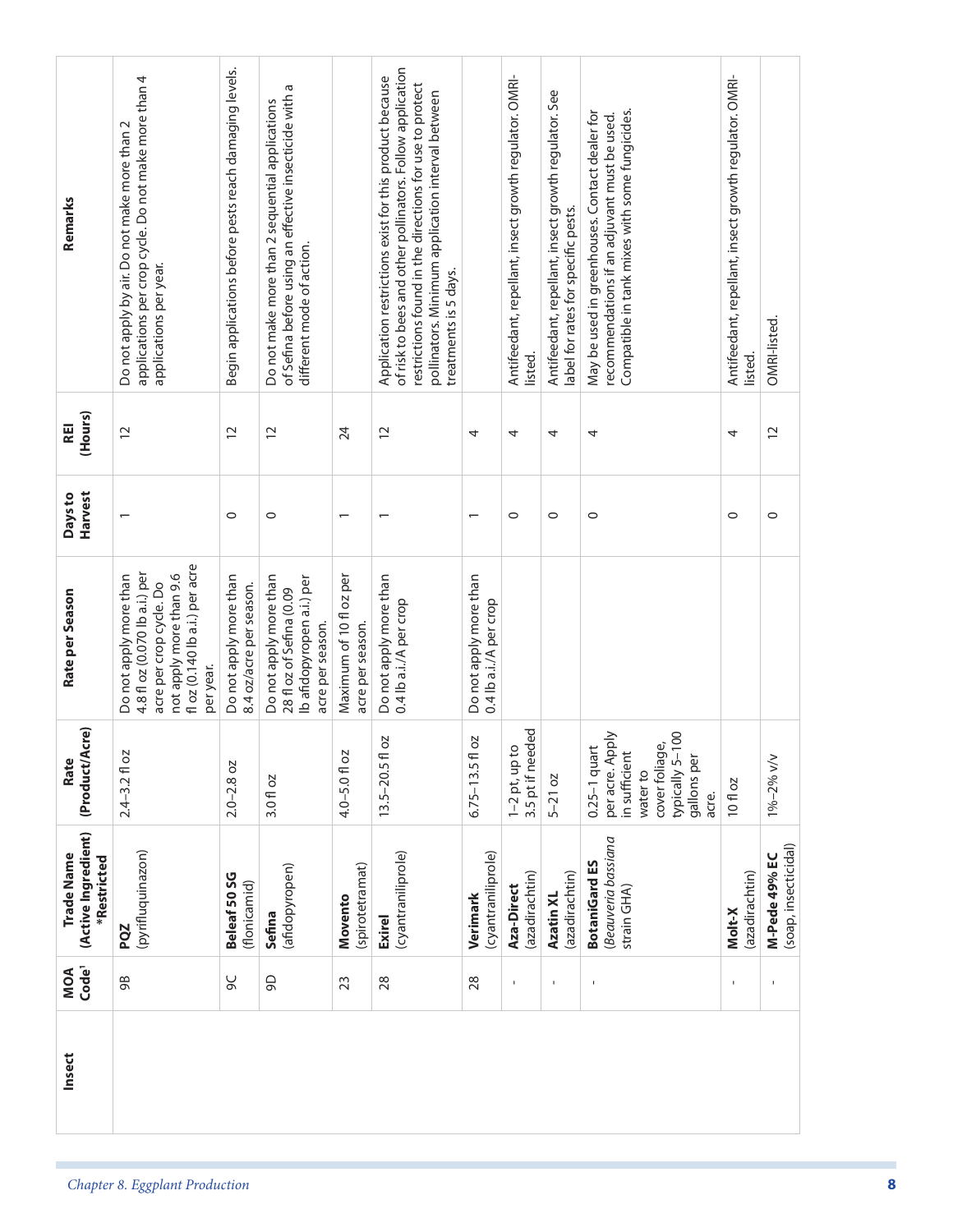| Remarks                                          | Compatible in tank mixes with some fungicides. OMRI-<br>May be used in greenhouses. Contact dealer for<br>recommendations if an adjuvant must be used.<br>listed. | maintain control. Can be used in greenhouse for food<br>crop transplants raised to be planted into the field.<br>Repeat applications at 3-10 days are needed to<br>OMRI-listed. | Begin applications before pests reach damaging levels.     | OMRI-listed.                                            | Do not exceed four applications per season. Stylet-Oil<br>will not control aphids or beetles. Organic Stylet-Oil<br>and Saf-T-Side are OMRI-listed. | Toxic to honeybees and other bees.                                    | Do not apply more than seven times. Applications must<br>be at least 7 days apart. Do not apply to crops or weeds<br>in bloom. |                                                      | Apply no more than 1 pt/acre in Florida. Do not apply<br>when temperature is over 90°F. |                                                                      |                                                                | Do not apply at less than 7-day intervals.         |
|--------------------------------------------------|-------------------------------------------------------------------------------------------------------------------------------------------------------------------|---------------------------------------------------------------------------------------------------------------------------------------------------------------------------------|------------------------------------------------------------|---------------------------------------------------------|-----------------------------------------------------------------------------------------------------------------------------------------------------|-----------------------------------------------------------------------|--------------------------------------------------------------------------------------------------------------------------------|------------------------------------------------------|-----------------------------------------------------------------------------------------|----------------------------------------------------------------------|----------------------------------------------------------------|----------------------------------------------------|
| (Hours)<br>REI                                   | 4                                                                                                                                                                 | 4                                                                                                                                                                               | 4                                                          | 4                                                       | 4                                                                                                                                                   | $\overline{C}$                                                        | $\overline{c}$                                                                                                                 | $\frac{8}{3}$                                        | $\frac{8}{3}$                                                                           | $\overline{c}$                                                       | $\overline{C}$                                                 | $\overline{C}$                                     |
| Harvest<br>Days to                               | $\circ$                                                                                                                                                           | 0                                                                                                                                                                               | $\circ$                                                    | $\circ$                                                 | $\circ$                                                                                                                                             | $\sim$                                                                | $\sim$                                                                                                                         | $\overline{\phantom{0}}$                             | $\overline{\phantom{0}}$                                                                | $\sim$                                                               | $\overline{ }$                                                 | $\overline{ }$                                     |
| Rate per Season                                  |                                                                                                                                                                   |                                                                                                                                                                                 |                                                            |                                                         |                                                                                                                                                     | Do not apply more than<br>a total of 8 quarts/A per<br>crop per year. | 8 qt or 10 lb per acre per<br>Do not apply more than<br>crop.                                                                  | 24 pt per acre per season.<br>Do not apply more than | Do not apply more than 6<br>pints/A per season.                                         | Do not apply more than 2<br>Ib a.i. per acre per season<br>(128 oz). | Do not apply more than<br>0.35 lb a.i. per acre per<br>season. | season: 16.8 fl oz per acre.<br>Maximum amount per |
| (Product/Acre)<br>Rate                           | $-100$<br>per acre. Apply<br>cover foliage,<br>$0.25-1$ quart<br>in sufficient<br>gallons per<br>typically 5-<br>water to<br>acre.                                | $1.0 - 2.0$ lb                                                                                                                                                                  | $2 - 4$ qt                                                 | per<br>$\sigma$<br>1-2 gallons<br>100 gallons<br>water. | 1-2 gal/100 gal<br>qt/100 gal<br>$JMS:3-6$<br>water                                                                                                 | $0.5 - 2$ qt                                                          | 805: 0.63-2.5 lb<br>XLR, 4F: 0.5-2<br>$\overline{a}$                                                                           | þ<br>Foliar: 2-4                                     | $\frac{1}{2}$                                                                           | $6.4 - 12.8$ oz                                                      | $5.8 - 9.6$ fl oz                                              | $1.6 - 2.8$ fl oz                                  |
| (Active Ingredient)<br>Trade Name<br>*Restricted | Beauveria bassiana<br>Mycotrol ESO<br>strain GHA)                                                                                                                 | (Isaria fumosorosea<br>Apopka strain 97)<br>PFR-97                                                                                                                              | Requiem 25EC<br>Chenopodium<br>ambrosioides)<br>extract of | (mineral oil)<br>SuffOil-X                              | (oil, insecticidal)<br><b>JMS Stylet-Oil</b><br>Ultra-Fine Oil<br>Saf-T-Side                                                                        | Carbaryl 4L<br>(carbaryl)                                             | Sevin 80 S; XLR; 4F<br>(carbaryl)                                                                                              | *Vydate L<br>(oxamy)                                 | *Dibrom 8 EC<br>(naled)                                                                 | *Ambush 25W<br>(permethrin)                                          | *Asana XL (0.66<br>(esfenvalerate)<br>$\overline{a}$           | (beta-cyfluthrin)<br>*Baythroid XL                 |
| Code <sup>1</sup><br>MOA                         | $\mathbf I$                                                                                                                                                       | $\blacksquare$                                                                                                                                                                  | $\mathbf{I}$                                               | $\mathbf{I}$                                            | $\mathbf{I}$                                                                                                                                        | $\preceq$                                                             | $\preceq$                                                                                                                      | $\leq$                                               | $\frac{1}{1}$                                                                           | ЗÁ                                                                   | ЗÃ                                                             | ЗÁ                                                 |
| Insect                                           |                                                                                                                                                                   |                                                                                                                                                                                 |                                                            |                                                         |                                                                                                                                                     | (including blister<br>beetle, Colorado<br><b>Beetles</b>              | cucumber beetle,<br>potato beetle,<br>flea beetle)                                                                             |                                                      |                                                                                         |                                                                      |                                                                |                                                    |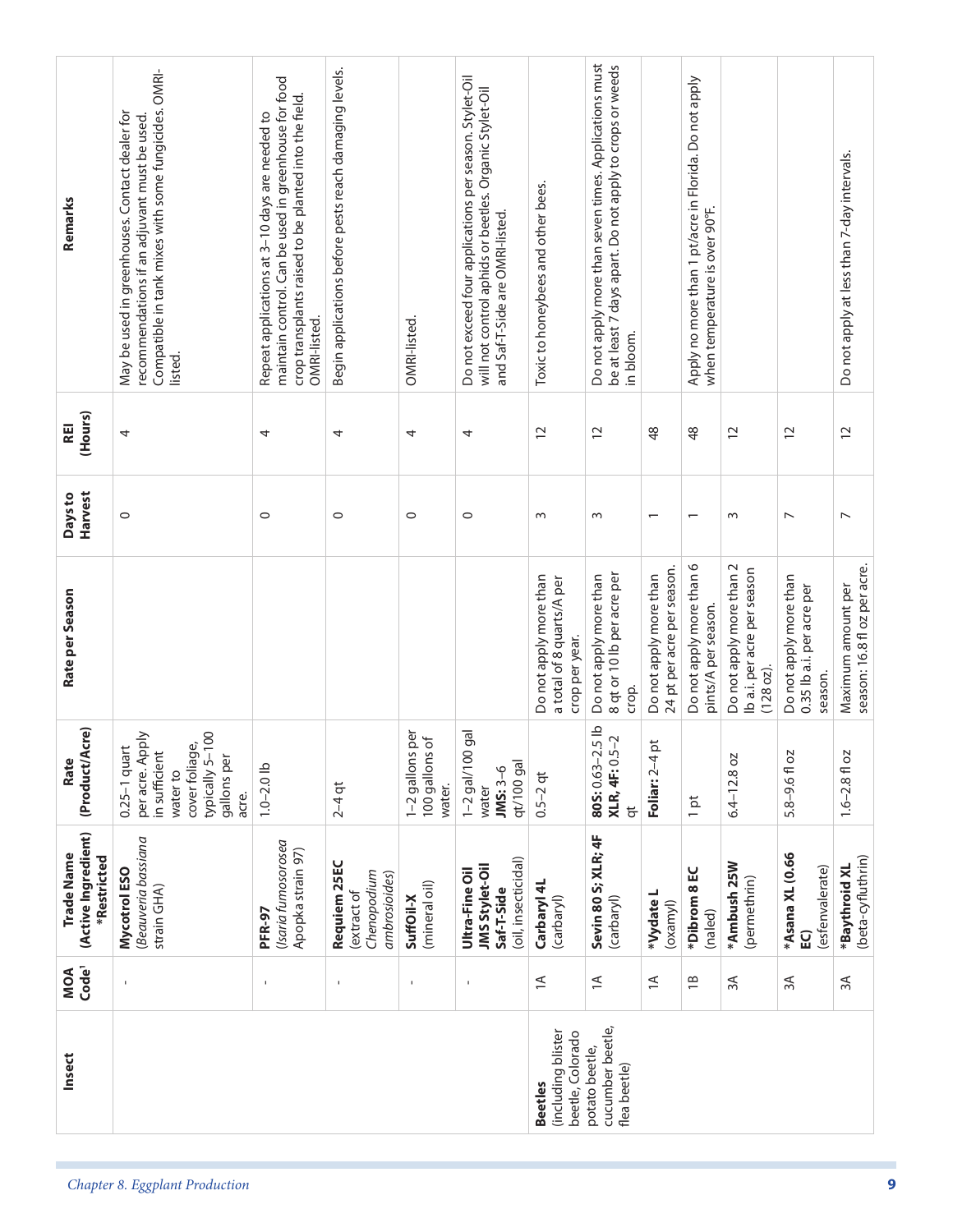| Remarks<br>(Hours)<br><b>REI</b>                 | Do not make applications less than 7 days apart.<br>$\overline{c}$         | $\overline{c}$                                      | Do not make applications less than 7 days apart.<br>$\overline{c}$ | $\overline{c}$                                         | 24                                                           | coverage is important. OMRI-listed. Do not apply more<br>Pyrethrins degrade rapidly in sunlight. Thorough<br>than 10 times per season.<br>$\overline{c}$ | This product can kill bees and other insect pollinators.<br>24 | 24                                                                    | Do not use if a soil application of a neonicotinoid has<br>been used.<br>$\overline{c}$ | to protect pollinators. Most effective if applied to soil at<br>application restrictions found in the directions for use<br>Application restrictions exist for this product because<br>of risk to bees and other insect pollinators. Follow<br>transplanting.<br>$\overline{c}$ | Do not apply more than 4 times per season or apply<br>more often than every 7 days.<br>$\overline{c}$                          | Do not use an adjuvant. Toxic to bees. Do not release<br>irrigation water from the treated area.<br>$\overline{C}$ |
|--------------------------------------------------|----------------------------------------------------------------------------|-----------------------------------------------------|--------------------------------------------------------------------|--------------------------------------------------------|--------------------------------------------------------------|----------------------------------------------------------------------------------------------------------------------------------------------------------|----------------------------------------------------------------|-----------------------------------------------------------------------|-----------------------------------------------------------------------------------------|---------------------------------------------------------------------------------------------------------------------------------------------------------------------------------------------------------------------------------------------------------------------------------|--------------------------------------------------------------------------------------------------------------------------------|--------------------------------------------------------------------------------------------------------------------|
| Harvest<br>Days to                               | $\overline{ }$                                                             | $\overline{ }$                                      | $\overline{\phantom{0}}$                                           | $\sim$                                                 | 5                                                            | $\circ$                                                                                                                                                  | 5                                                              | 5                                                                     | $\circ$                                                                                 | $\overline{2}1$                                                                                                                                                                                                                                                                 | $\overline{ }$                                                                                                                 | $\overline{\phantom{0}}$                                                                                           |
| Rate per Season                                  | Do not apply more than<br>0.2 lb active ingredient<br>per acre per season. | 43.26 fl oz/A per season.<br>Do not apply more than | 0.3 lb a.i./acre per season.<br>Do not apply more than             | 0.6 lb a.i./acre per season.<br>Do not apply more than | Do not apply more than<br>2.88 pints per acre per<br>season. | 11.25 pints                                                                                                                                              | of 19.0 fl oz per acre per<br>Do not exceed a total<br>season. | Do not exceed a total of<br>31 fl oz of Besiege per<br>acre per year. | Maximum of 11 oz/acre<br>per season.                                                    | Maximum 10.5 fl oz/A per<br>crop per season.                                                                                                                                                                                                                                    | Do not exceed a total of<br>16.0 oz/A per growing<br>any pretransplant<br>season, including<br>applications of<br>acetamiprid. | than 6.4 oz per acre per<br>Do not apply more<br>season.                                                           |
| <b>\cre)</b><br>(Product/A<br>Rate               | $2.1 - 6.4$ fl oz                                                          | $4.5 - 11.2$ oz                                     | $2.4 - 4.3$ oz                                                     | $6.4 - 9.6$ oz                                         | SO<br>$1.92 - 3.84$ fl                                       | 4.5-18.01 oz                                                                                                                                             | $4.0 - 4.5$ fl oz                                              | $5.0 - 9.0$ fl oz                                                     | $2.0 - 3.0$ oz                                                                          | $7 - 10.5f$ oz                                                                                                                                                                                                                                                                  | $1.5 - 4.0$ oz                                                                                                                 | $1.6 - 3.2 oz$                                                                                                     |
| (Active Ingredient)<br>Trade Name<br>*Restricted | *Brigade 2EC<br>(bifenthrin)                                               | (bifenthrin + zeta-<br>cypermethrin)<br>*Hero       | (zeta-cypermethrin)<br>*Mustang                                    | *Pounce 25 W<br>(permethrin)                           | cyhalothrin)<br>Insecticide<br>*Proaxis<br>lgamma-           | Protection EC 5.0<br>Pyganic Crop<br>(pyrethrins)                                                                                                        | thiamethoxam)<br>cyhalothrin +<br>*Endigo ZC<br>lambda-        | chlorantraniliprole)<br>cyhalothrin +<br>*Besiege<br>(lambda-         | (thiamethoxam)<br><b>Actara</b>                                                         | brands, see labels)<br>(for rates for other<br>(imidacloprid)<br><b>Admire Pro</b>                                                                                                                                                                                              | (acetamiprid)<br>Assail 30 SG                                                                                                  | Belay 50 WDG<br>(clothianidin)                                                                                     |
| Code <sup>1</sup><br>MOA                         | 3A                                                                         | ЗA                                                  | ЗÁ                                                                 | 3A                                                     | ЗA                                                           | 3A                                                                                                                                                       | $3A +$<br>4 <sup>4</sup>                                       | $3A + 28$                                                             | 4 <sup>4</sup>                                                                          | 4 <sup>4</sup>                                                                                                                                                                                                                                                                  | 4 <sup>4</sup>                                                                                                                 | 4 <sup>4</sup>                                                                                                     |
| Insect                                           |                                                                            |                                                     |                                                                    |                                                        |                                                              |                                                                                                                                                          |                                                                |                                                                       |                                                                                         |                                                                                                                                                                                                                                                                                 |                                                                                                                                |                                                                                                                    |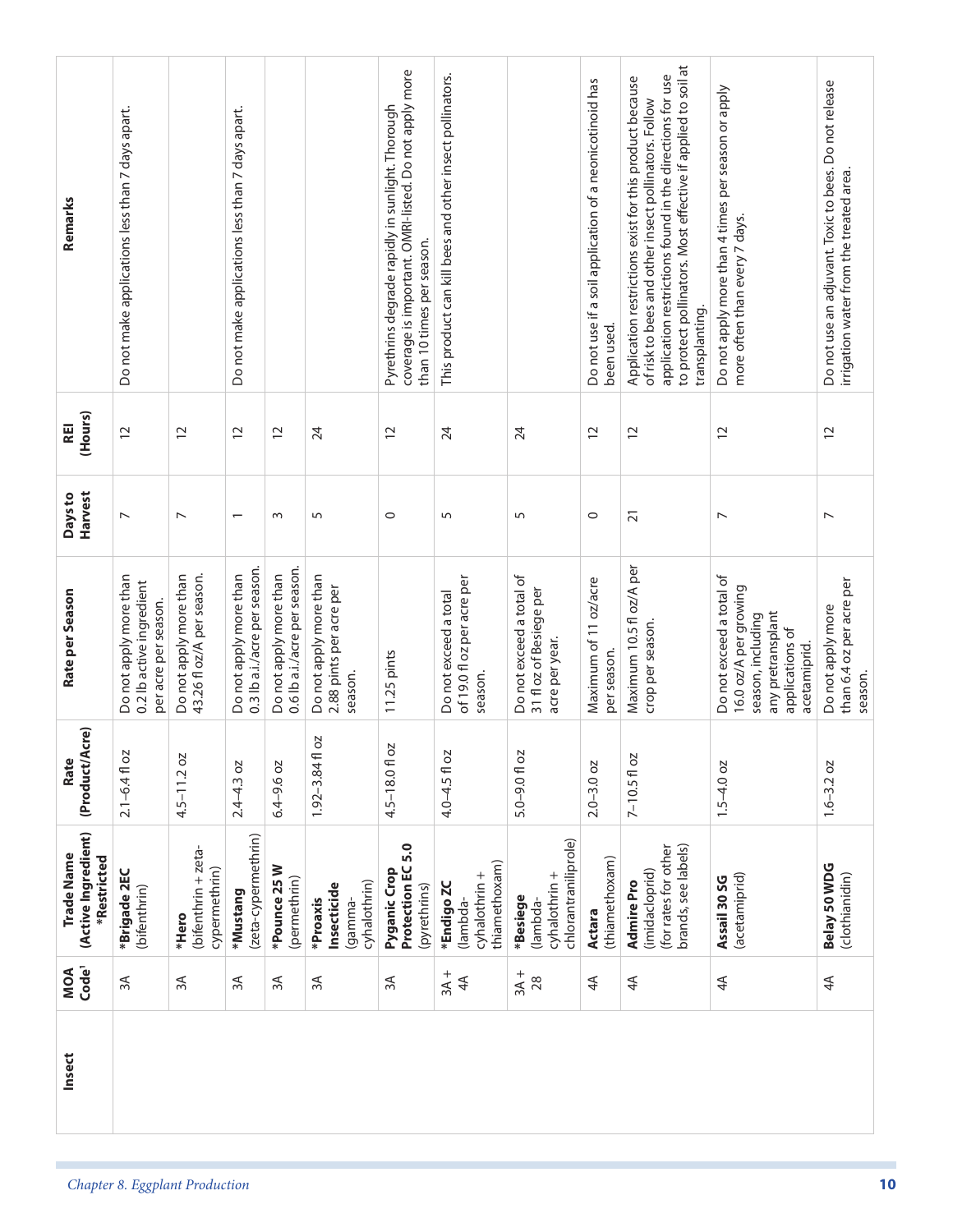| Remarks                                          | resistance, avoid using related pesticides (Actara, Assail)<br>For most crops that are not on the label, a 120-day<br>plant-back interval must be observed. To manage<br>in conjunction with Platinum. | resistance, avoid using related pesticides (Actara, Assail)<br>For most crops that are not on the label, a 120-day<br>plant-back interval must be observed. To manage<br>in conjunction with Platinum. | Do not apply if imidacloprid or thiamethoxam have<br>been used at planting. | Use only one application method.                                                                               | Do not use both application methods. No more than 3<br>applications per season. | May be applied to soil by one of several methods-see<br>label. |                                                                | Minimum interval between applications: 7 days.   | Do not apply to seedlings grown for transplant. OMRI-<br>listed. |                                             | Must be used with a nonionic activator-type wetting,<br>Do not make more than 2 sequential applications.<br>spreading, or penetrating adjuvant. | Do not use with an adjuvant.                               | label. For hornworms, can use as little as 2.0 fl oz/acre<br>application at planting as well as a foliar spray. See<br>Can be applied by drip chemigation or as a soil<br>when applied as a foliar spray. | For control of Colorado potato beetle. This product has<br>pollinator protection warning information on the label. |
|--------------------------------------------------|--------------------------------------------------------------------------------------------------------------------------------------------------------------------------------------------------------|--------------------------------------------------------------------------------------------------------------------------------------------------------------------------------------------------------|-----------------------------------------------------------------------------|----------------------------------------------------------------------------------------------------------------|---------------------------------------------------------------------------------|----------------------------------------------------------------|----------------------------------------------------------------|--------------------------------------------------|------------------------------------------------------------------|---------------------------------------------|-------------------------------------------------------------------------------------------------------------------------------------------------|------------------------------------------------------------|-----------------------------------------------------------------------------------------------------------------------------------------------------------------------------------------------------------|--------------------------------------------------------------------------------------------------------------------|
| (Hours)<br>REI                                   | $\tilde{c}$                                                                                                                                                                                            | $\overline{c}$                                                                                                                                                                                         | $\overline{C}$                                                              | $\overline{c}$                                                                                                 | $\overline{c}$                                                                  | $\overline{C}$                                                 | $\overline{c}$                                                 | 4                                                | 4                                                                | 4                                           | $\overline{12}$                                                                                                                                 | $\overline{C}$                                             | 4                                                                                                                                                                                                         | $\overline{C}$                                                                                                     |
| Harvest<br>Days to                               | $\overline{50}$                                                                                                                                                                                        | 30                                                                                                                                                                                                     | $\circ$                                                                     | Foliar: 1<br>Soil:21                                                                                           | Foliar: 1<br>Soil:21                                                            | 30                                                             | $\overline{ }$                                                 | $\overline{\phantom{0}}$                         | $\overline{\phantom{0}}$                                         | $\overline{\phantom{0}}$                    | $\overline{ }$                                                                                                                                  | $\overline{\phantom{0}}$                                   | $\overline{\phantom{0}}$                                                                                                                                                                                  | $\overline{\phantom{0}}$                                                                                           |
| Rate per Season                                  | Do not exceed a total of<br>11 fl oz Platinum/A per<br>growing season.                                                                                                                                 | 3.67 oz Platinum 75 SG/A<br>Do not exceed a total of<br>per growing season.                                                                                                                            | Maximum per crop per<br>season 19.2 fl oz/A.                                | more than 21 fl oz to soil.<br>season as foliar sprays or<br>Do not apply more than<br>10.5 fl oz per acre per | Do not apply more than 6<br>oz foliar or 12 oz soil per<br>season.              | Do not exceed a total of<br>13 fl oz/A.                        | Limited to 14 oz/acre per<br>growing season.                   | Do not apply more than<br>28.0 fl oz/A per year. | Do not use more than 29<br>oz per acre per crop.                 | Maximum of 34 fl oz per<br>acre per season. | 10.25 fl oz/A in a growing<br>Do not apply more than<br>season.                                                                                 | Do not apply more than<br>36 fl oz per acre per<br>season. | Do not apply more than<br>15.4 fl oz per acre per<br>crop.                                                                                                                                                |                                                                                                                    |
| cre)<br>(Product/A<br>Rate                       | Й<br>$5.0 - 11.0f$ o                                                                                                                                                                                   | 1.66-3.67 oz                                                                                                                                                                                           | $3.8 - 6.2$ oz                                                              | fl oz<br>Soil: 9-10.5<br>Foliar: 2-7<br>fl oz                                                                  | SO<br>Soil: 5-6.0 oz<br>Foliar: 1-4                                             | $10 - 13 oz$                                                   | $4.0 - 7.0$ oz                                                 | Й<br>$7.0 - 14.0f$ o                             | $1.5 - 10f$ oz                                                   | $5 - 10f$ oz                                | $1.7 - 3.5 f$ oz                                                                                                                                | $9 - 12f$ oz                                               | $3.5 - 7.5$ fl oz                                                                                                                                                                                         | $7.0 - 13.5 f$ oz                                                                                                  |
| (Active Ingredient)<br>Trade Name<br>*Restricted | (thiamethoxam)<br>Platinum                                                                                                                                                                             | (thiamethoxam)<br>Platinum 75SG                                                                                                                                                                        | Provado 1.6F<br>(imidacloprid)                                              | Scorpion 35SL<br>(dinotefuran)<br>Insecticide                                                                  | Venom Insecticide<br>(dinotefuran)                                              | chlorantraniliprole)<br>(thiamethoxam +<br>Durivo              | chlorantraniliprole)<br>(thiamethoxam +<br><b>Voliam Flexi</b> | (flupyradifurone)<br><b>Sivanto Prime</b>        | Entrust SC<br>(spinosad)                                         | (spinetoram)<br>Radiant SC                  | *Agri-Mek SC<br>(abamectin)                                                                                                                     | Rimon 0.83EC<br>(novaluron)                                | (rynaxypyr)<br>Coragen                                                                                                                                                                                    | (cyantraniliprole)<br><b>Exirel</b>                                                                                |
| Code <sup>1</sup><br>MOA                         | 4 <sup>4</sup>                                                                                                                                                                                         | $\overline{4}$                                                                                                                                                                                         | ₹                                                                           | $4\overline{4}$                                                                                                | 4 <sup>4</sup>                                                                  | $+84$<br>28                                                    | $4A +$<br>28                                                   | $\overline{4}$                                   | 5                                                                | $\sqrt{2}$                                  | $\circ$                                                                                                                                         | $\overline{15}$                                            | 28                                                                                                                                                                                                        | 28                                                                                                                 |
| Insect                                           |                                                                                                                                                                                                        |                                                                                                                                                                                                        |                                                                             |                                                                                                                |                                                                                 |                                                                |                                                                |                                                  |                                                                  |                                             |                                                                                                                                                 |                                                            |                                                                                                                                                                                                           |                                                                                                                    |
|                                                  | Chapter 8. Eggplant Production                                                                                                                                                                         |                                                                                                                                                                                                        |                                                                             |                                                                                                                |                                                                                 |                                                                |                                                                |                                                  |                                                                  |                                             |                                                                                                                                                 |                                                            |                                                                                                                                                                                                           | 11                                                                                                                 |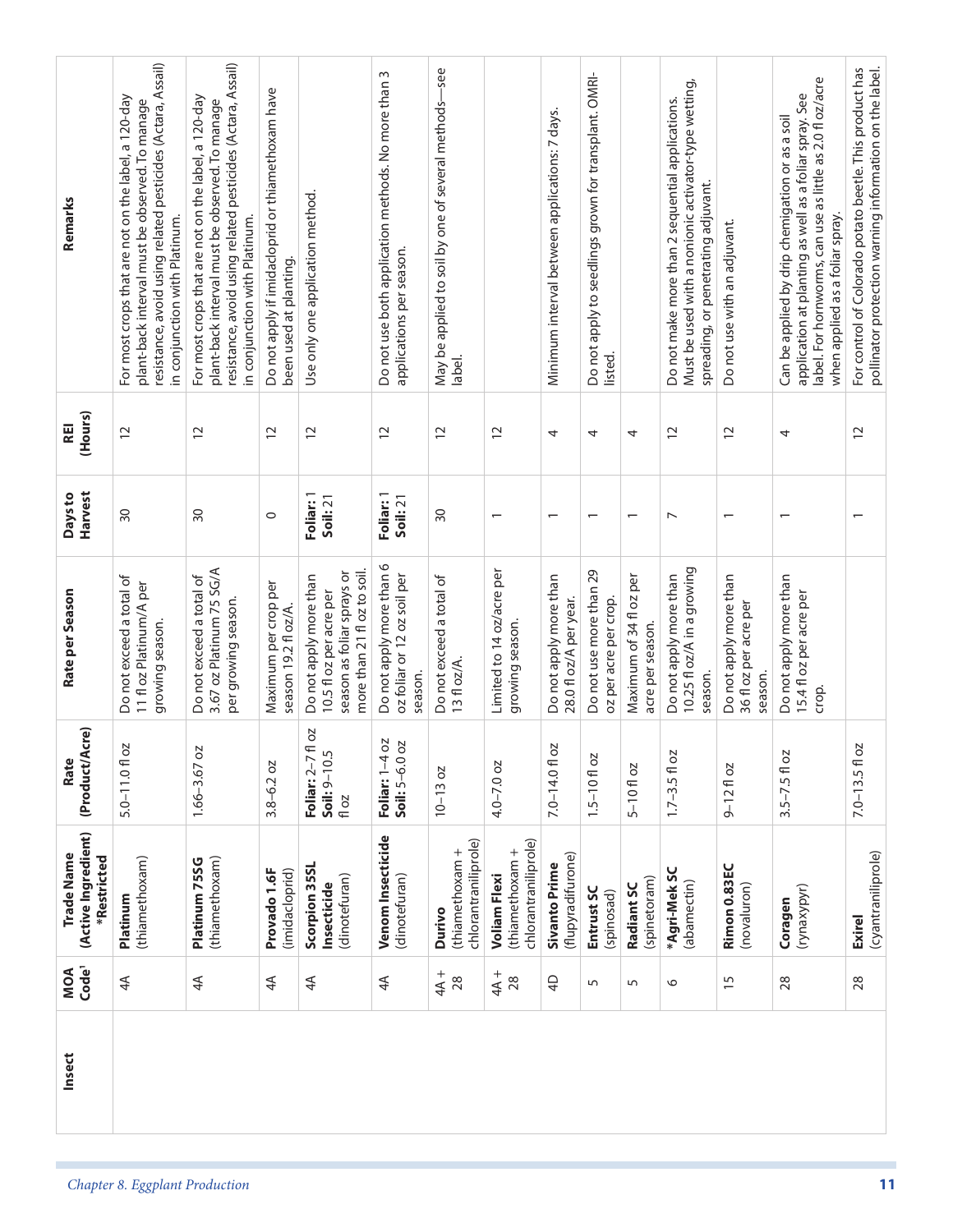| Remarks                                          | Colorado potato beetle and flea beetles           | Antifeedant, repellant, insect growth regulator. OMRI- | Antifeedant, repellant, insect growth regulator. See<br>label for rates for specific pests. | IGR and feeding repellant. OMRI-listed. |                                                         | Toxic to honeybees and other bees.                                    | No more than 10 applications per crop.                                           | Do not apply more than seven times. Applications must<br>be at least 7 days apart. Do not apply to crops or weeds |                                                                      |                                                                | Do not apply at less than 7-day intervals.         | Do not make applications less than 7 days apart.                           | Maximum of 4 applications (0.8 lb a.i./acre) per season.        |                                                     | Do not make applications less than 7 days apart.       |
|--------------------------------------------------|---------------------------------------------------|--------------------------------------------------------|---------------------------------------------------------------------------------------------|-----------------------------------------|---------------------------------------------------------|-----------------------------------------------------------------------|----------------------------------------------------------------------------------|-------------------------------------------------------------------------------------------------------------------|----------------------------------------------------------------------|----------------------------------------------------------------|----------------------------------------------------|----------------------------------------------------------------------------|-----------------------------------------------------------------|-----------------------------------------------------|--------------------------------------------------------|
|                                                  |                                                   | listed.                                                |                                                                                             |                                         | OMRI-listed.                                            |                                                                       |                                                                                  | in bloom.                                                                                                         |                                                                      |                                                                |                                                    |                                                                            |                                                                 |                                                     |                                                        |
| (Hours)<br><b>REI</b>                            | 4                                                 | 4                                                      | 4                                                                                           | $\overline{c}$                          | 4                                                       | $\overline{c}$                                                        | \$                                                                               | $\overline{12}$                                                                                                   | $\overline{c}$                                                       | $\overline{c}$                                                 | $\overline{c}$                                     | $\overline{c}$                                                             | 24                                                              | 12                                                  | $\overline{c}$                                         |
| <b>Harvest</b><br>Days to                        |                                                   | $\circ$                                                | $\circ$                                                                                     | $\circ$                                 | $\circ$                                                 | $\sim$                                                                | 5                                                                                | $\sim$                                                                                                            | $\sim$                                                               | $\overline{ }$                                                 | $\overline{ }$                                     | $\overline{ }$                                                             | $\sim$                                                          | $\overline{ }$                                      |                                                        |
| Rate per Season                                  | Do not apply more than<br>0.4 lb a.i./A per crop. |                                                        |                                                                                             |                                         |                                                         | Do not apply more than<br>a total of 8 quarts/A per<br>crop per year. | SP: No more than 5 lb/A<br>LV: No more than 15<br>pints/A per crop.<br>per crop. | 8 qt or 10 lb per acre per<br>Do not apply more than<br>crop.                                                     | Do not apply more than 2<br>Ib a.i. per acre per season<br>(128 oz). | Do not apply more than<br>0.35 lb a.i. per acre per<br>season. | season: 16.8 fl oz per acre.<br>Maximum amount per | Do not apply more than<br>0.2 lb active ingredient<br>per acre per season. | Do not exceed 42.67 fl oz<br>total application/A per<br>season. | 43.26 fl oz/A per season.<br>Do not apply more than | 0.3 lb a.i./acre per season.<br>Do not apply more than |
| (Product/Acre)<br>Rate                           | ΟZ<br>$6.75 - 13.5$ fl                            | 3.5 pt if needed<br>$\Omega$<br>$1-2$ pt, up t         | $5 - 21$ oz                                                                                 | 4-16fl oz                               | per<br>$\sigma$<br>1-2 gallons<br>100 gallons<br>water. | $0.5 - 2$ qt                                                          | LV: $0.75 - 3.0$ pt<br>SP: $0.25 - 1.0$ lb                                       | 805: 0.63-2.5 lb<br>XLR, 4F: 0.5-2<br>$\overline{5}$                                                              | $6.4 - 12.8$ oz                                                      | 5.8-9.6 fl oz                                                  | $1.6 - 2.8$ fl oz                                  | $2.1 - 6.4$ fl oz                                                          | 10.67 fl oz                                                     | $4.5 - 11.2$ oz                                     | $2.4 - 4.3$ oz                                         |
| (Active Ingredient)<br>Trade Name<br>*Restricted | (cyantraniliprole)<br>Verimark                    | (azadirachtin)<br>Aza-Direct                           | (azadirachtin)<br>Azatin XL                                                                 | (azadirachtin)<br>Neemix 4.5            | (mineral oil)<br>SuffOil-X                              | Carbaryl 4L<br>(carbaryl)                                             | *Lannate LV; *SP<br>(methomyl)                                                   | Sevin 80 S; XLR; 4F<br>(carbaryl)                                                                                 | *Ambush 25W<br>(permethrin)                                          | *Asana XL (0.66<br>(esfenvalerate)<br>EQ                       | (beta-cyfluthrin)<br>*Baythroid XL                 | *Brigade 2EC<br>(bifenthrin)                                               | *Danitol 2.4 EC<br>(fenpropathrin)                              | (bifenthrin + zeta-<br>cypermethrin)<br>*Hero       | (zeta-cypermethrin)<br>*Mustang                        |
| Code <sup>1</sup><br>MOA                         | $28$                                              | $\mathbf{I}$                                           | $\mathbf{I}$                                                                                | $\mathbf I$                             | $\mathbf{I}$                                            | $\preceq$                                                             | $\preceq$                                                                        | $\preceq$                                                                                                         | $\approx$                                                            | 3A                                                             | $\approx$                                          | $\approx$                                                                  | $3A$                                                            | $\approx$                                           | $\approx$                                              |
| Insect                                           |                                                   |                                                        |                                                                                             |                                         |                                                         | cabbage looper,<br>Caterpillars<br>(including                         | garden webworm,<br>cabbageworm,<br>corn earworm,<br>hornworms,<br>imported       | tobacco budworm,<br>tomato fruitworm,<br>beet armyworm,                                                           | fall armyworm,<br>armyworm)<br>southern                              |                                                                |                                                    |                                                                            |                                                                 |                                                     |                                                        |
| Chapter 8. Eggplant Production                   |                                                   |                                                        |                                                                                             |                                         |                                                         |                                                                       |                                                                                  |                                                                                                                   |                                                                      |                                                                |                                                    |                                                                            |                                                                 |                                                     | 12                                                     |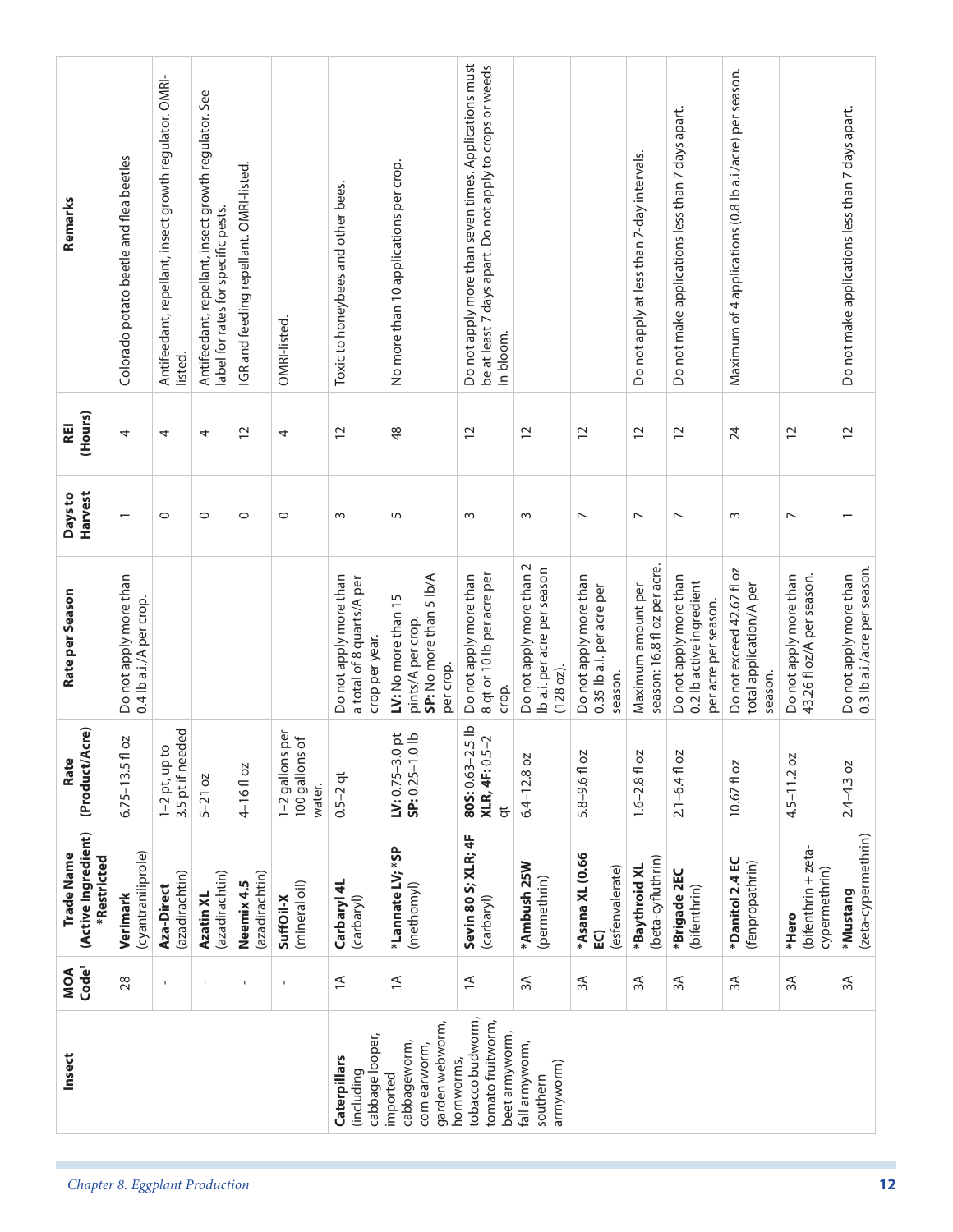| Remarks                                          |                                                        |                                                              | coverage is important. OMRI-listed. Do not apply more<br>Pyrethrins degrade rapidly in sunlight. Thorough |                                                            | This product can kill bees and other insect pollinators.       |                                                                       | May be applied to soil by one of several methods-see |                                                                | Do not apply to seedlings grown for transplant. OMRI- |                                             |                                           | This label contains pollinator warnings.              | essential. Can be used in the greenhouse. OMRI-listed.<br>Treat when larvae are young. Good coverage is |
|--------------------------------------------------|--------------------------------------------------------|--------------------------------------------------------------|-----------------------------------------------------------------------------------------------------------|------------------------------------------------------------|----------------------------------------------------------------|-----------------------------------------------------------------------|------------------------------------------------------|----------------------------------------------------------------|-------------------------------------------------------|---------------------------------------------|-------------------------------------------|-------------------------------------------------------|---------------------------------------------------------------------------------------------------------|
|                                                  |                                                        |                                                              | than 10 times per season.                                                                                 |                                                            |                                                                |                                                                       | label.                                               |                                                                | listed.                                               |                                             |                                           |                                                       |                                                                                                         |
| (Hours)<br><b>REI</b>                            | $\overline{C}$                                         | 24                                                           | $\overline{C}$                                                                                            | 24                                                         | 24                                                             | 24                                                                    | $\overline{c}$                                       | $\overline{c}$                                                 | 4                                                     | 4                                           | $\overline{12}$                           | 24                                                    | 4                                                                                                       |
| Harvest<br>Days to                               | $\sim$                                                 | 5                                                            | $\circ$                                                                                                   | 5                                                          | 5                                                              | 5                                                                     | $\overline{50}$                                      | $\overline{\phantom{0}}$                                       | $\overline{\phantom{0}}$                              | $\overline{\phantom{0}}$                    | $\overline{ }$                            | $\overline{ }$                                        | $\circ$                                                                                                 |
| Rate per Season                                  | 0.6 lb a.i./acre per season.<br>Do not apply more than | Do not apply more than<br>2.88 pints per acre per<br>season. | 11.25 pints                                                                                               | than 0.36 lb a.i./acre per<br>Do not apply more<br>season. | of 19.0 fl oz per acre per<br>Do not exceed a total<br>season. | Do not exceed a total of<br>31 fl oz of Besiege per<br>acre per year. | Do not exceed a total of<br>13 fl oz/A.              | Limited to 14 oz/acre per<br>growing season.                   | Do not use more than 29<br>oz per acre per crop.      | Maximum of 34 fl oz per<br>acre per season. | No more than 28.8 oz/<br>acre per season. | 20 fl oz per acre per year.<br>Do not apply more than |                                                                                                         |
| <b>\cre)</b><br>(Product/A<br>Rate               | $6.4 - 9.6$ oz                                         | <b>DZ</b><br>$1.92 - 3.84$ fl                                | 4.5-18.01 oz                                                                                              | 5O<br>$0.96 - 1.92$ fl                                     | 4.0-4.5 fl oz                                                  | 5.0-9.0 fl oz                                                         | $10 - 13 oz$                                         | $4.0 - 7.0$ oz                                                 | $1.5 - 10f$ oz                                        | $5 - 10$ floz                               | $2.4 - 4.8$ oz                            | 5.5-10 fl oz                                          | $0.5 - 2.0$ lb                                                                                          |
| (Active Ingredient)<br>Trade Name<br>*Restricted | *Pounce 25 W<br>(permethrin)                           | cyhalothrin)<br>Insecticide<br>*Proaxis<br>lgamma-           | Protection EC 5.0<br>Pyganic Crop<br>(pyrethrins)                                                         | cyhalothrin)<br>*Warrior II<br>lambda-                     | thiamethoxam)<br>cyhalothrin +<br>*Endigo ZC<br>(lambda-       | chlorantraniliprole)<br>cyhalothrin +<br>*Besiege<br>(lambda-         | chlorantraniliprole)<br>(thiamethoxam +<br>Durivo    | chlorantraniliprole)<br>(thiamethoxam +<br><b>Voliam Flexi</b> | Entrust SC<br>(spinosad)                              | (spinetoram)<br>Radiant SC                  | (emamectin<br>*Proclaim<br>benzoate)      | cyantraniliprole)<br>*Minecto Pro<br>(abamectin +     | subspecies kurstaki)<br>thuringiensis<br><b>Biobit HP</b><br>(Bacillus                                  |
| MOA<br>Code <sup>1</sup>                         | $\approx$                                              | $\approx$                                                    | $\approx$                                                                                                 | 3A                                                         | $3A +$<br>4 <sup>4</sup>                                       | $3A +$<br>28                                                          | $4A +$<br>28                                         | $4A + 28$                                                      | 5                                                     | 5                                           | $\circ$                                   | $6 + 28$                                              | 11A                                                                                                     |
| Insect                                           |                                                        |                                                              |                                                                                                           |                                                            |                                                                |                                                                       |                                                      |                                                                |                                                       |                                             |                                           |                                                       |                                                                                                         |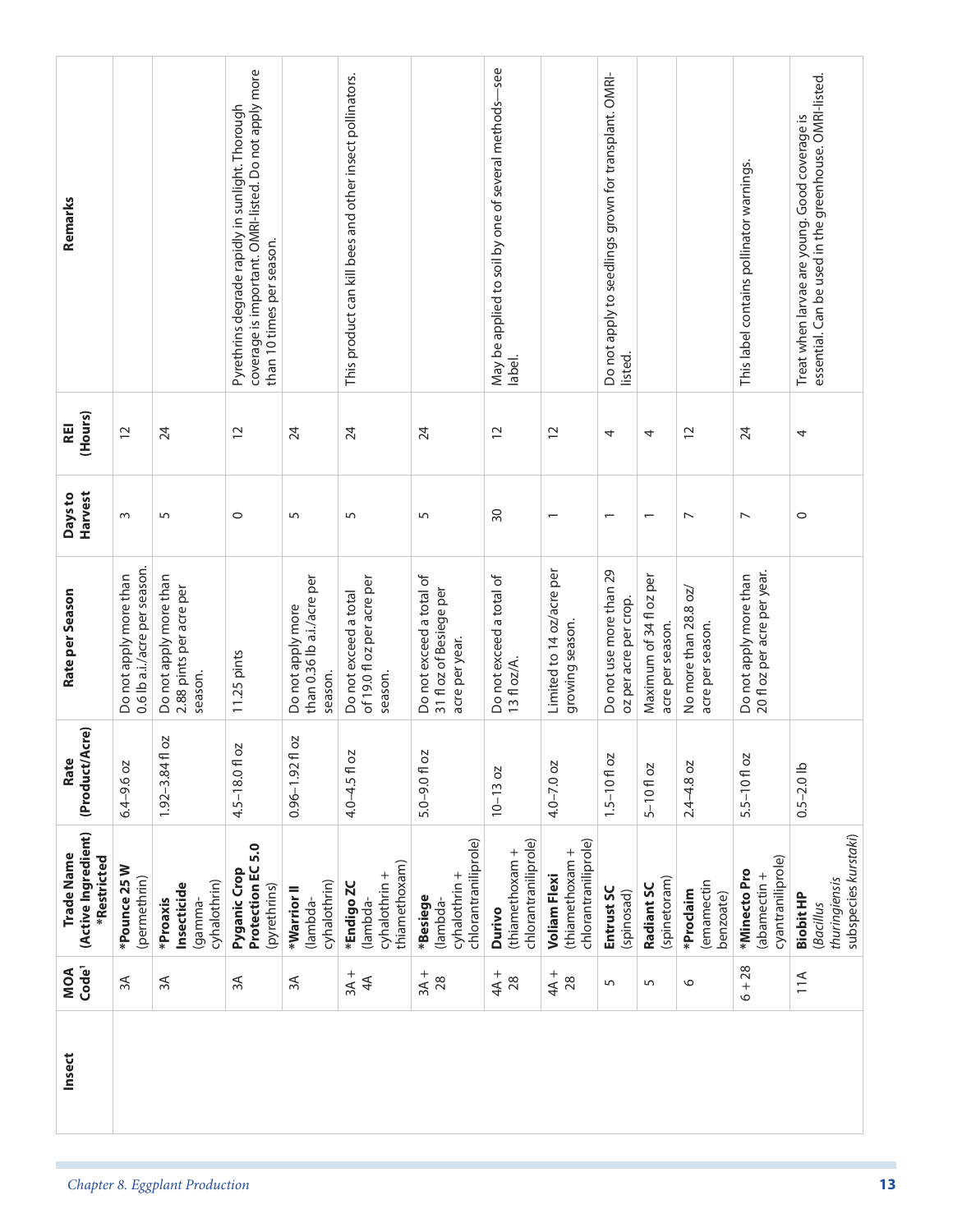| Remarks                                                 | Use high rate for armyworms. Treat when larvae are<br>young. Not for organic production. | Use higher rates for armyworms. OMRI-listed.                         | essential. Can be used in greenhouses. OMRI-listed <sup>2</sup> .<br>Treat when larvae are young. Good coverage is | Treat when larvae are young. Thorough coverage is<br>essential. OMRI-listed. | essential. May be used in the greenhouse. Can be used<br>Treat when larvae are young. Thorough coverage is<br>in organic production. | Do not use with an adjuvant.                               | Do not apply more than 16 oz per application.       | Do not apply more than 16 oz per application.       | label. For hornworms, can use as little as 2.0 fl oz/acre<br>application at planting as well as a foliar spray. See<br>Can be applied by drip chemigation or as a soil<br>when applied as a foliar spray. | of risk to bees and other pollinators. Follow application<br>Application restrictions exist for this product because<br>restrictions found in the directions for use to protect<br>pollinators. Minimum application interval between<br>treatments is 5 days. |                                                   | Antifeedant, repellant, insect growth regulator. OMRI-<br>listed. |
|---------------------------------------------------------|------------------------------------------------------------------------------------------|----------------------------------------------------------------------|--------------------------------------------------------------------------------------------------------------------|------------------------------------------------------------------------------|--------------------------------------------------------------------------------------------------------------------------------------|------------------------------------------------------------|-----------------------------------------------------|-----------------------------------------------------|-----------------------------------------------------------------------------------------------------------------------------------------------------------------------------------------------------------|---------------------------------------------------------------------------------------------------------------------------------------------------------------------------------------------------------------------------------------------------------------|---------------------------------------------------|-------------------------------------------------------------------|
| (Hours)<br>REI                                          | 4                                                                                        | 4                                                                    | 4                                                                                                                  | 4                                                                            | 4                                                                                                                                    | $\overline{c}$                                             | 4                                                   | 4                                                   | 4                                                                                                                                                                                                         | $\overline{C}$                                                                                                                                                                                                                                                | 4                                                 | 4                                                                 |
| Harvest<br>Days to                                      | $\circ$                                                                                  | $\circ$                                                              | $\circ$                                                                                                            | $\circ$                                                                      | $\circ$                                                                                                                              | $\overline{ }$                                             | $\overline{ }$                                      | $\overline{ }$                                      |                                                                                                                                                                                                           |                                                                                                                                                                                                                                                               |                                                   | $\circ$                                                           |
| Rate per Season                                         |                                                                                          |                                                                      |                                                                                                                    |                                                                              |                                                                                                                                      | Do not apply more than<br>36 fl oz per acre per<br>season. | 64 oz product per season.<br>Do not apply more than | 64 oz product per season.<br>Do not apply more than | Do not apply more than<br>15.4 fl oz per acre per<br>crop.                                                                                                                                                | more than 0.4 lb a.i./A per<br>Do not apply a total of<br>crop.                                                                                                                                                                                               | Do not apply more than<br>0.4 lb a.i./A per crop. |                                                                   |
| (Product/Acre)<br>Rate                                  | $0.5 - 2.0$ lb                                                                           | $0.25 - 1.5$ lb                                                      | $0.5 - 2.0$ lb                                                                                                     | $0.12 - 1.50$ lb                                                             | $0.5 - 2.0$ lb                                                                                                                       | $9 - 12$ fl oz                                             | $6 - 16f$ oz                                        | 4-16floz                                            | $3.5 - 7.5$ fl oz                                                                                                                                                                                         | $7 - 20.5$ fl oz                                                                                                                                                                                                                                              | $5 - 13.5f$ oz                                    | 3.5 pt if needed<br>$1-2$ pt, up to                               |
| (Active Ingredient)<br><b>Trade Name</b><br>*Restricted | subspecies kurstaki)<br>Crymax WDG<br>thuringiensis<br>(Bacillus                         | subspecies kurstaki)<br>thuringiensis<br>(Bacillus<br><b>Deliver</b> | subspecies kurstaki)<br>thuringiensis<br>DiPel DF<br>(Bacillus                                                     | subspecies kurstaki)<br>thuringiensis<br>Javelin WG<br><b>Bacillus</b>       | subspecies aizawai)<br>thuringiensis<br><b>Xentari DF</b><br>(Bacillus                                                               | Rimon 0.83EC<br>(novaluron)                                | (tebufenozide)<br>Confirm 2F                        | (methoxyfenozide)<br>Intrepid 2F                    | (chlorantraniliprole,<br>rynaxypyr)<br>Coragen                                                                                                                                                            | (cyantraniliprole)<br><b>Exirel</b>                                                                                                                                                                                                                           | (cyantraniliprole)<br>Verimark                    | (azadirachtin)<br>Aza-Direct                                      |
| MOA<br>Code <sup>1</sup>                                | 11A                                                                                      | 11A                                                                  | 11A                                                                                                                | 11A                                                                          | 11A                                                                                                                                  | 15                                                         | $\frac{8}{10}$                                      | $\frac{8}{2}$                                       | 28                                                                                                                                                                                                        | 28                                                                                                                                                                                                                                                            | 28                                                | $\mathbf{I}$                                                      |
| Insect                                                  |                                                                                          |                                                                      |                                                                                                                    |                                                                              |                                                                                                                                      |                                                            |                                                     |                                                     |                                                                                                                                                                                                           |                                                                                                                                                                                                                                                               |                                                   |                                                                   |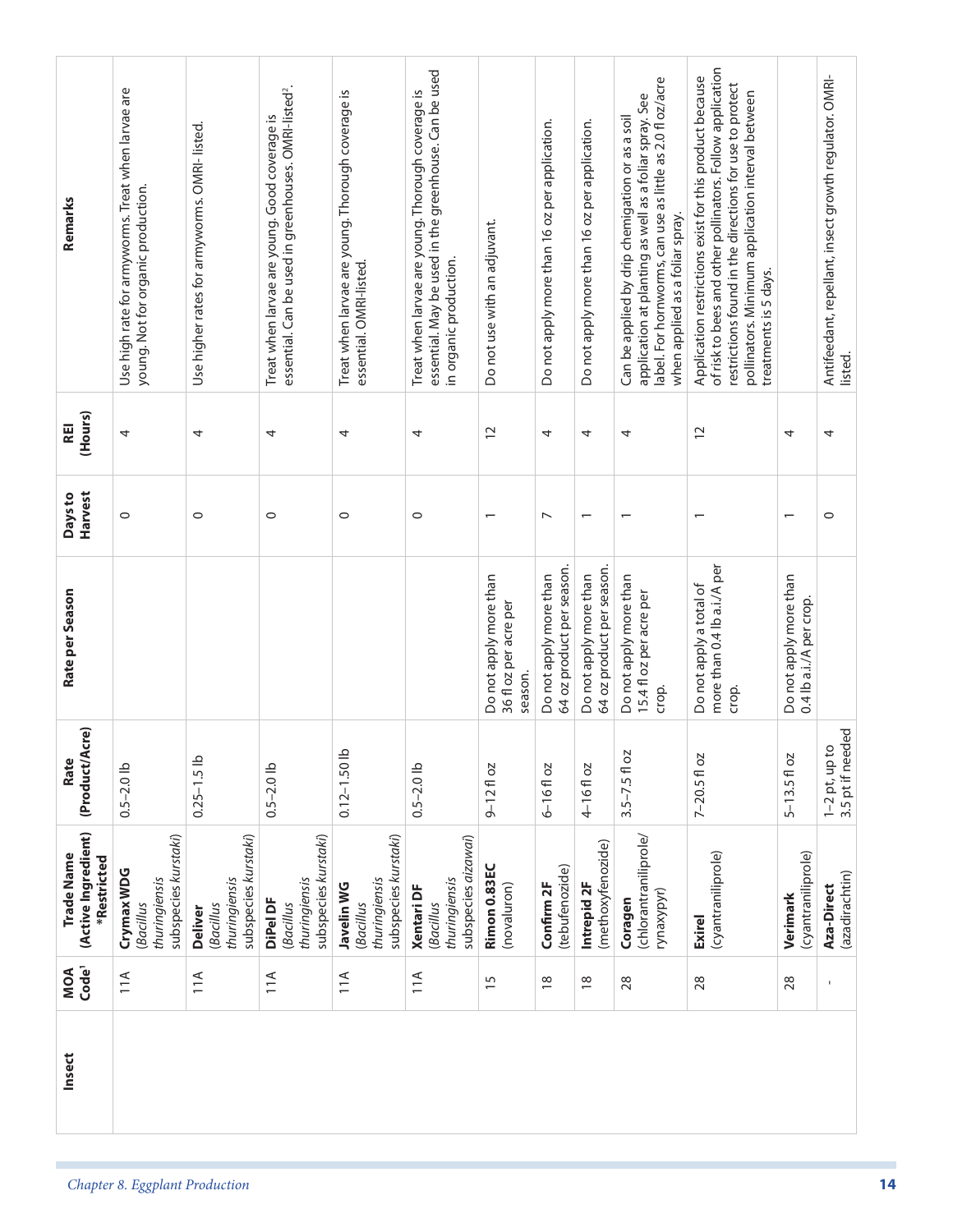| Remarks<br>(Hours)<br>REI<br>Harvest<br>Days to  | Antifeedant, repellant, insect growth regulator. See<br>label for rates for specific pests.<br>4<br>$\circ$ | For mating disruption of tomato pinworm. See label for<br>details of use.<br>$\circ$<br>$\circ$ | Can be used in organic production. OMRI-listed.<br>4<br>$\circ$     | OMRI-listed. Can be used in the greenhouse.<br>4<br>$\circ$ | Antifeedant, repellant, insect growth regulator. OMRI-<br>listed.<br>4<br>$\circ$ | IGR and feeding repellant. OMRI-listed.<br>$\overline{c}$<br>$\circ$ | early spring and fall where crop will be grown. Colonies<br>8 to 10 weeks. May be applied by ground equipment or<br>Slow-acting IGR (insect growth regulator). Best applied<br>will be reduced after three weeks and eliminated after<br>aerially.<br>4<br>$\circ$ | Apply when ants are actively foraging.<br>$\overline{c}$<br>$\overline{\phantom{0}}$ | $\overline{c}$<br>$\overline{ }$                    | Do not make applications less than 7 days apart.<br>$\overline{c}$<br>$\overline{\phantom{0}}$ | 24<br>5                                                      | coverage is important. OMRI-listed. Do not apply more<br>Pyrethrins degrade rapidly in sunlight. Thorough<br>than 10 times per season.<br>$\overline{c}$<br>$\circ$ | 24<br>5                                                    | This product can kill bees and other insect pollinators.<br>24<br>5 |
|--------------------------------------------------|-------------------------------------------------------------------------------------------------------------|-------------------------------------------------------------------------------------------------|---------------------------------------------------------------------|-------------------------------------------------------------|-----------------------------------------------------------------------------------|----------------------------------------------------------------------|--------------------------------------------------------------------------------------------------------------------------------------------------------------------------------------------------------------------------------------------------------------------|--------------------------------------------------------------------------------------|-----------------------------------------------------|------------------------------------------------------------------------------------------------|--------------------------------------------------------------|---------------------------------------------------------------------------------------------------------------------------------------------------------------------|------------------------------------------------------------|---------------------------------------------------------------------|
| Rate per Season                                  |                                                                                                             |                                                                                                 |                                                                     |                                                             |                                                                                   |                                                                      |                                                                                                                                                                                                                                                                    |                                                                                      | Do not apply more than<br>43.26 fl oz/A per season. | 0.3 lb a.i./acre per season.<br>Do not apply more than                                         | Do not apply more than<br>2.88 pints per acre per<br>season. | 11.25 pints                                                                                                                                                         | than 0.36 lb a.i./acre per<br>Do not apply more<br>season. | of 19.0 fl oz per acre per<br>Do not exceed a total<br>season.      |
| (Product/Acre)<br>Rate                           | $5-21$ oz                                                                                                   | $1.2 - 6.0$ floz                                                                                | $1-3$ lb                                                            | $4.0 - 12.0$ qt                                             | 10 fl oz                                                                          | 4-16floz                                                             | $1.0 - 1.5$ lb                                                                                                                                                                                                                                                     | $1.5 - 2.0$ lb                                                                       | $4.5 - 11.2$ oz                                     | $2.4 - 4.3$ oz                                                                                 | 2O<br>$1.92 - 3.84$ fl                                       | b <sub>2</sub><br>$4.5 - 18.0$ fl                                                                                                                                   | 2O<br>$0.96 - 1.92$ fl                                     | 4.0-4.5 fl oz                                                       |
| (Active Ingredient)<br>Trade Name<br>*Restricted | (azadirachtin)<br>Azatin XL                                                                                 | Checkmate TPW-F<br>(pheromone)                                                                  | (Chromobacterium<br>subtsugae strain<br>Grandevo<br><b>PRAA4-1)</b> | (Chromobacterium<br><b>MBI-203 EP</b><br>subtsugae)         | (azadirachtin)<br>Molt-X                                                          | (azadirachtin)<br>Neemix 4.5                                         | (S-methoprene)<br>Extinguish                                                                                                                                                                                                                                       | Esteem Ant Bait<br>(pyriproxyfen)                                                    | (bifenthrin + zeta-<br>cypermethrin)<br>*Hero       | (zeta-cypermethrin)<br>*Mustang                                                                | cyhalothrin)<br>Insecticide<br>*Proaxis<br>(gamma-           | Protection EC 5.0<br><b>Pyganic Crop</b><br>(pyrethrins)                                                                                                            | cyhalothrin)<br>*Warrior II<br>(lambda-                    | thiamethoxam)<br>cyhalothrin +<br>*Endigo ZC<br>(lambda-            |
| Code <sup>1</sup><br>MOA                         | $\mathbf{I}$                                                                                                | $\mathbf I$                                                                                     | $\mathbf{I}$                                                        | $\mathbf{I}$                                                | $\mathbf I$                                                                       | $\mathsf I$                                                          | $\preceq$                                                                                                                                                                                                                                                          | $\overline{C}$                                                                       | $\approx$                                           | $\approx$                                                                                      | $\approx$                                                    | $\approx$                                                                                                                                                           | $\approx$                                                  | $3A +$<br>$4A$                                                      |
| Insect                                           |                                                                                                             |                                                                                                 |                                                                     |                                                             |                                                                                   |                                                                      | Fire ants                                                                                                                                                                                                                                                          |                                                                                      | Grasshoppers                                        |                                                                                                |                                                              |                                                                                                                                                                     |                                                            |                                                                     |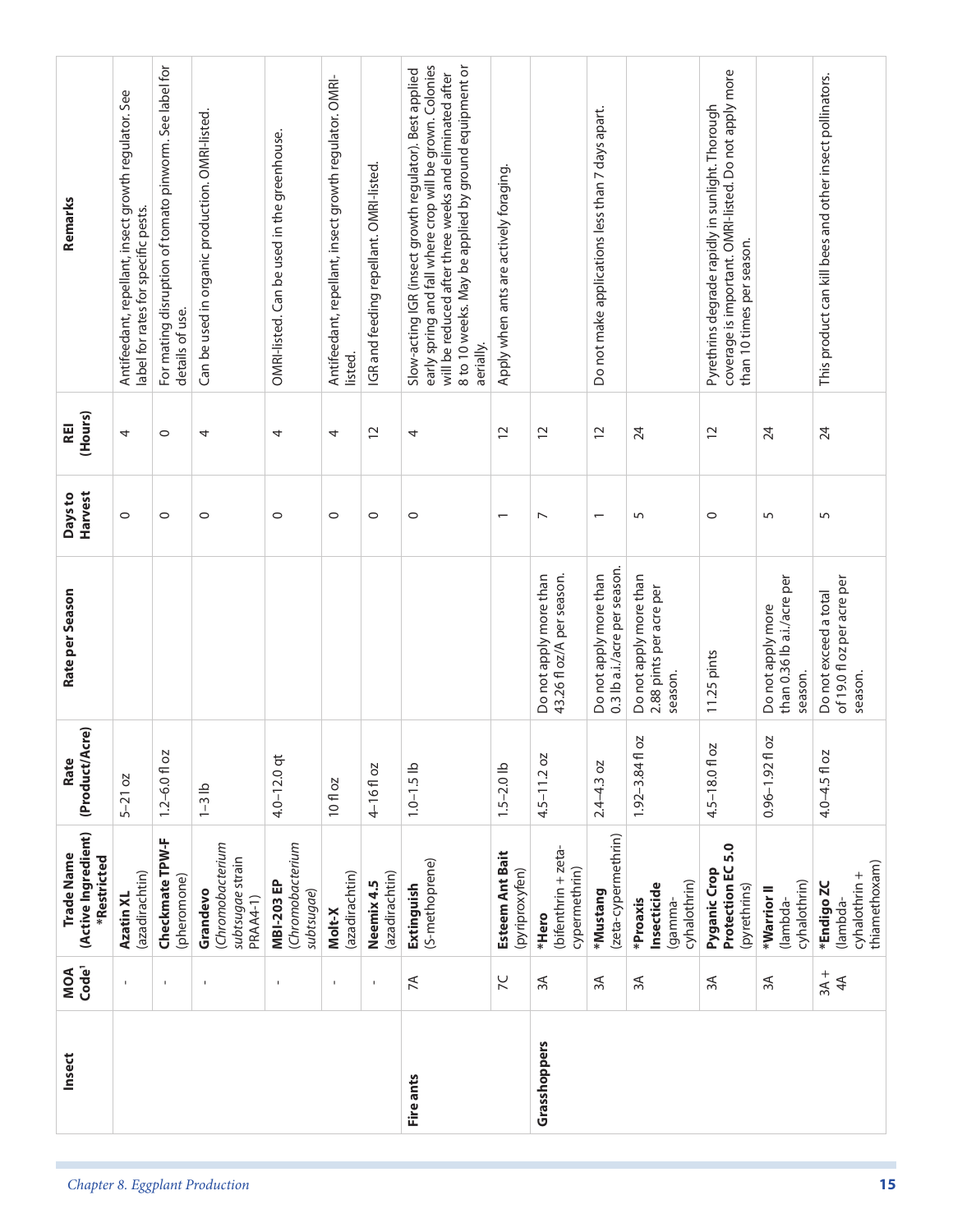| Insect                                           |                                                                       |                                                                                                                |                                                                                 |                                                                       |                                                                                                                                |                                                  | Leafhoppers                                                           |                                                                                                                                |                                                    |                                                     |                                                        |                                                              |                                                                                                                                        |                                                            |
|--------------------------------------------------|-----------------------------------------------------------------------|----------------------------------------------------------------------------------------------------------------|---------------------------------------------------------------------------------|-----------------------------------------------------------------------|--------------------------------------------------------------------------------------------------------------------------------|--------------------------------------------------|-----------------------------------------------------------------------|--------------------------------------------------------------------------------------------------------------------------------|----------------------------------------------------|-----------------------------------------------------|--------------------------------------------------------|--------------------------------------------------------------|----------------------------------------------------------------------------------------------------------------------------------------|------------------------------------------------------------|
|                                                  |                                                                       |                                                                                                                |                                                                                 |                                                                       |                                                                                                                                |                                                  |                                                                       |                                                                                                                                |                                                    |                                                     |                                                        |                                                              |                                                                                                                                        |                                                            |
| MOA<br>Code <sup>1</sup>                         | $3A + 28$                                                             | $\overline{4}$                                                                                                 | $\overline{4}$                                                                  | $\preceq$                                                             | $\preceq$                                                                                                                      | $\frac{1}{1}$                                    | $\preceq$                                                             | $\preceq$                                                                                                                      | ЗA                                                 | 3A                                                  | 3A                                                     | 3A                                                           | 3A                                                                                                                                     | $\approx$                                                  |
| (Active Ingredient)<br>Trade Name<br>*Restricted | chlorantraniliprole)<br>cyhalothrin +<br>*Besiege<br>lambda-          | Scorpion 35SL<br>(dinotefuran)<br>Insecticide                                                                  | Venom Insecticide<br>(dinotefuran)                                              | Carbaryl 4L<br>(carbaryl)                                             | Sevin 80 S; XLR; 4F<br>(carbaryl)                                                                                              | <b>Malathion 8F</b><br>(malathion)               | Carbaryl 4L<br>(carbaryl)                                             | Sevin 80 S; XLR; 4F<br>(carbaryl)                                                                                              | (beta-cyfluthrin)<br>*Baythroid XL                 | (bifenthrin + zeta-<br>cypermethrin)<br>*Hero       | (zeta-cypermethrin)<br>*Mustang                        | cyhalothrin)<br>Insecticide<br>*Proaxis<br>gamma-            | 5.0<br>Protection EC<br>Pyganic Crop<br>(pyrethrins)                                                                                   | cyhalothrin)<br>*Warrior II<br>(lambda-                    |
| (Product/Acre)<br>Rate                           | $5.0 - 9.0$ fl oz                                                     | fl oz<br>Soil: 9-10.5<br>Foliar: 2-7<br>fl oz                                                                  | ΟZ<br>Soil: 5-6.0 oz<br>Foliar: $1-4$                                           | $0.5 - 2$ qt                                                          | $d$ 5.<br>XLR, 4F: 0.5-2<br>805:0.63-2<br>$\overline{a}$                                                                       | 1.56 pt                                          | $0.5 - 2$ qt                                                          | $-5$ lb<br>XLR, 4F: 0.5-2<br>805:0.63-2<br>$\overline{a}$                                                                      | $1.6 - 2.8 f1$ oz                                  | $4.5 - 11.2$ oz                                     | $2.4 - 4.3$ oz                                         | ΟZ<br>$1.92 - 3.84$ fl                                       | 4.5-18.01 oz                                                                                                                           | 5O<br>$0.96 - 1.92f$                                       |
| Rate per Season                                  | Do not exceed a total of<br>31 fl oz of Besiege per<br>acre per year. | more than 21 fl oz to soil.<br>season as foliar sprays or<br>Do not apply more than<br>10.5 fl oz per acre per | Do not apply more than 6<br>oz foliar or 12 oz soil per<br>season.              | Do not apply more than<br>a total of 8 quarts/A per<br>crop per year. | 8 qt or 10 lb per acre per<br>Do not apply more than<br>crop.                                                                  | Maximum application/A<br>per crop is 6.24 pints. | Do not apply more than<br>a total of 8 quarts/A per<br>crop per year. | 8 qt or 10 lb per acre per<br>Do not apply more than<br>crop.                                                                  | season: 16.8 fl oz per acre.<br>Maximum amount per | 43.26 fl oz/A per season.<br>Do not apply more than | 0.3 lb a.i./acre per season.<br>Do not apply more than | Do not apply more than<br>2.88 pints per acre per<br>season. | $11.25$ pints                                                                                                                          | than 0.36 lb a.i./acre per<br>Do not apply more<br>season. |
| Harvest<br>Days to                               | 5                                                                     | Foliar: 1<br>Soil: 21                                                                                          | Foliar: 1<br>Soil: 21                                                           | 3                                                                     | $\sim$                                                                                                                         | $\sim$                                           | $\sim$                                                                | 3                                                                                                                              | $\overline{\phantom{0}}$                           | $\overline{ }$                                      | $\overline{\phantom{0}}$                               | 5                                                            | $\circ$                                                                                                                                | 5                                                          |
| (Hours)<br><b>REI</b>                            | 24                                                                    | $\overline{C}$                                                                                                 | $\overline{c}$                                                                  | $\overline{c}$                                                        | $\overline{c}$                                                                                                                 | $\overline{c}$                                   | $\overline{c}$                                                        | $\overline{c}$                                                                                                                 | $\overline{c}$                                     | $\overline{c}$                                      | $\overline{c}$                                         | 24                                                           | $\overline{C}$                                                                                                                         | 24                                                         |
| Remarks                                          |                                                                       | Use only one application method.                                                                               | Do not use both application methods. No more than 3<br>applications per season. | Toxic to honeybees and other bees.                                    | Do not apply more than seven times. Applications must<br>be at least 7 days apart. Do not apply to crops or weeds<br>in bloom. | Maximum number of applications is 4.             | Toxic to honeybees and other bees.                                    | Do not apply more than seven times. Applications must<br>be at least 7 days apart. Do not apply to crops or weeds<br>in bloom. | Do not apply at less than 7-day intervals.         |                                                     | Do not make applications less than 7 days apart.       |                                                              | coverage is important. OMRI-listed. Do not apply more<br>Pyrethrins degrade rapidly in sunlight. Thorough<br>than 10 times per season. |                                                            |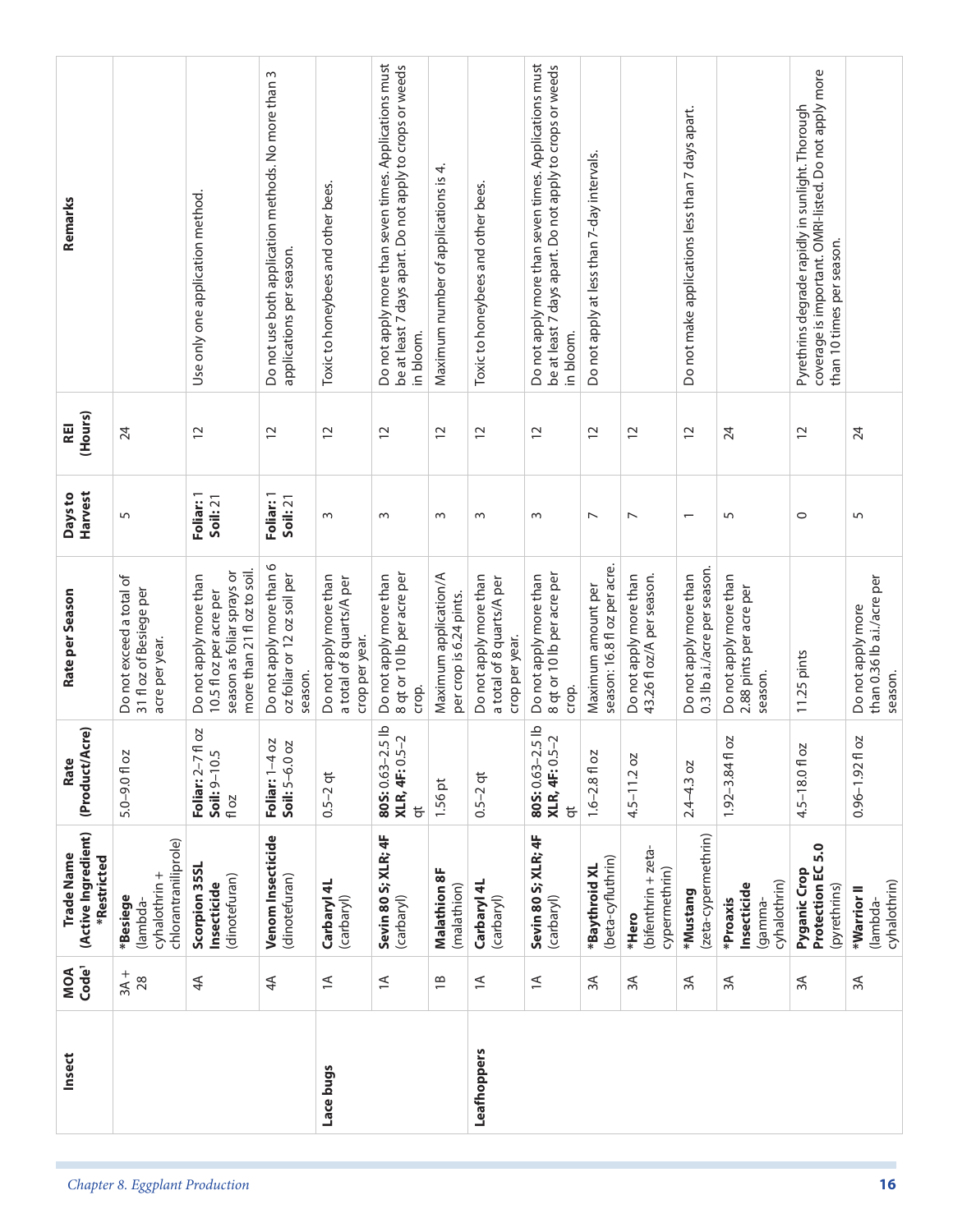| Remarks                                          | This product can kill bees and other insect pollinators.       | Do not use if a soil application of a neonicotinoid has<br>been used. | to protect pollinators. Most effective if applied to soil at<br>application restrictions found in the directions for use<br>Application restrictions exist for this product because<br>of risk to bees and other insect pollinators. Follow<br>transplanting. | Do not use an adjuvant. Toxic to bees. Do not release<br>irrigation water from the treated area. | See label for application instructions. Do not release<br>irrigation water from the treated area. | For most crops that are not on the label, a 120-day<br>plant-back interval must be observed. To manage<br>resistance, related pesticides (Actara, Assail) in<br>conjunction with Platinum. | resistance, avoid using related pesticides (Actara, Assail)<br>For most crops that are not on the label, a 120-day<br>plant-back interval must be observed. To manage<br>in conjunction with Platinum. | Use only one application method.                                                                               | -see<br>May be applied to soil by one of several methods- |                                                                | Minimum interval between applications: 7 days.   |  |
|--------------------------------------------------|----------------------------------------------------------------|-----------------------------------------------------------------------|---------------------------------------------------------------------------------------------------------------------------------------------------------------------------------------------------------------------------------------------------------------|--------------------------------------------------------------------------------------------------|---------------------------------------------------------------------------------------------------|--------------------------------------------------------------------------------------------------------------------------------------------------------------------------------------------|--------------------------------------------------------------------------------------------------------------------------------------------------------------------------------------------------------|----------------------------------------------------------------------------------------------------------------|-----------------------------------------------------------|----------------------------------------------------------------|--------------------------------------------------|--|
| (Hours)<br>REI                                   | 24                                                             | $\overline{c}$                                                        | $\overline{c}$                                                                                                                                                                                                                                                | $\overline{c}$                                                                                   | $\overline{c}$                                                                                    | $\overline{c}$                                                                                                                                                                             | $\overline{c}$                                                                                                                                                                                         | $\overline{c}$                                                                                                 | label.<br>$\overline{c}$                                  | $\overline{c}$                                                 | 4                                                |  |
|                                                  |                                                                |                                                                       |                                                                                                                                                                                                                                                               |                                                                                                  |                                                                                                   |                                                                                                                                                                                            |                                                                                                                                                                                                        |                                                                                                                |                                                           |                                                                |                                                  |  |
| Harvest<br>Days to                               | 5                                                              | $\circ$                                                               | $\overline{2}1$                                                                                                                                                                                                                                               | $\overline{ }$                                                                                   | planting<br>Apply at                                                                              | 30                                                                                                                                                                                         | 30                                                                                                                                                                                                     | Foliar: 1<br>Soil: 21                                                                                          | $\overline{50}$                                           | $\overline{\phantom{0}}$                                       | $\overline{\phantom{0}}$                         |  |
| Rate per Season                                  | of 19.0 fl oz per acre per<br>Do not exceed a total<br>season. | Maximum of 11 oz/acre<br>per season.                                  | Maximum 10.5 fl oz/A per<br>crop per season.                                                                                                                                                                                                                  | than 6.4 oz per acre per<br>Do not apply more<br>season.                                         | than 6.4 oz per acre per<br>Do not apply more<br>season.                                          | Do not exceed a total of<br>11 fl oz Platinum/A per<br>growing season.                                                                                                                     | 3.67 oz Platinum 75 SG/A<br>Do not exceed a total of<br>per growing season.                                                                                                                            | season as foliar sprays or<br>more than 21 fl oz to soil.<br>Do not apply more than<br>10.5 fl oz per acre per | Do not exceed a total of<br>$13f$ oz/A.                   | Limited to 14 oz/acre per<br>growing season.                   | Do not apply more than<br>28.0 fl oz/A per year. |  |
| (Product/Acre)<br>Rate                           | 4.0-4.5 fl oz                                                  | $2.0 - 5.5$ oz                                                        | $7 - 10.5f$ l oz                                                                                                                                                                                                                                              | $1.6 - 3.2 oz$                                                                                   | Soil: 4.8-6.4 oz                                                                                  | SO<br>$5.0 - 11.0$ fl                                                                                                                                                                      | 1.66-3.67 oz                                                                                                                                                                                           | Foliar: 2-7 fl oz<br>Soil: 9-10.5<br>fl oz                                                                     | $10 - 13 oz$                                              | $4.0 - 7.0$ oz                                                 | 7.0-14.0fl oz                                    |  |
| (Active Ingredient)<br>Trade Name<br>*Restricted | thiamethoxam)<br>cyhalothrin +<br>*Endigo ZC<br>(lambda-       | (thiamethoxam)<br><b>Actara</b>                                       | brands, see labels)<br>(for rates for other<br>(imidacloprid)<br>Admire Pro                                                                                                                                                                                   | Belay 50 WDG<br>(clothianidin)                                                                   | Belay 50 WDG<br>(clothianidin)                                                                    | (thiamethoxam)<br>Platinum                                                                                                                                                                 | (thiamethoxam)<br>Platinum 75SG                                                                                                                                                                        | Scorpion 35SL<br>(dinotefuran)<br>Insecticide                                                                  | chlorantraniliprole)<br>(thiamethoxam +<br>Durivo         | chlorantraniliprole)<br>(thiamethoxam +<br><b>Voliam Flexi</b> | (flupyradifurone)<br><b>Sivanto Prime</b>        |  |
| Code <sup>1</sup><br>MOA                         | $3A +$<br>4 <sup>4</sup>                                       | 4 <sup>4</sup>                                                        | $4\overline{4}$                                                                                                                                                                                                                                               | $4\overline{4}$                                                                                  | 4 <sup>4</sup>                                                                                    | $4\overline{4}$                                                                                                                                                                            | 4 <sup>4</sup>                                                                                                                                                                                         | $\overline{4}$                                                                                                 | $4A +$<br>28                                              | $44 + 28$                                                      | $\overline{4}$                                   |  |
| Insect                                           |                                                                |                                                                       |                                                                                                                                                                                                                                                               |                                                                                                  |                                                                                                   |                                                                                                                                                                                            |                                                                                                                                                                                                        |                                                                                                                |                                                           |                                                                |                                                  |  |
|                                                  | Chapter 8. Eggplant Production                                 |                                                                       |                                                                                                                                                                                                                                                               |                                                                                                  |                                                                                                   |                                                                                                                                                                                            |                                                                                                                                                                                                        |                                                                                                                |                                                           |                                                                |                                                  |  |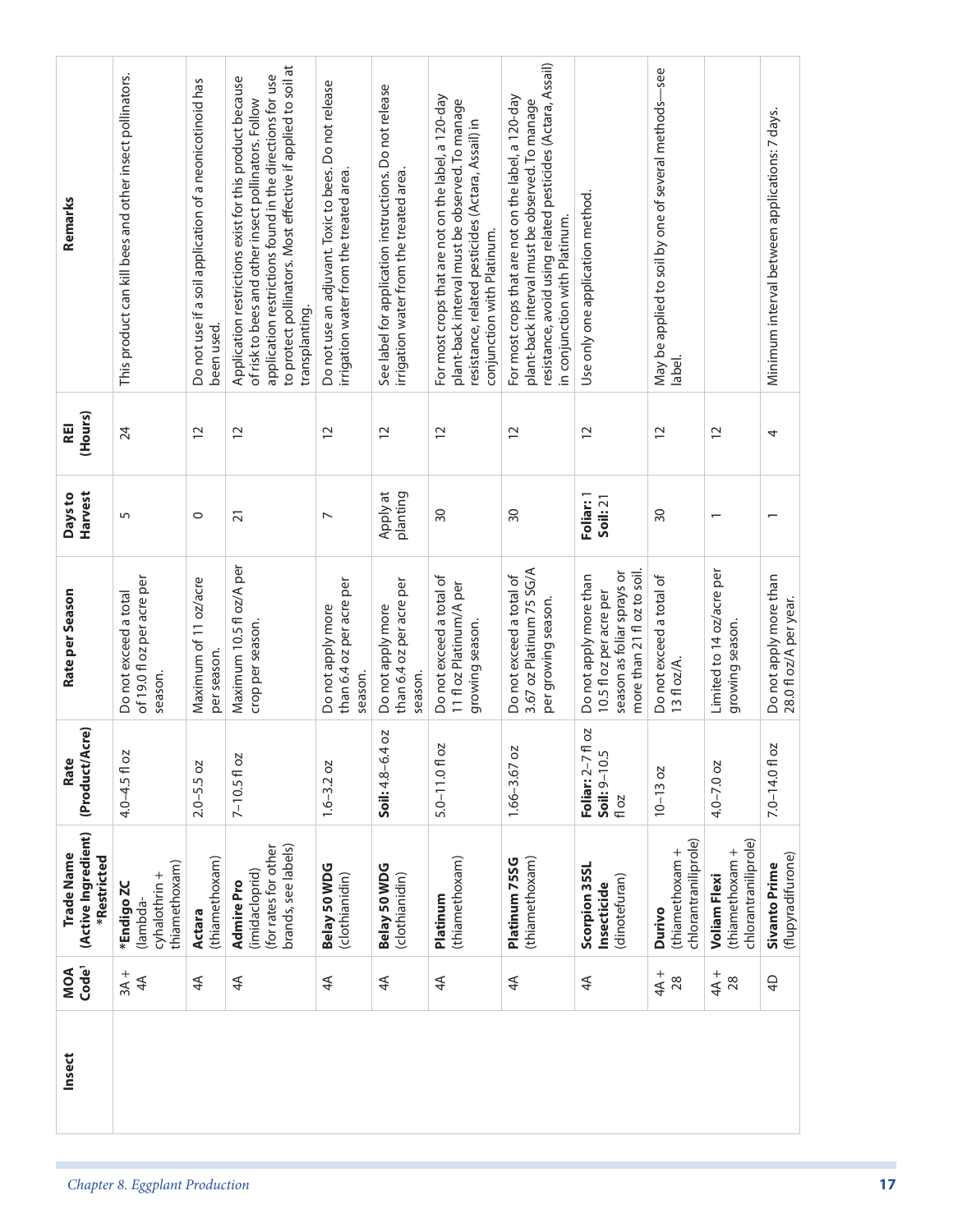| Insect                  | Code <sup>1</sup><br>MOA | (Active Ingredient)<br>Trade Name<br>*Restricted                      | cre)<br>(Product/A<br>Rate                                 | Rate per Season                                                                                                                                              | <b>Harvest</b><br>Days to | (Hours)<br>REI | Remarks                                                                                                                                             |
|-------------------------|--------------------------|-----------------------------------------------------------------------|------------------------------------------------------------|--------------------------------------------------------------------------------------------------------------------------------------------------------------|---------------------------|----------------|-----------------------------------------------------------------------------------------------------------------------------------------------------|
|                         | 98                       | (pyrifluquinazon)<br>PQZ                                              | $3.2f$ oz                                                  | fl oz (0.140 lb a.i.) per acre<br>4.8 fl oz (0.070 lb a.i.) per<br>not apply more than 9.6<br>Do not apply more than<br>acre per crop cycle. Do<br>per year. |                           | $\overline{c}$ | applications per crop cycle. Do not make more than 4<br>Do not apply by air. Do not make more than 2<br>applications per year.                      |
|                         | $\frac{\infty}{\infty}$  | Courier 40SC<br>(buprofezin)                                          | $9.0 - 13.6 f$ oz                                          | Do not apply more than<br>27.2 fl oz/A per crop<br>cycle.                                                                                                    | $\overline{\phantom{0}}$  | $\overline{C}$ | Immature insects only. No more than 2 applications per<br>crop cycle.                                                                               |
|                         | $\mathbf{I}$             | (azadirachtin)<br>Aza-Direct                                          | 3.5 pt if needed<br>$1-2$ pt, up to                        |                                                                                                                                                              | $\circ$                   | 4              | Antifeedant, repellant, insect growth regulator. OMRI-<br>listed.                                                                                   |
|                         | $\mathbf{I}$             | (azadirachtin)<br>Azatin XL                                           | $5-21$ oz                                                  |                                                                                                                                                              | $\circ$                   | 4              | Antifeedant, repellant, insect growth regulator. See<br>label for rates for specific pests.                                                         |
|                         | $\mathbf{I}$             | (azadirachtin)<br>Molt-X                                              | 10 fl oz                                                   |                                                                                                                                                              | $\circ$                   | 4              | Antifeedant, repellant, insect growth regulator. OMRI-<br>listed.                                                                                   |
|                         | $\mathbf{I}$             | (soap, insecticidal)<br>M-Pede 49% EC                                 | 1%-2% v/v                                                  |                                                                                                                                                              | $\circ$                   | $\overline{c}$ | OMRI-listed.                                                                                                                                        |
|                         | $\mathbf I$              | petroleum oil)<br>(unsulfonated<br>residue of<br>SuffOil-X            | per<br>$\sigma$<br>1-2 gallons<br>100 gallons<br>water.    |                                                                                                                                                              | $\circ$                   | 4              | OMRI-listed.                                                                                                                                        |
|                         | $\mathbf{I}$             | (oil, insecticidal)<br>JMS Stylet-Oil<br>Ultra-Fine Oil<br>Saf-T-Side | gal<br>$1 - 2$ gal/100<br>qt/100 gal<br>$JMS:3-6$<br>water |                                                                                                                                                              | $\circ$                   | 4              | Do not exceed four applications per season. Stylet-Oil<br>will not control aphids or beetles. Organic Stylet-Oil<br>and Saf-T-Side are OMRI-listed. |
| leafminers<br>Liriomyza | $\preceq$                | *Vydate L<br>(oxamy)                                                  | $\overline{\mathsf{p}}$<br>Foliar: 2-4                     | 24 pt per acre per season.<br>Do not apply more than                                                                                                         | $\overline{\phantom{0}}$  | 48             |                                                                                                                                                     |
|                         | $\overline{18}$          | *Dibrom 8 EC<br>(naled)                                               | $1$ pt                                                     | Do not apply more than 6<br>pints/A per season.                                                                                                              |                           | $\frac{8}{3}$  | Apply no more than 1 pt/acre in Florida. Do not apply<br>when temperature is over 90°F.                                                             |
|                         | 3A                       | *Ambush 25W<br>(permethrin)                                           | $6.4 - 12.8$ oz                                            | Do not apply more than 2<br>Ib a.i. per acre per season<br>(128 oz).                                                                                         | $\sim$                    | $\overline{c}$ |                                                                                                                                                     |
|                         | $\approx$                | *Brigade 2EC<br>(bifenthrin)                                          | $2.1 - 6.4$ fl oz                                          | Do not apply more than<br>0.2 lb active ingredient<br>per acre per season.                                                                                   | $\overline{ }$            | $\overline{c}$ | Do not make applications less than 7 days apart.                                                                                                    |
|                         | $\approx$                | (bifenthrin + zeta-<br>cypermethrin)<br>*Hero                         | $4.5 - 11.2$ oz                                            | 43.26 fl oz/A per season.<br>Do not apply more than                                                                                                          | $\overline{\phantom{0}}$  | $\overline{c}$ |                                                                                                                                                     |
|                         | $\approx$                | *Pounce 25 W<br>(permethrin)                                          | 6.4-9.6 oz                                                 | 0.6 lb a.i./acre per season.<br>Do not apply more than                                                                                                       | 3                         | $\overline{c}$ |                                                                                                                                                     |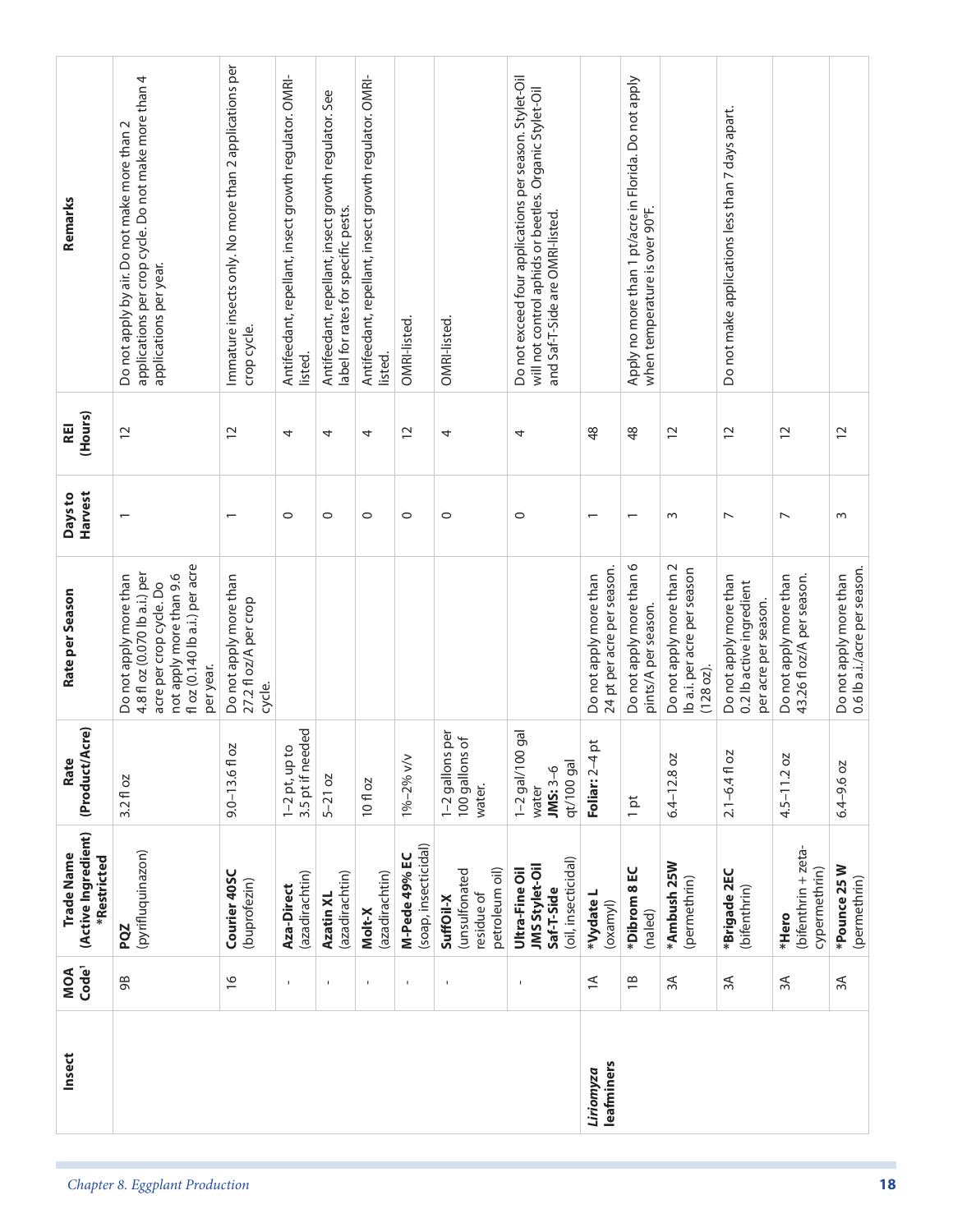| Remarks                                          | coverage is important. OMRI-listed. Do not apply more<br>Pyrethrins degrade rapidly in sunlight. Thorough<br>than 10 times per season. | Do not use an adjuvant. Toxic to bees. Do not release<br>irrigation water from the treated area. | See label for application instructions. Do not release<br>irrigation water from the treated area. | Use only one application method.                                                                               | Do not apply to seedlings grown for transplant. OMRI- |                                             | Must be used with a nonionic activator-type wetting,<br>Do not make more than 2 sequential applications.<br>spreading, or penetrating adjuvant. | This label contains pollinator warnings.              |                                                            | label. For hornworms, can use as little as 2.0 fl oz/acre<br>application at planting as well as a foliar spray. See<br>Can be applied by drip chemigation or as a soil<br>when applied as a foliar spray. | of risk to bees and other pollinators. Follow application<br>Application restrictions exist for this product because<br>restrictions found in the directions for use to protect<br>pollinators. Minimum application interval between<br>treatments is 5 days. |                                                                 | Antifeedant, repellant, insect growth regulator. OMRI- |
|--------------------------------------------------|----------------------------------------------------------------------------------------------------------------------------------------|--------------------------------------------------------------------------------------------------|---------------------------------------------------------------------------------------------------|----------------------------------------------------------------------------------------------------------------|-------------------------------------------------------|---------------------------------------------|-------------------------------------------------------------------------------------------------------------------------------------------------|-------------------------------------------------------|------------------------------------------------------------|-----------------------------------------------------------------------------------------------------------------------------------------------------------------------------------------------------------|---------------------------------------------------------------------------------------------------------------------------------------------------------------------------------------------------------------------------------------------------------------|-----------------------------------------------------------------|--------------------------------------------------------|
|                                                  |                                                                                                                                        |                                                                                                  |                                                                                                   |                                                                                                                | listed.                                               |                                             |                                                                                                                                                 |                                                       |                                                            |                                                                                                                                                                                                           |                                                                                                                                                                                                                                                               |                                                                 | listed.                                                |
| (Hours)<br>REI                                   | 12                                                                                                                                     | $\overline{c}$                                                                                   | $\overline{c}$                                                                                    | $\overline{c}$                                                                                                 | 4                                                     | 4                                           | $\overline{c}$                                                                                                                                  | 24                                                    | $\overline{c}$                                             | 4                                                                                                                                                                                                         | $\overline{c}$                                                                                                                                                                                                                                                | 4                                                               | 4                                                      |
| Harvest<br>Days to                               | $\circ$                                                                                                                                | $\overline{ }$                                                                                   | Apply at<br>planting                                                                              | Foliar: 1<br>Soil: 21                                                                                          | $\overline{\phantom{0}}$                              |                                             | $\overline{ }$                                                                                                                                  | $\overline{ }$                                        | $\overline{\phantom{0}}$                                   |                                                                                                                                                                                                           |                                                                                                                                                                                                                                                               |                                                                 | $\circ$                                                |
| Rate per Season                                  | 11.25 pints                                                                                                                            | than 6.4 oz per acre per<br>Do not apply more<br>season.                                         | than 6.4 oz per acre per<br>Do not apply more<br>season.                                          | season as foliar sprays or<br>more than 21 fl oz to soil.<br>Do not apply more than<br>10.5 fl oz per acre per | Do not use more than 29<br>oz per acre per crop.      | Maximum of 34 fl oz per<br>acre per season. | 10.25 fl oz/A in a growing<br>Do not apply more than<br>season.                                                                                 | 20 fl oz per acre per year.<br>Do not apply more than | Do not apply more than<br>36 fl oz per acre per<br>season. | Do not apply more than<br>15.4 fl oz per acre per<br>crop.                                                                                                                                                | more than 0.4 lb a.i./A per<br>Do not apply a total of<br>crop.                                                                                                                                                                                               | more than 0.4 lb a.i./A per<br>Do not apply a total of<br>crop. |                                                        |
| (Product/Acre)<br>Rate                           | <b>DZ</b><br>$4.5 - 18.0$ fl                                                                                                           | $1.6 - 3.2 oz$                                                                                   | 40z<br>Soil: $4.8 - 6$ .                                                                          | zo lj.<br>Soil: 9-10.5<br>Foliar: 2-7<br>fl oz                                                                 | $1.5 - 10f$ oz                                        | $5 - 10f$ oz                                | $1.7 - 3.5 f$ oz                                                                                                                                | $5.5 - 10f$ oz                                        | $9 - 12$ floz                                              | $5.0 - 7.5f$ oz                                                                                                                                                                                           | 2O<br>$13.5 - 20.5$ f                                                                                                                                                                                                                                         | 2O<br>$6.75 - 13.5f$                                            | 3.5 pt if needed<br>$1-2$ pt, up to                    |
| (Active Ingredient)<br>Trade Name<br>*Restricted | Protection EC 5.0<br>Pyganic Crop<br>(pyrethrins)                                                                                      | Belay 50 WDG<br>(clothianidin)                                                                   | Belay 50 WDG<br>(clothianidin)                                                                    | Scorpion 35SL<br>(dinotefuran)<br>Insecticide                                                                  | Entrust SC<br>(spinosad)                              | (spinetoram)<br>Radiant SC                  | *Agri-Mek SC<br>(abamectin)                                                                                                                     | cyantraniliprole)<br>*Minecto Pro<br>$(abamectin +$   | Rimon 0.83EC<br>(novaluron)                                | (chlorantraniliprole/<br>rynaxypyr)<br>Coragen                                                                                                                                                            | (cyantraniliprole)<br><b>Exirel</b>                                                                                                                                                                                                                           | (cyantraniliprole)<br>Verimark                                  | (azadirachtin)<br>Aza-Direct                           |
| Code <sup>1</sup><br>MOA                         | $\approx$                                                                                                                              | 4 <sup>4</sup>                                                                                   | $\overline{4}$                                                                                    | 4 <sup>4</sup>                                                                                                 | $\overline{5}$                                        | $\sqrt{2}$                                  | $\circ$                                                                                                                                         | $6 + 28$                                              | $\overline{15}$                                            | 28                                                                                                                                                                                                        | 28                                                                                                                                                                                                                                                            | 28                                                              | Ţ                                                      |
| Insect                                           |                                                                                                                                        |                                                                                                  |                                                                                                   |                                                                                                                |                                                       |                                             |                                                                                                                                                 |                                                       |                                                            |                                                                                                                                                                                                           |                                                                                                                                                                                                                                                               |                                                                 |                                                        |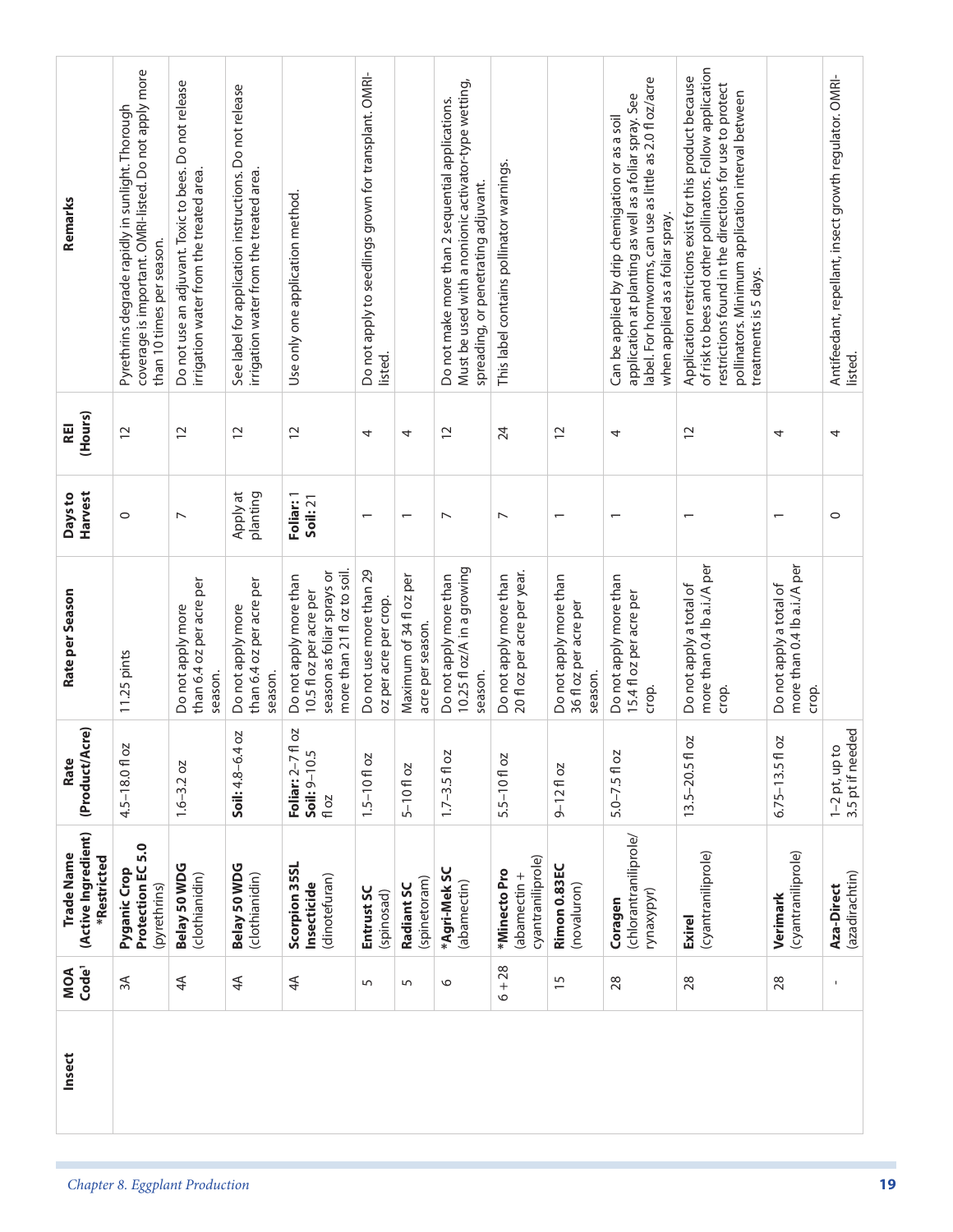| Remarks                                          | Antifeedant, repellant, insect growth regulator. See<br>label for rates for specific pests. | IGR and feeding repellant. OMRI-listed. | Antifeedant, repellant, insect growth regulator. OMRI<br>listed. | maintain control. Can be used in greenhouse for food<br>crop transplants raised to be planted into the field.<br>Repeat applications at 3-10 days are needed to<br>OMRI-listed. | Begin applications before pests reach damaging levels.      | OMRI-listed.                                          | Do not exceed four applications per season. Stylet-Oil<br>will not control aphids or beetles. Organic Stylet-Oil<br>and Saf-T-Side are OMRI-listed. | Immature insects only. No more than 2 applications per<br>crop cycle. |                                                      | Apply no more than 1 pt/acre in Florida. Do not apply<br>when temperature is over 90°F. | Maximum number of applications is 4.             | Do not make applications less than 7 days apart.                           | Maximum of 4 applications (0.8 lb a.i./acre) per season.        |                                                     |
|--------------------------------------------------|---------------------------------------------------------------------------------------------|-----------------------------------------|------------------------------------------------------------------|---------------------------------------------------------------------------------------------------------------------------------------------------------------------------------|-------------------------------------------------------------|-------------------------------------------------------|-----------------------------------------------------------------------------------------------------------------------------------------------------|-----------------------------------------------------------------------|------------------------------------------------------|-----------------------------------------------------------------------------------------|--------------------------------------------------|----------------------------------------------------------------------------|-----------------------------------------------------------------|-----------------------------------------------------|
| (Hours)<br>REI                                   | 4                                                                                           | 4                                       | $\overline{c}$                                                   | 4                                                                                                                                                                               | 4                                                           | 4                                                     | 4                                                                                                                                                   | $\overline{c}$                                                        | $\frac{8}{3}$                                        | 48                                                                                      | $\overline{c}$                                   | $\overline{c}$                                                             | 24                                                              | $\overline{c}$                                      |
| Harvest<br>Days to                               | $\circ$                                                                                     | $\circ$                                 | $\circ$                                                          | $\circ$                                                                                                                                                                         | $\circ$                                                     | $\circ$                                               | $\circ$                                                                                                                                             | $\overline{\phantom{0}}$                                              | $\overline{\phantom{0}}$                             | $\overline{\phantom{0}}$                                                                | $\sim$                                           | $\overline{ }$                                                             | S                                                               | $\overline{ }$                                      |
| Rate per Season                                  |                                                                                             |                                         |                                                                  |                                                                                                                                                                                 |                                                             |                                                       |                                                                                                                                                     | Do not apply more than<br>27.2 fl oz/A per crop<br>cycle.             | 24 pt per acre per season.<br>Do not apply more than | Do not apply more than 6<br>pints/A per season.                                         | Maximum application/A<br>per crop is 6.24 pints. | Do not apply more than<br>0.2 lb active ingredient<br>per acre per season. | Do not exceed 42.67 fl oz<br>total application/A per<br>season. | 43.26 fl oz/A per season.<br>Do not apply more than |
| cre)<br>(Product/A<br>Rate                       | $5-21$ oz                                                                                   | 10 fl oz                                | 4-16floz                                                         | $1.0 - 2.0$ lb                                                                                                                                                                  | $2 - 4$ qt                                                  | <u>ष</u><br>ठ<br>1-2 gallons<br>100 gallons<br>water. | gal<br>$1 - 2$ gal/100<br>qt/100 gal<br>$JMS:3-6$<br>water                                                                                          | ΣÇ<br>$9.0 - 13.6f$ C                                                 | $\vec{p}$<br>Foliar: 2-4                             | $1$ pt                                                                                  | 1.56 pt                                          | $2.1 - 6.4$ fl oz                                                          | 10.67 fl oz                                                     | $4.5 - 11.2$ oz                                     |
| (Active Ingredient)<br>Trade Name<br>*Restricted | (azadirachtin)<br>Azatin XL                                                                 | (azadirachtin)<br>Molt-X                | (azadirachtin)<br>Neemix 4.5                                     | (Isaria fumosorosea<br>Apopka strain 97)<br>PFR-97                                                                                                                              | Requiem 25EC<br>Chenopodium<br>ambrosioides)<br>(extract of | (mineral oil)<br>SuffOil-X                            | (oil, insecticidal)<br><b>JMS Stylet-Oil</b><br>Ultra-Fine Oil<br>Saf-T-Side                                                                        | Courier 40SC<br>(buprofezin)                                          | *Vydate L<br>(oxamy)                                 | *Dibrom 8 EC<br>(naled)                                                                 | <b>Malathion 8F</b><br>(malathion)               | *Brigade 2EC<br>(bifenthrin)                                               | *Danitol 2.4 EC<br>(fenpropathrin)                              | (bifenthrin + zeta-<br>cypermethrin)<br>*Hero       |
| MOA<br>Code <sup>1</sup>                         | $\mathbf{I}$                                                                                | $\mathbf{I}$                            | $\mathbf{I}$                                                     |                                                                                                                                                                                 | $\mathbf{I}$                                                |                                                       | $\mathbf{I}$                                                                                                                                        | $\frac{1}{2}$                                                         | $\preceq$                                            | $\overline{18}$                                                                         | $\overline{18}$                                  | 3A                                                                         | ЗÁ                                                              | $\approx$                                           |
| Insect                                           |                                                                                             |                                         |                                                                  |                                                                                                                                                                                 |                                                             |                                                       |                                                                                                                                                     | Mealybug                                                              | (including banks<br><b>Mites</b>                     | grass mite, broad<br>mite, carmine<br>spider mite,                                      | mite, two-spotted<br>tomato russett              | spider mite)                                                               |                                                                 |                                                     |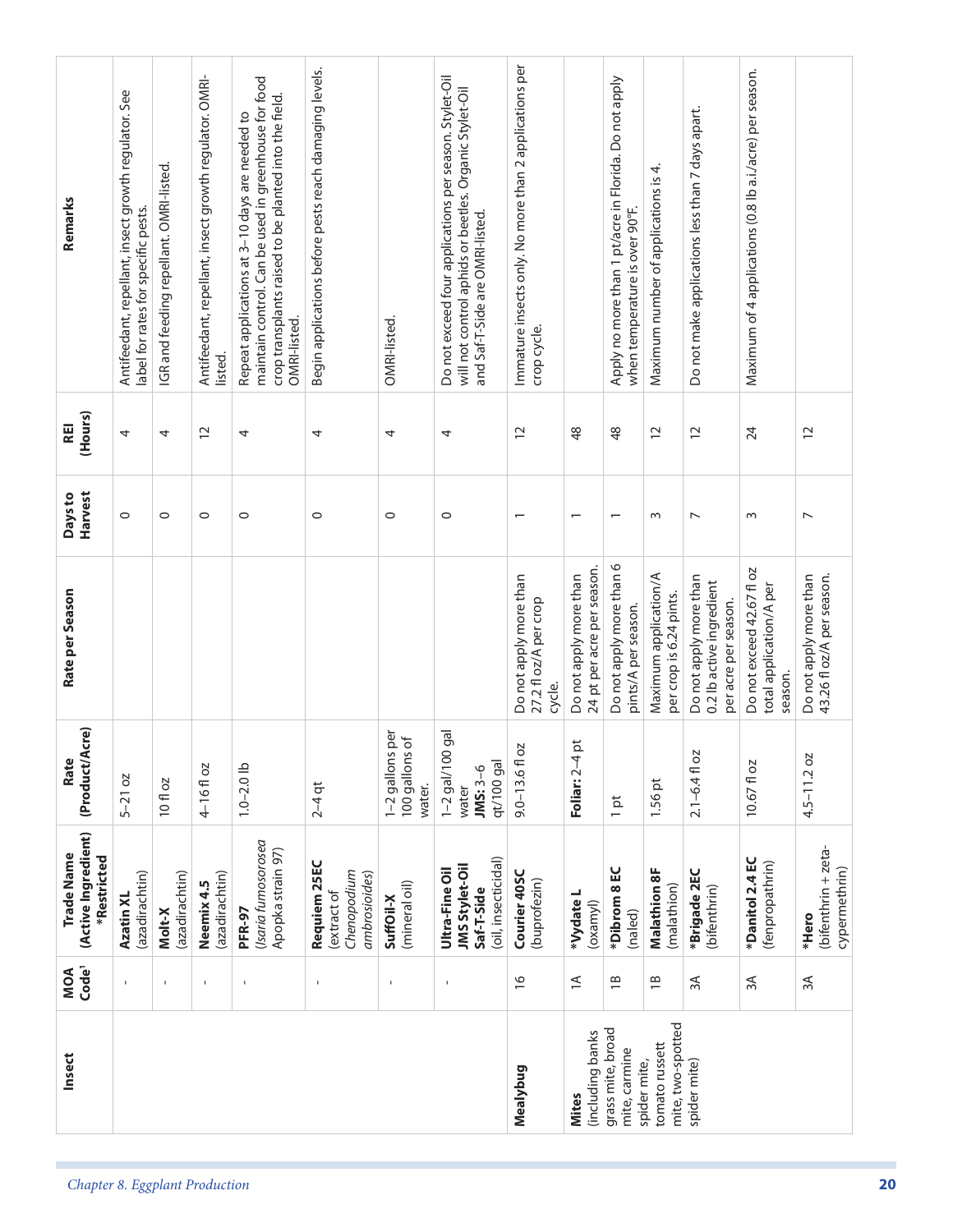|    | Insect | Code <sup>1</sup><br>MOA | (Active Ingredient)<br>Trade Name<br>*Restricted      | (Product/Acre)<br>Rate                                   | Rate per Season                                                 | Harvest<br>Days to       | (Hours)<br><b>REI</b> | Remarks                                                                                                                                                                         |
|----|--------|--------------------------|-------------------------------------------------------|----------------------------------------------------------|-----------------------------------------------------------------|--------------------------|-----------------------|---------------------------------------------------------------------------------------------------------------------------------------------------------------------------------|
|    |        | $\approx$                | cyhalothrin)<br>Insecticide<br>*Proaxis<br>(gamma-    | 20<br>$1.92 - 3.84$ fl                                   | Do not apply more than<br>2.88 pints per acre per<br>season.    | 5                        | 24                    |                                                                                                                                                                                 |
|    |        | 3A                       | Protection EC 5.0<br>Pyganic Crop<br>(pyrethrins)     | 4.5-18.01 oz                                             | 11.25 pints                                                     | $\circ$                  | $\overline{c}$        | coverage is important. OMRI-listed. Do not apply more<br>Pyrethrins degrade rapidly in sunlight. Thorough<br>than 10 times per season.                                          |
|    |        | 3A                       | cyhalothrin)<br>*Warrior II<br>(lambda-               | OZ<br>$0.96 - 1.92$ f                                    | than 0.36 lb a.i./acre per<br>Do not apply more<br>season.      | 5                        | 24                    |                                                                                                                                                                                 |
|    |        | $\circ$                  | *Agri-MekSC<br>(abamectin)                            | $1.7 - 3.5 f$ 0z                                         | 10.25 fl oz/A in a growing<br>Do not apply more than<br>season. | $\overline{ }$           | $\overline{c}$        | Must be used with a nonionic activator-type wetting,<br>Do not make more than 2 sequential applications.<br>spreading, or penetrating adjuvant.                                 |
|    |        | $6 + 28$                 | cyantraniliprole)<br>*Minecto Pro<br>abamectin +      | 5.5-10 fl oz                                             | 20 fl oz per acre per year.<br>Do not apply more than           | $\overline{ }$           | 24                    | This label contains pollinator warnings.                                                                                                                                        |
|    |        | 10B                      | <b>Zeal Miticide</b><br>(etoxazole)                   | $2 - 3 oz$                                               | Do not apply more than 3<br>oz/A per season.                    | $\overline{\phantom{0}}$ | $\overline{c}$        |                                                                                                                                                                                 |
|    |        | 12B                      | (fenbutatin-oxide)<br>*Vendex 50 WP                   | $2-3$ lb                                                 | Apply no more than 9<br>lb/A per year.                          | $\sim$                   | $\frac{8}{3}$         | Apply when mites first appear. No more than 3<br>applications per year.                                                                                                         |
|    |        | 20B                      | Kanemite 15 SC<br>(acequinocyl)                       | 31 fl oz                                                 | Do not apply more than<br>62 fl oz/A per season.                | $\overline{\phantom{0}}$ | $\overline{C}$        | not make more than two applications per year. Do not<br>Allow a minimum of 21 days between treatments. Do<br>use an adjuvant.                                                   |
|    |        | 20D                      | Acramite 50WS<br>(bifenazate)                         | $0.75 - 1.0$ lb                                          | One application per<br>season.                                  | $\sim$                   | $\overline{C}$        |                                                                                                                                                                                 |
|    |        | 21A                      | (fenpyroximate)<br>Portal                             | $2.0$ pt                                                 | 4.0 pints/A per crop cycle.<br>Do not apply more than           | $\overline{\phantom{0}}$ | $\overline{c}$        | Do not make more than 2 applications per season.                                                                                                                                |
|    |        | $\mathbf I$              | (azadirachtin)<br>Aza-Direct                          | 3.5 pt if needed<br>$1-2$ pt, up to                      |                                                                 | $\circ$                  | 4                     | Antifeedant, repellant, insect growth regulator. OMRI-<br>listed.                                                                                                               |
|    |        | Ţ                        | anispoliae strain<br>(Metarhizium<br>MET52 EC<br>F52) | $-80$<br>Drench: 40<br>Foliar: 0.5<br>pint-2 qt<br>fl oz |                                                                 | $\circ$                  | $\circ$               |                                                                                                                                                                                 |
|    |        | 1                        | (soap, insecticidal)<br>M-Pede 49% EC                 | 1%-2% v/v                                                |                                                                 | $\circ$                  | $\overline{c}$        | OMRI-listed.                                                                                                                                                                    |
|    |        | $\mathbf{I}$             | (spiromesifen)<br>Oberon <sub>23</sub>                | $7.0 - 8.5 f$ 0z                                         | Maximum amount per<br>crop: 25.5 fl oz/acre.                    | $\overline{\phantom{0}}$ | $\overline{c}$        | No more than 3 applications.                                                                                                                                                    |
| 21 |        |                          | (Isaria fumosorosea<br>Apopka strain 97)<br>PFR-97    | $1.0 - 2.0$ lb                                           |                                                                 | $\circ$                  | 4                     | maintain control. Can be used in greenhouse for food<br>crop transplants raised to be planted into the field.<br>Repeat applications at 3-10 days are needed to<br>OMRI-listed. |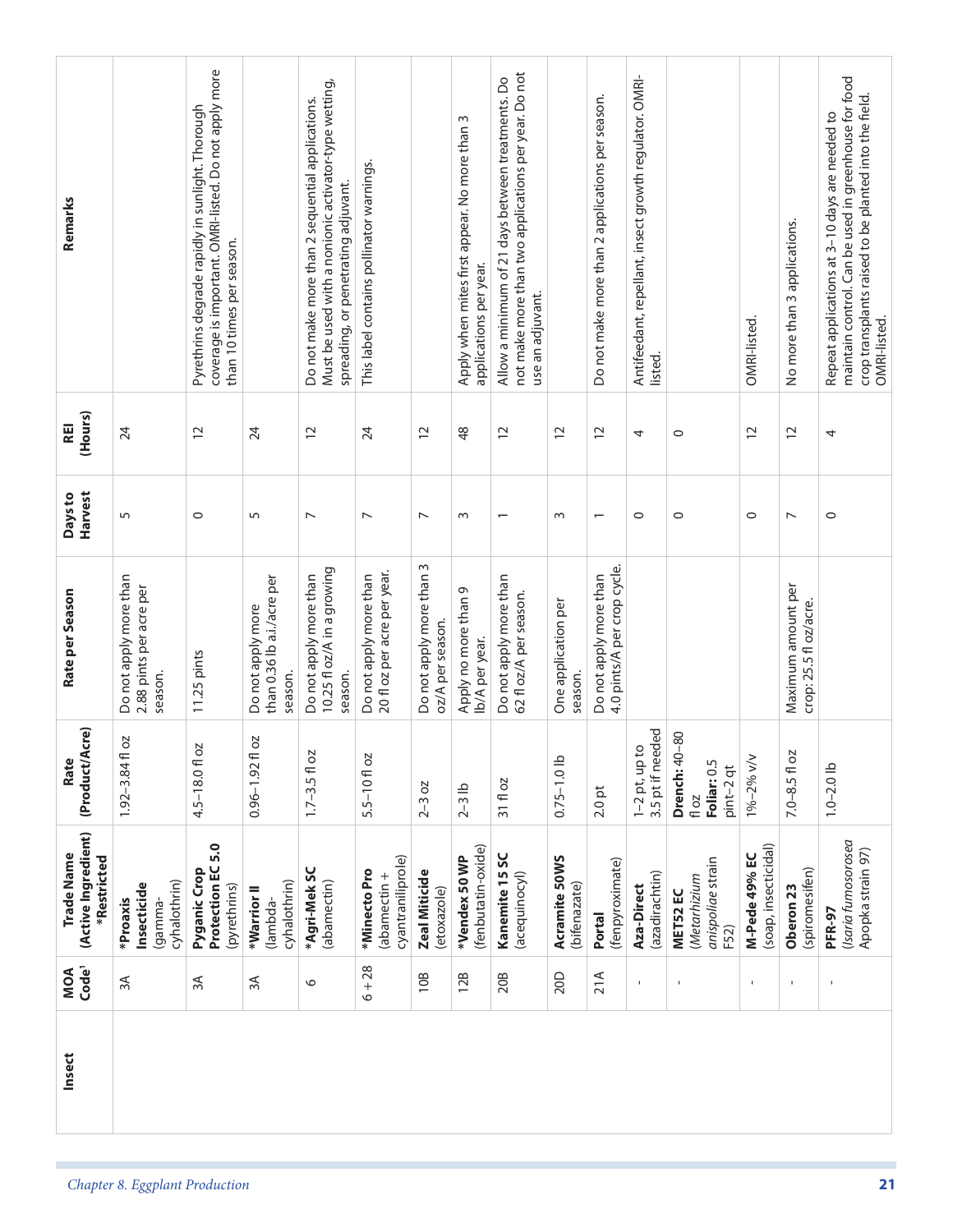| Remarks                                          |                                                         | Do not exceed four applications per season. Stylet-oil<br>will not control aphids or beetles. Organic Stylet-Oil<br>and Saf-T-Side are OMRI-listed. | Do not apply more than seven times. Applications must<br>be at least 7 days apart. Do not apply to crops or weeds | Do not make applications less than 7 days apart.                           | Do not make applications less than 7 days apart.       |                                                              | coverage is important. OMRI-listed. Do not apply more<br>Pyrethrins degrade rapidly in sunlight. Thorough<br>than 10 times per season. |                                                            | This product can kill bees and other insect pollinators.       |                                                                       | Do not use an adjuvant. Toxic to bees. Do not release<br>irrigation water from the treated area. | See label for application instructions. Do not release<br>irrigation water from the treated area. |                                                   |
|--------------------------------------------------|---------------------------------------------------------|-----------------------------------------------------------------------------------------------------------------------------------------------------|-------------------------------------------------------------------------------------------------------------------|----------------------------------------------------------------------------|--------------------------------------------------------|--------------------------------------------------------------|----------------------------------------------------------------------------------------------------------------------------------------|------------------------------------------------------------|----------------------------------------------------------------|-----------------------------------------------------------------------|--------------------------------------------------------------------------------------------------|---------------------------------------------------------------------------------------------------|---------------------------------------------------|
|                                                  | OMRI-listed.                                            |                                                                                                                                                     | in bloom.                                                                                                         |                                                                            |                                                        |                                                              |                                                                                                                                        |                                                            |                                                                |                                                                       |                                                                                                  |                                                                                                   |                                                   |
| (Hours)<br><b>REI</b>                            | 4                                                       | 4                                                                                                                                                   | $\overline{c}$                                                                                                    | $\overline{c}$                                                             | $\overline{c}$                                         | 24                                                           | $\overline{12}$                                                                                                                        | 24                                                         | 24                                                             | 24                                                                    | $\overline{c}$                                                                                   | $\overline{c}$                                                                                    | $\overline{12}$                                   |
| Harvest<br>Days to                               | $\circ$                                                 | $\circ$                                                                                                                                             | $\sim$                                                                                                            | $\overline{ }$                                                             | $\overline{\phantom{0}}$                               | 5                                                            | $\circ$                                                                                                                                | 5                                                          | 5                                                              | 5                                                                     | $\overline{ }$                                                                                   | Apply at<br>planting                                                                              | $\circ$                                           |
| Rate per Season                                  |                                                         |                                                                                                                                                     | 8 qt or 10 lb per acre per<br>Do not apply more than<br>crop.                                                     | Do not apply more than<br>0.2 lb active ingredient<br>per acre per season. | 0.3 lb a.i./acre per season.<br>Do not apply more than | Do not apply more than<br>2.88 pints per acre per<br>season. | 11.25 pints                                                                                                                            | than 0.36 lb a.i./acre per<br>Do not apply more<br>season. | of 19.0 fl oz per acre per<br>Do not exceed a total<br>season. | Do not exceed a total of<br>31 fl oz of Besiege per<br>acre per year. | than 6.4 oz per acre per<br>Do not apply more<br>season.                                         | than 6.4 oz per acre per<br>Do not apply more<br>season.                                          | Do not apply more than<br>8.4 oz/acre per season. |
| (Product/Acre)<br>Rate                           | per<br>$\sigma$<br>1-2 gallons<br>100 gallons<br>water. | gal<br>$1 - 2$ gal/100<br>qt/100 gal<br>$JMS:3-6$<br>water                                                                                          | 80S: 0.63-2.5 lb<br>XLR, 4F: 0.5-2<br>$\overline{a}$                                                              | $2.1 - 6.4$ fl oz                                                          | $2.4 - 4.3$ oz                                         | ΟZ<br>$1.92 - 3.84$ fl                                       | 4.5-18.0 fl oz                                                                                                                         | ΟZ<br>$0.96 - 1.92f$                                       | 4.0-4.5 fl oz                                                  | $5.0 - 9.0$ fl oz                                                     | $1.6 - 3.2 oz$                                                                                   | 40z<br>Soil: $4.8 - 6$ .                                                                          | $2.0 - 2.8$ oz                                    |
| (Active Ingredient)<br>Trade Name<br>*Restricted | (mineral oil)<br>SuffOil-X                              | (oil, insecticidal)<br><b>JMS Stylet-Oil</b><br>Ultra-Fine Oil<br>Saf-T-Side                                                                        | Sevin 80 S; XLR; 4F<br>(carbaryl)                                                                                 | *Brigade 2EC<br>(bifenthrin)                                               | (zeta-cypermethrin)<br>*Mustang                        | cyhalothrin)<br>Insecticide<br>*Proaxis<br>(gamma-           | Protection EC 5.0<br>Pyganic Crop<br>(pyrethrins)                                                                                      | cyhalothrin)<br>*Warrior <sup>II</sup><br>(lambda-         | thiamethoxam)<br>cyhalothrin +<br>*Endigo ZC<br>(lambda-       | chlorantraniliprole)<br>cyhalothrin +<br>*Besiege<br>(lambda-         | Belay 50 WDG<br>(clothianidin)                                                                   | Belay 50 WDG<br>(clothianidin)                                                                    | Beleaf 50 SG<br>(flonicamid)                      |
| Code <sup>1</sup><br>MOA                         | $\blacksquare$                                          | $\mathbf{I}$                                                                                                                                        | $\preceq$                                                                                                         | 3A                                                                         | 3A                                                     | 3A                                                           | $\approx$                                                                                                                              | 3A                                                         | $3A +$<br>4 <sup>4</sup>                                       | $3A + 28$                                                             | $\overline{4}$                                                                                   | $4\overline{4}$                                                                                   | 29                                                |
| Insect                                           |                                                         |                                                                                                                                                     | Tarnished plant<br>Plant bugs and<br>pug                                                                          |                                                                            |                                                        |                                                              |                                                                                                                                        |                                                            |                                                                |                                                                       |                                                                                                  |                                                                                                   |                                                   |
|                                                  |                                                         | Chapter 8. Eggplant Production                                                                                                                      |                                                                                                                   |                                                                            |                                                        |                                                              |                                                                                                                                        |                                                            |                                                                |                                                                       |                                                                                                  |                                                                                                   | 22                                                |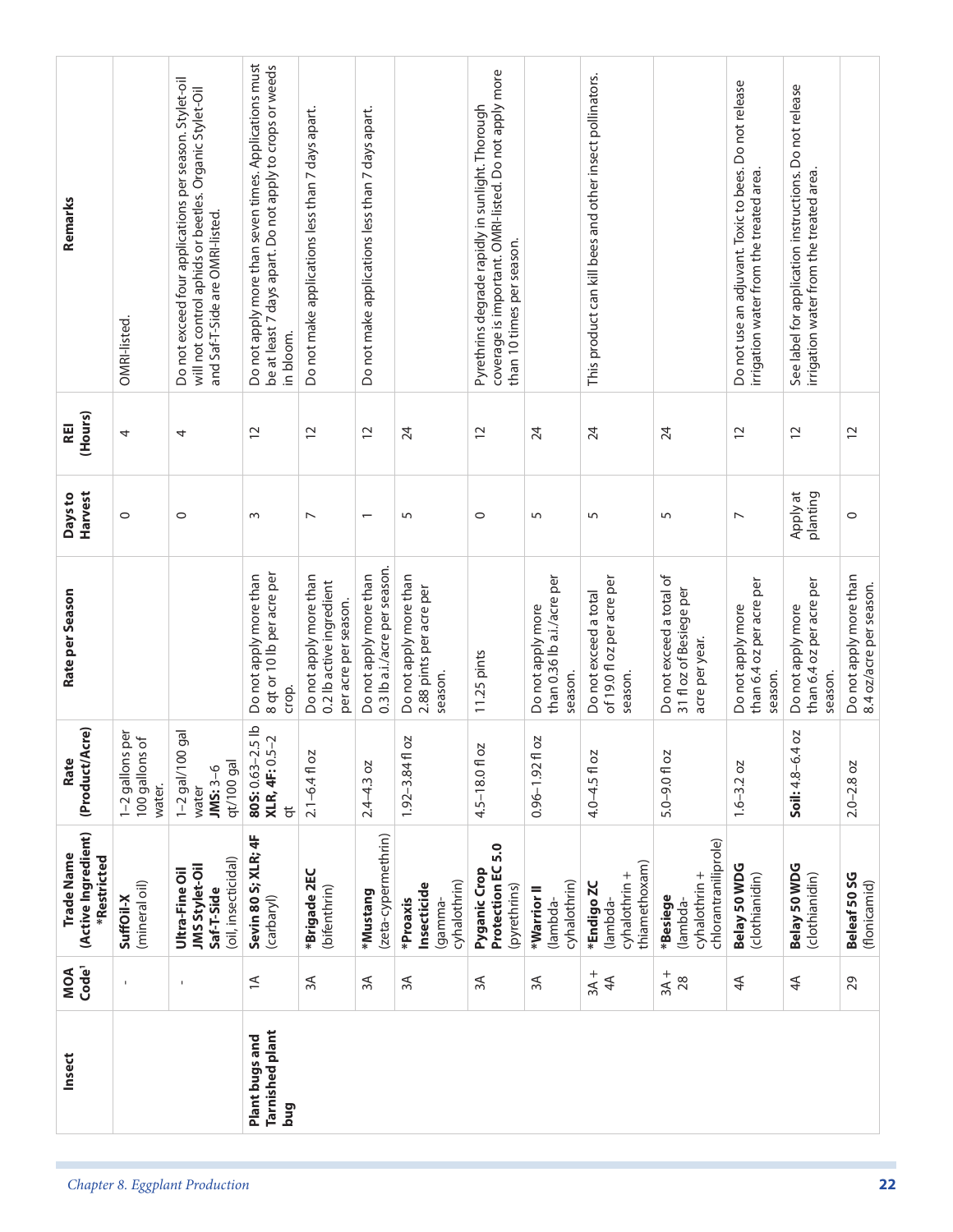| Remarks                                          | OMRI-listed.                          | Immature insects only. No more than 2 applications per<br>crop cycle. | Use only one application method.                                                                               | Minimum interval between applications: 7 days.   |                                             | Do not apply at less than 7-day intervals.         | Toxic to honeybees and other bees.                                    | Do not apply more than seven times. Applications must<br>be at least 7 days apart. Do not apply to crops or weeds<br>in bloom. | Do not apply at less than 7-day intervals.         | Do not make applications less than 7 days apart.                           | Maximum of 4 applications (0.8 lb a.i./acre) per season.        |                                                     | Do not make applications less than 7 days apart.       |                                                              |
|--------------------------------------------------|---------------------------------------|-----------------------------------------------------------------------|----------------------------------------------------------------------------------------------------------------|--------------------------------------------------|---------------------------------------------|----------------------------------------------------|-----------------------------------------------------------------------|--------------------------------------------------------------------------------------------------------------------------------|----------------------------------------------------|----------------------------------------------------------------------------|-----------------------------------------------------------------|-----------------------------------------------------|--------------------------------------------------------|--------------------------------------------------------------|
| (Hours)<br><b>REI</b>                            | $\overline{c}$                        | $\overline{c}$                                                        | $\overline{c}$                                                                                                 | 4                                                | 24                                          | $\overline{c}$                                     | $\overline{c}$                                                        | $\overline{c}$                                                                                                                 | $\overline{c}$                                     | $\overline{c}$                                                             | 24                                                              | $\overline{c}$                                      | $\overline{c}$                                         | 24                                                           |
| Harvest<br>Days to                               | $\circ$                               | $\overline{\phantom{0}}$                                              | Foliar: 1<br>Soil: 21                                                                                          | $\overline{\phantom{0}}$                         | $\overline{\phantom{0}}$                    | $\overline{ }$                                     | $\sim$                                                                | $\sim$                                                                                                                         | $\overline{ }$                                     | $\overline{ }$                                                             | S                                                               | $\overline{ }$                                      | $\overline{\phantom{0}}$                               | 5                                                            |
| Rate per Season                                  |                                       | Do not apply more than<br>27.2 fl oz/A per crop<br>cycle.             | more than 21 fl oz to soil.<br>season as foliar sprays or<br>Do not apply more than<br>10.5 fl oz per acre per | Do not apply more than<br>28.0 fl oz/A per year. | Maximum of 10 fl oz per<br>acre per season. | season: 16.8 fl oz per acre.<br>Maximum amount per | Do not apply more than<br>a total of 8 quarts/A per<br>crop per year. | 8 qt or 10 lb per acre per<br>Do not apply more than<br>crop.                                                                  | season: 16.8 fl oz per acre.<br>Maximum amount per | Do not apply more than<br>0.2 lb active ingredient<br>per acre per season. | Do not exceed 42.67 fl oz<br>total application/A per<br>season. | 43.26 fl oz/A per season.<br>Do not apply more than | 0.3 lb a.i./acre per season.<br>Do not apply more than | Do not apply more than<br>2.88 pints per acre per<br>season. |
| (Product/Acre)<br>Rate                           | 1%-2% v/v                             | $9.0 - 13.6 f$ oz                                                     | T oz<br>Soil: 9-10.5<br>Foliar: 2-7<br>fl oz                                                                   | ΟZ<br>$7.0 - 14.0$ fl                            | 4.0-5.0 fl oz                               | $1.6 - 2.8 f1$ oz                                  | $0.5 - 2$ qt                                                          | 80S: 0.63-2.5 lb<br>XLR, 4F: 0.5-2<br>$\overline{a}$                                                                           | $1.6 - 2.8 f$ oz                                   | $2.1 - 6.4$ fl oz                                                          | 10.67 fl oz                                                     | $4.5 - 11.2$ oz                                     | $2.4 - 4.3$ oz                                         | 2O<br>$1.92 - 3.84$ fl                                       |
| (Active Ingredient)<br>Trade Name<br>*Restricted | (soap, insecticidal)<br>M-Pede 49% EC | Courier 40SC<br>(buprofezin)                                          | Scorpion 35SL<br>(dinotefuran)<br>Insecticide                                                                  | (flupyradifurone)<br><b>Sivanto Prime</b>        | (spirotetramat)<br>Movento                  | (beta-cyfluthrin)<br>*Baythroid XL                 | Carbaryl 4L<br>(carbaryl)                                             | Sevin 80 S; XLR; 4F<br>(carbaryl)                                                                                              | (beta-cyfluthrin)<br>*Baythroid XL                 | *Brigade 2EC<br>(bifenthrin)                                               | *Danitol 2.4 EC<br>(fenpropathrin)                              | (bifenthrin + zeta-<br>cypermethrin)<br>*Hero       | (zeta-cypermethrin)<br>*Mustang                        | cyhalothrin)<br>Insecticide<br>*Proaxis<br>gamma-            |
| MOA<br>Code <sup>1</sup>                         | $\mathbf I$                           | $\frac{\infty}{2}$                                                    | 4 <sup>4</sup>                                                                                                 | $\overline{4}$                                   | 23                                          | $\approx$                                          | $\preceq$                                                             | $\preceq$                                                                                                                      | $\approx$                                          | 3A                                                                         | $\approx$                                                       | $\approx$                                           | $3A$                                                   | $\approx$                                                    |
| Insect                                           |                                       | Planthoppers                                                          | Psyllids                                                                                                       |                                                  |                                             | symphylans)<br>Soil insects<br>(garden             | brown stink bug,<br>Stink bugs<br>(including                          | stink bug, squash<br>green stink bug,<br>southern green                                                                        | bug)                                               |                                                                            |                                                                 |                                                     |                                                        |                                                              |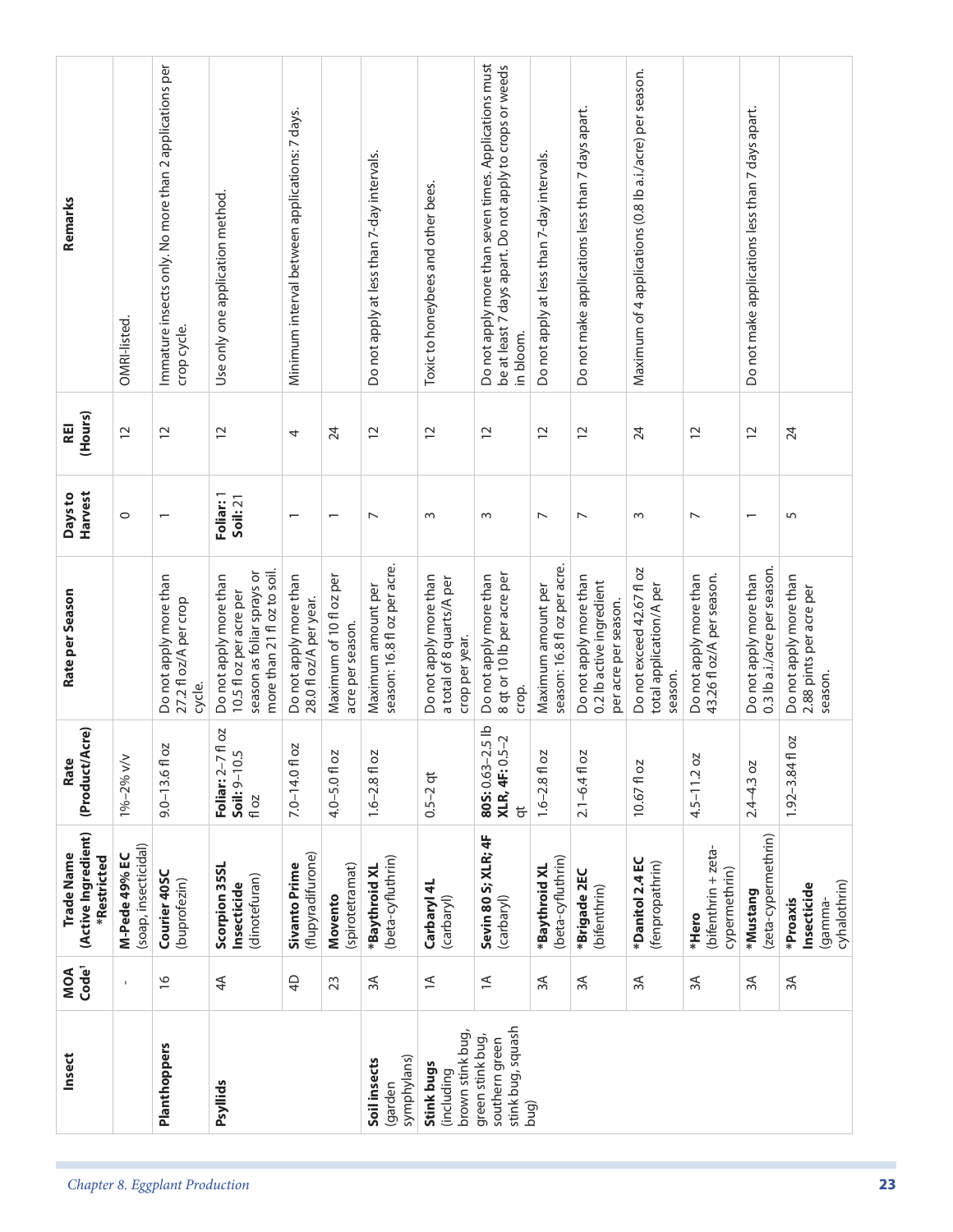| Remarks                                          |                                                            | This product can kill bees and other insect pollinators.       | Do not use if a soil application of a neonicotinoid has | Do not use an adjuvant. Toxic to bees. Do not release<br>irrigation water from the treated area. | Use only one application method                                                                                | Do not use both application methods. No more than 3<br>applications per season. |                                                                | Do not use with an adjuvant.                               | Antifeedant, repellant, insect growth regulator. OMRI- | Toxic to honeybees and other bees.                                    | Do not apply more than seven times. Applications must<br>be at least 7 days apart. Do not apply to crops or weeds | Do not apply at less than 7-day intervals.         | Do not make applications less than 7 days apart.                           |                                                     |
|--------------------------------------------------|------------------------------------------------------------|----------------------------------------------------------------|---------------------------------------------------------|--------------------------------------------------------------------------------------------------|----------------------------------------------------------------------------------------------------------------|---------------------------------------------------------------------------------|----------------------------------------------------------------|------------------------------------------------------------|--------------------------------------------------------|-----------------------------------------------------------------------|-------------------------------------------------------------------------------------------------------------------|----------------------------------------------------|----------------------------------------------------------------------------|-----------------------------------------------------|
|                                                  |                                                            |                                                                | been used.                                              |                                                                                                  |                                                                                                                |                                                                                 |                                                                |                                                            | listed.                                                |                                                                       | in bloom.                                                                                                         |                                                    |                                                                            |                                                     |
| (Hours)<br><b>REI</b>                            | 24                                                         | 24                                                             | $\overline{c}$                                          | $\overline{c}$                                                                                   | $\overline{C}$                                                                                                 | $\overline{c}$                                                                  | $\overline{c}$                                                 | $\overline{c}$                                             | 4                                                      | $\overline{c}$                                                        | $\overline{c}$                                                                                                    | $\overline{c}$                                     | $\overline{c}$                                                             | $\overline{C}$                                      |
| <b>Harvest</b><br>Days to                        | 5                                                          | 5                                                              | $\circ$                                                 | $\overline{ }$                                                                                   | Foliar: 1<br>Soil: 21                                                                                          | Foliar: 1<br>Soil: 21                                                           |                                                                | $\overline{\phantom{0}}$                                   | $\circ$                                                | $\sim$                                                                | $\sim$                                                                                                            | $\overline{ }$                                     | $\overline{ }$                                                             | $\overline{ }$                                      |
| Rate per Season                                  | than 0.36 lb a.i./acre per<br>Do not apply more<br>season. | of 19.0 fl oz per acre per<br>Do not exceed a total<br>season. | Maximum of 11 oz/acre<br>per season.                    | than 6.4 oz per acre per<br>Do not apply more<br>season.                                         | more than 21 fl oz to soil.<br>season as foliar sprays or<br>Do not apply more than<br>10.5 fl oz per acre per | Do not apply more than 6<br>oz foliar or 12 oz soil per<br>season               | Limited to 14 oz/acre per<br>growing season.                   | Do not apply more than<br>36 fl oz per acre per<br>season. |                                                        | Do not apply more than<br>a total of 8 quarts/A per<br>crop per year. | 8 qt or 10 lb per acre per<br>Do not apply more than<br>crop.                                                     | season: 16.8 fl oz per acre.<br>Maximum amount per | Do not apply more than<br>0.2 lb active ingredient<br>per acre per season. | Do not apply more than<br>43.26 fl oz/A per season. |
| (Product/Acre)<br>Rate                           | 2O<br>$0.96 - 1.92$ fl                                     | 4.0-4.5 fl oz                                                  | $2.0 - 5.5$ oz                                          | ΟZ<br>$1.6 - 3.2$                                                                                | fl oz<br>Soil: 9-10.5<br>Foliar: 2-7<br>fl oz                                                                  | SO<br>$\overline{O}$<br>Foliar: $1-4$<br>Soil: $5-6.0$                          | $4.0 - 7.0$ oz                                                 | $9 - 12$ fl oz                                             | 3.5 pt if needed<br>$1-2$ pt, up to                    | $0.5 - 2$ qt                                                          | $-5$ lb<br>XLR, 4F: 0.5-2<br>805:0.63-2<br>$\overline{a}$                                                         | $1.6 - 2.8$ fl oz                                  | $2.1 - 6.4$ fl oz                                                          | $4.5 - 11.2$ oz                                     |
| (Active Ingredient)<br>Trade Name<br>*Restricted | cyhalothrin)<br>*Warrior <sup>II</sup><br>(lambda-         | thiamethoxam)<br>cyhalothrin +<br>*Endigo ZC<br>(lambda-       | (thiamethoxam)<br><b>Actara</b>                         | Belay 50 WDG<br>(clothianidin)                                                                   | Scorpion 35SL<br>(dinotefuran)<br>Insecticide                                                                  | Venom Insecticide<br>(dinotefuran)                                              | chlorantraniliprole)<br>(thiamethoxam +<br><b>Voliam Flexi</b> | Rimon 0.83EC<br>(novaluron)                                | (azadirachtin)<br>Aza-Direct                           | Carbaryl 4L<br>(carbaryl)                                             | Sevin 80 S; XLR; 4F<br>(carbaryl)                                                                                 | (beta-cyfluthrin)<br>*Baythroid XL                 | *Brigade 2EC<br>(bifenthrin)                                               | (bifenthrin + zeta-<br>cypermethrin)<br>*Hero       |
| Code <sup>1</sup><br>MOA                         | $\approx$                                                  | $3A +$<br>4A                                                   | 4 <sup>4</sup>                                          | 4 <sup>4</sup>                                                                                   | $\overline{4}$                                                                                                 | 4 <sup>4</sup>                                                                  | $4A +$<br>28                                                   | $\overline{1}$                                             | $\mathbf{I}$                                           | $\leq$                                                                | $\preceq$                                                                                                         | $\approx$                                          | 3A                                                                         | $3A$                                                |
| Insect                                           |                                                            |                                                                |                                                         |                                                                                                  |                                                                                                                |                                                                                 |                                                                |                                                            |                                                        | species controlled)<br>(check label for<br>Thrips                     | thrips, western<br>(eastern flower<br>Florida flower<br>flower thrips,                                            | feeding thrips,<br>thrips, foliar                  | chilli thrips, melon<br>thrips)                                            |                                                     |
|                                                  |                                                            | Chapter 8. Eggplant Production                                 |                                                         |                                                                                                  |                                                                                                                |                                                                                 |                                                                |                                                            |                                                        |                                                                       |                                                                                                                   |                                                    |                                                                            | 24                                                  |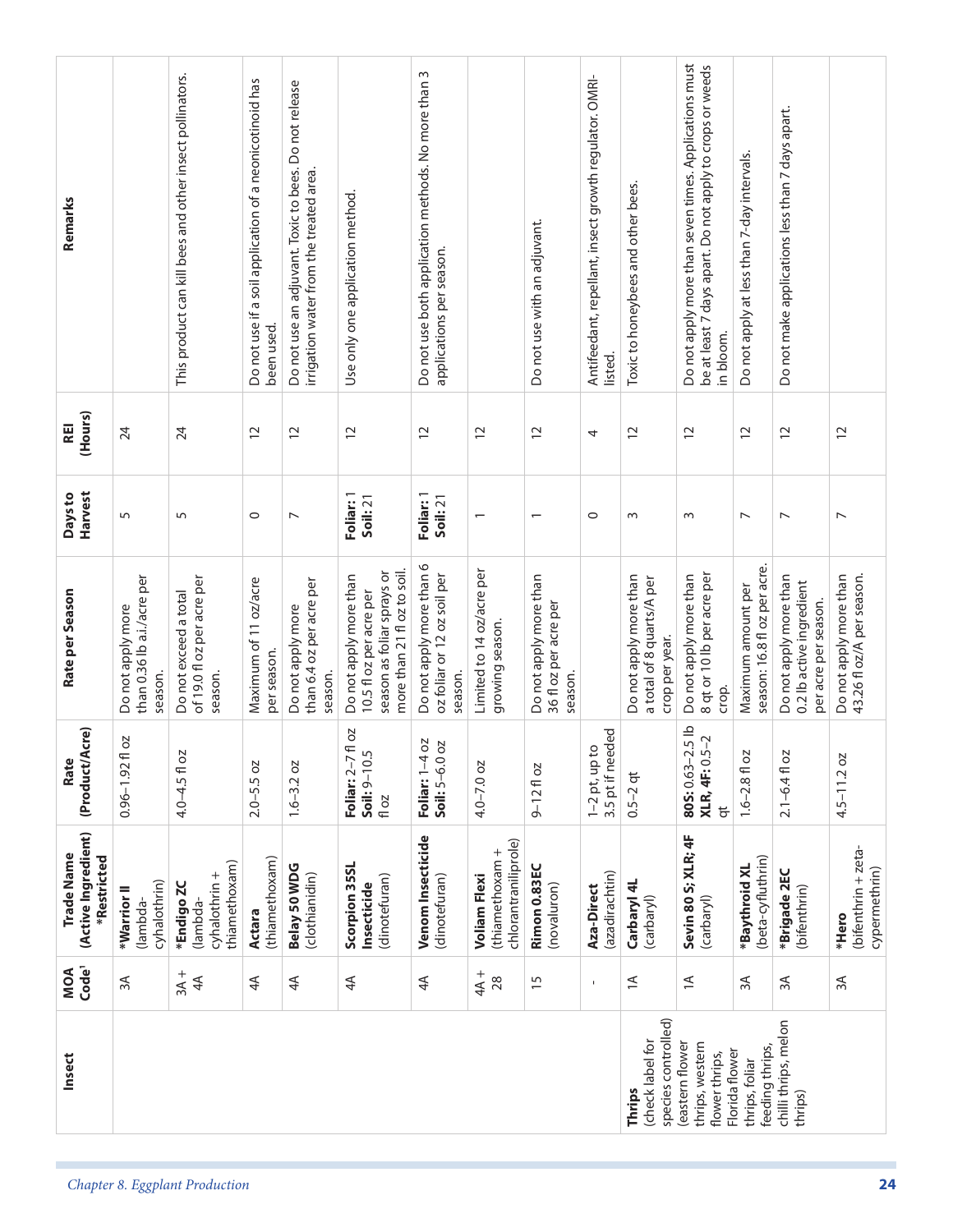| Remarks                                          |                                                              | coverage is important. OMRI-listed. Do not apply more<br>Pyrethrins degrade rapidly in sunlight. Thorough<br>than 10 times per season. | to protect pollinators. Most effective if applied to soil at<br>application restrictions found in the directions for use<br>Application restrictions exist for this product because<br>of risk to bees and other insect pollinators. Follow<br>transplanting. | noticed. Do not apply more than 4 times per season or<br>Begin applications for whiteflies when first adults are<br>apply more often than every 7 days. | See label for application instructions. Do not release<br>irrigation water from the treated area. | pesticides (Actara, Assail) in conjunction with Platinum.<br>For most crops that are not on the label, a 120-day<br>plant-back interval must be observed. To manage<br>resistance, avoid using Provado or other related | resistance, avoid using related pesticides (Actara, Assail)<br>For most crops that are not on the label, a 120-day<br>plant-back interval must be observed. To manage<br>in conjunction with Platinum. | Use only one application method                                                                                | Do not use both application methods. No more than 3<br>applications per season. | May be applied to soil by one of several methods-see<br>label. | Minimum interval between applications: 7 days.   |
|--------------------------------------------------|--------------------------------------------------------------|----------------------------------------------------------------------------------------------------------------------------------------|---------------------------------------------------------------------------------------------------------------------------------------------------------------------------------------------------------------------------------------------------------------|---------------------------------------------------------------------------------------------------------------------------------------------------------|---------------------------------------------------------------------------------------------------|-------------------------------------------------------------------------------------------------------------------------------------------------------------------------------------------------------------------------|--------------------------------------------------------------------------------------------------------------------------------------------------------------------------------------------------------|----------------------------------------------------------------------------------------------------------------|---------------------------------------------------------------------------------|----------------------------------------------------------------|--------------------------------------------------|
| (Hours)<br><b>REI</b>                            | 24                                                           | $\overline{c}$                                                                                                                         | $\overline{c}$                                                                                                                                                                                                                                                | $\overline{c}$                                                                                                                                          | $\overline{1}$                                                                                    | $\overline{c}$                                                                                                                                                                                                          | $\overline{c}$                                                                                                                                                                                         | $\overline{c}$                                                                                                 | $\overline{c}$                                                                  | $\overline{c}$                                                 | 4                                                |
| Harvest<br>Days to                               | 5                                                            | $\circ$                                                                                                                                | $\overline{2}1$                                                                                                                                                                                                                                               | $\overline{\phantom{a}}$                                                                                                                                | Apply at<br>planting                                                                              | 30                                                                                                                                                                                                                      | $\overline{50}$                                                                                                                                                                                        | Foliar: 1<br>Soil:21                                                                                           | Foliar: 1<br>Soil: 21                                                           | $\overline{50}$                                                | $\overline{\phantom{0}}$                         |
| Rate per Season                                  | Do not apply more than<br>2.88 pints per acre per<br>season. | 11.25 pints                                                                                                                            | Maximum 10.5 fl oz/A per<br>crop per season.                                                                                                                                                                                                                  | Do not exceed a total of<br>16.0 oz/A per growing<br>any pretransplant<br>season, including<br>applications of<br>acetamiprid.                          | than 6.4 oz per acre per<br>Do not apply more<br>season.                                          | Do not exceed a total of<br>11 fl oz Platinum/A per<br>growing season.                                                                                                                                                  | 3.67 oz Platinum 75 SG/A<br>Do not exceed a total of<br>per growing season.                                                                                                                            | more than 21 fl oz to soil.<br>season as foliar sprays or<br>Do not apply more than<br>10.5 fl oz per acre per | Do not apply more than 6<br>oz foliar or 12 oz soil per<br>season.              | Do not exceed a total of<br>13 fl oz/A.                        | Do not apply more than<br>28.0 fl oz/A per year. |
| <b>ACTE</b><br>(Product/A<br>Rate                | 2O<br>$1.92 - 3.84$ fl                                       | 4.5-18.0fl oz                                                                                                                          | $7 - 10.5f$ l oz                                                                                                                                                                                                                                              | $1.5 - 4.0$ oz                                                                                                                                          | 4 oz<br>Soil: $4.8 - 6$ .                                                                         | SO<br>$5.0 - 11.0$ fl                                                                                                                                                                                                   | OZ<br>$1.66 - 3.67$                                                                                                                                                                                    | ¶ oz<br>Soil: 9-10.5<br>Foliar: 2-7<br>fl oz                                                                   | ŏ<br><b>SO</b><br>Foliar: 1-4<br>Soil: 5-6.0                                    | $10 - 13 oz$                                                   | 7.0-14.01 oz                                     |
| (Active Ingredient)<br>Trade Name<br>*Restricted | cyhalothrin)<br>Insecticide<br>*Proaxis<br>lgamma-           | Protection EC 5.0<br>Pyganic Crop<br>(pyrethrins)                                                                                      | brands, see labels)<br>(for rates for other<br>(imidacloprid)<br><b>Admire Pro</b>                                                                                                                                                                            | (acetamiprid)<br>Assail 30 SG                                                                                                                           | Belay 50 WDG<br>(clothianidin)                                                                    | (thiamethoxam)<br>Platinum                                                                                                                                                                                              | (thiamethoxam)<br>Platinum 75SG                                                                                                                                                                        | Scorpion 35SL<br>(dinotefuran)<br>Insecticide                                                                  | Venom Insecticide<br>(dinotefuran)                                              | chlorantraniliprole)<br>(thiamethoxam +<br>Durivo              | (flupyradifurone)<br><b>Sivanto Prime</b>        |
| Code <sup>1</sup><br>MOA                         | $\approx$                                                    | 3A                                                                                                                                     | 4 <sup>4</sup>                                                                                                                                                                                                                                                | 4 <sup>4</sup>                                                                                                                                          | 4A                                                                                                | $4\overline{4}$                                                                                                                                                                                                         | $\overline{4}$                                                                                                                                                                                         | 4 <sup>4</sup>                                                                                                 | 4 <sup>4</sup>                                                                  | $+$ A<br>28                                                    | $\overline{4}$                                   |
| Insect                                           |                                                              |                                                                                                                                        |                                                                                                                                                                                                                                                               |                                                                                                                                                         |                                                                                                   |                                                                                                                                                                                                                         |                                                                                                                                                                                                        |                                                                                                                |                                                                                 |                                                                |                                                  |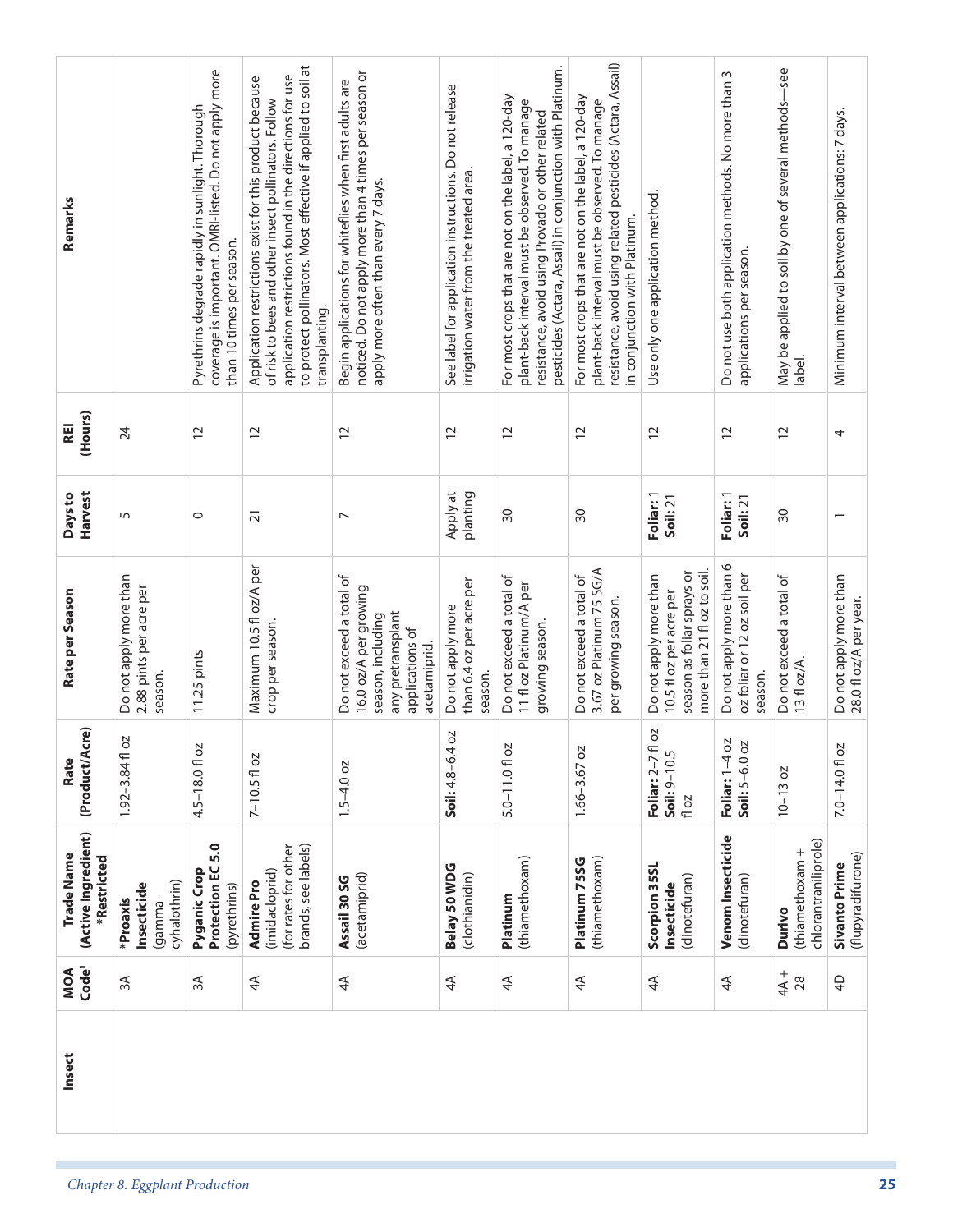| Remarks                                                 | Do not apply to seedlings grown for transplant. OMRI-<br>listed. |                                             | Must be used with a nonionic activator-type wetting,<br>Do not make more than 2 sequential applications.<br>spreading, or penetrating adjuvant. | This label contains pollinator warnings.              | Do not use with an adjuvant.                               |                                                                 |                                                                                  | Antifeedant, repellant, insect growth regulator. See<br>label for rates for specific pests. |                             | used. Compatible in tank mixes with some fungicides.<br>fungus. Some fungicides may interfere with efficacy.<br>Product contains live spores of a naturally occurring<br>dealer for recommendations if an adjuvant may be<br>OMRI-listed. May be used in greenhouses. Contact |                                                                     | OMRI-listed.                          |
|---------------------------------------------------------|------------------------------------------------------------------|---------------------------------------------|-------------------------------------------------------------------------------------------------------------------------------------------------|-------------------------------------------------------|------------------------------------------------------------|-----------------------------------------------------------------|----------------------------------------------------------------------------------|---------------------------------------------------------------------------------------------|-----------------------------|-------------------------------------------------------------------------------------------------------------------------------------------------------------------------------------------------------------------------------------------------------------------------------|---------------------------------------------------------------------|---------------------------------------|
| (Hours)<br>REI                                          | 4                                                                | 4                                           | $\overline{c}$                                                                                                                                  | 24                                                    | $\overline{c}$                                             | $\overline{c}$                                                  | 4                                                                                | 4                                                                                           | 4                           | 4                                                                                                                                                                                                                                                                             | $\circ$                                                             | $\overline{c}$                        |
| <b>Harvest</b><br>Days to                               | $\overline{\phantom{0}}$                                         | $\overline{\phantom{0}}$                    | $\overline{ }$                                                                                                                                  | $\overline{ }$                                        | $\overline{ }$                                             | $\overline{\phantom{0}}$                                        | $\overline{\phantom{0}}$                                                         | $\circ$                                                                                     | $\circ$                     | $\circ$                                                                                                                                                                                                                                                                       | $\circ$                                                             | $\circ$                               |
| Rate per Season                                         | Do not use more than 29<br>oz per acre per crop.                 | Maximum of 34 fl oz per<br>acre per season. | 10.25 fl oz/A in a growing<br>Do not apply more than<br>season.                                                                                 | 20 fl oz per acre per year.<br>Do not apply more than | Do not apply more than<br>36 fl oz per acre per<br>season. | more than 0.4 lb a.i./A per<br>Do not apply a total of<br>crop. | more than 0.4 lb a.i./A per<br>Do not apply a total of<br>crop.                  |                                                                                             |                             |                                                                                                                                                                                                                                                                               |                                                                     |                                       |
| (Product/Acre)<br>Rate                                  | $1.5 - 10f$ oz                                                   | $5 - 10f$ oz                                | $1.7 - 3.5 f$ oz                                                                                                                                | $5.5 - 10f$ oz                                        | $9 - 12$ floz                                              | SO<br>$13.5 - 20.5$ fl                                          | OZ<br>Tray drench/<br>Drip: 10 fl oz<br>transplant<br>$10.0 - 13.5$ fl<br>water: | 3.5 pt if needed<br>$1-2$ pt, up to                                                         | $5 - 21$ oz                 | $-100$<br>per acre. Apply<br>cover foliage,<br>$0.25-1$ quart<br>in sufficient<br>gallons per<br>typically 5-<br>water to<br>acre.                                                                                                                                            | Foliar: 0.5 pt-2<br><b>Drench: 40-80</b><br>fl oz<br>$\overline{a}$ | 1%-2% v/v                             |
| (Active Ingredient)<br><b>Trade Name</b><br>*Restricted | Entrust SC<br>(spinosad)                                         | (spinetoram)<br>Radiant SC                  | *Agri-MekSC<br>(abamectin)                                                                                                                      | cyantraniliprole)<br>*Minecto Pro<br>(abamectin +     | Rimon 0.83EC<br>(novaluron)                                | (cyantraniliprole)<br><b>Exirel</b>                             | (cyantraniliprole)<br>Verimark                                                   | (azadirachtin)<br>Aza-Direct                                                                | (azadirachtin)<br>Azatin XL | Beauveria bassiana<br><b>BotaniGard ES</b><br>strain GHA)                                                                                                                                                                                                                     | anispoliae strain<br>(Metarhizium<br>MET52 EC<br>F52)               | (soap, insecticidal)<br>M-Pede 49% EC |
| MOA<br>Code <sup>1</sup>                                | 5                                                                | $\sqrt{2}$                                  | $\circ$                                                                                                                                         | $6 + 28$                                              | $\overline{15}$                                            | 28                                                              | 28                                                                               | $\mathbf{I}$                                                                                | $\mathbf{I}$                | $\mathbf I$                                                                                                                                                                                                                                                                   | J.                                                                  | $\blacksquare$                        |
| Insect                                                  |                                                                  |                                             |                                                                                                                                                 |                                                       |                                                            |                                                                 |                                                                                  |                                                                                             |                             |                                                                                                                                                                                                                                                                               |                                                                     |                                       |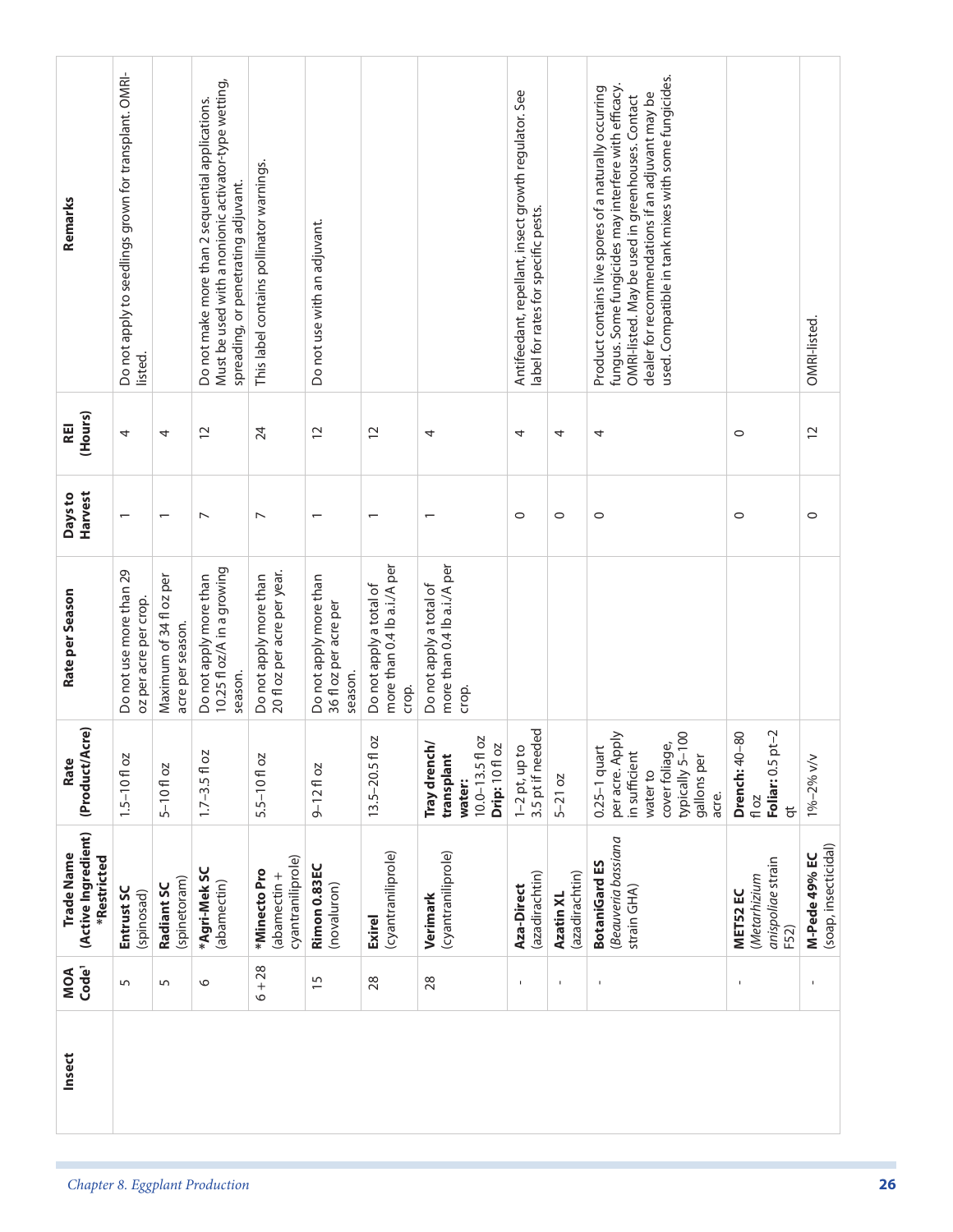| MOA<br>Code <sup>1</sup>                         | ı                                                                                                                                                                | $\mathbf I$                                        | $\overline{\phantom{a}}$                                   | $\mathbf I$                | $\mathbf I$                                                                                                                                         | 3A                                                     | 3A                                                           | $\approx$                                                  | $3A +$<br>4 <sup>4</sup>                                       | $\mathbf I$                                                       | $\mathbf{I}$                                                                                | 3A                                                                         | $\approx$                                           |
|--------------------------------------------------|------------------------------------------------------------------------------------------------------------------------------------------------------------------|----------------------------------------------------|------------------------------------------------------------|----------------------------|-----------------------------------------------------------------------------------------------------------------------------------------------------|--------------------------------------------------------|--------------------------------------------------------------|------------------------------------------------------------|----------------------------------------------------------------|-------------------------------------------------------------------|---------------------------------------------------------------------------------------------|----------------------------------------------------------------------------|-----------------------------------------------------|
|                                                  |                                                                                                                                                                  |                                                    |                                                            |                            |                                                                                                                                                     |                                                        |                                                              |                                                            |                                                                |                                                                   |                                                                                             |                                                                            |                                                     |
| (Active Ingredient)<br>Trade Name<br>*Restricted | Beauveria bassiana<br>Mycotrol ESO<br>strain GHA)                                                                                                                | (Isaria fumosorosea<br>Apopka strain 97)<br>PFR-97 | Requiem 25EC<br>Chenopodium<br>ambrosioides)<br>extract of | (mineral oil)<br>SuffOil-X | (oil, insecticidal)<br><b>JMS Stylet-Oil</b><br>Ultra-Fine Oil<br>Saf-T-Side                                                                        | (zeta-cypermethrin)<br>*Mustang                        | cyhalothrin)<br>Insecticide<br>*Proaxis<br>gamma-            | cyhalothrin)<br>*Warrior II<br>lambda-                     | thiamethoxam)<br>cyhalothrin +<br>*Endigo ZC<br>lambda-        | (azadirachtin)<br>Aza-Direct                                      | (azadirachtin)<br>Azatin XL                                                                 | *Brigade 2EC<br>(bifenthrin)                                               | (bifenthrin + zeta-<br>cypermethrin)<br>*Hero       |
| (Product/Acre)<br>Rate                           | $0.25-1$ quart                                                                                                                                                   | $1.0 - 2.0$ lb                                     | $2 - 4$ qt                                                 | 1%-2% v/v                  | $\overline{g}$<br>1-2 gal/100<br>qt/100 gal<br>$JMS:3-6$<br>water                                                                                   | $2.4 - 4.3$ oz                                         | ΟZ<br>$1.92 - 3.84$ fl                                       | ΟZ<br>$0.96 - 1.92$ fl                                     | 4.0-4.5 fl oz                                                  | 3.5 pt if needed<br>$1-2$ pt, up to                               | $5 - 21$ oz                                                                                 | $2.1 - 6.4$ fl oz                                                          | $4.5 - 11.2$ oz                                     |
| Rate per Season                                  |                                                                                                                                                                  |                                                    |                                                            |                            |                                                                                                                                                     | 0.3 lb a.i./acre per season.<br>Do not apply more than | Do not apply more than<br>2.88 pints per acre per<br>season. | than 0.36 lb a.i./acre per<br>Do not apply more<br>season. | of 19.0 fl oz per acre per<br>Do not exceed a total<br>season. |                                                                   |                                                                                             | Do not apply more than<br>0.2 lb active ingredient<br>per acre per season. | Do not apply more than<br>43.26 fl oz/A per season. |
| Harvest<br>Days to                               | $\circ$                                                                                                                                                          | $\circ$                                            | $\circ$                                                    | $\circ$                    | $\circ$                                                                                                                                             | $\overline{\phantom{0}}$                               | 5                                                            | 5                                                          | 5                                                              | $\circ$                                                           | $\circ$                                                                                     | $\overline{\phantom{0}}$                                                   | $\overline{ }$                                      |
| (Hours)<br><b>REI</b>                            | 4                                                                                                                                                                | 4                                                  | 4                                                          | 4                          | 4                                                                                                                                                   | $\overline{c}$                                         | 24                                                           | 24                                                         | 24                                                             | 4                                                                 | 4                                                                                           | $\overline{c}$                                                             | $\overline{C}$                                      |
| Remarks                                          | Compatible in tank mixes with some fungicides. OMRI-<br>May be used in greenhouses. Contact dealer for<br>recommendations if an adjuvant may be used.<br>listed. |                                                    | Begin applications before pests reach damaging levels.     | OMRI-listed                | Do not exceed four applications per season. Stylet-Oil<br>will not control aphids or beetles. Organic Stylet-Oil<br>and Saf-T-Side are OMRI-listed. | Do not make applications less than 7 days apart.       |                                                              |                                                            | This product can kill bees and other insect pollinators.       | Antifeedant, repellant, insect growth regulator. OMRI-<br>listed. | Antifeedant, repellant, insect growth regulator. See<br>label for rates for specific pests. | Do not make applications less than 7 days apart.                           |                                                     |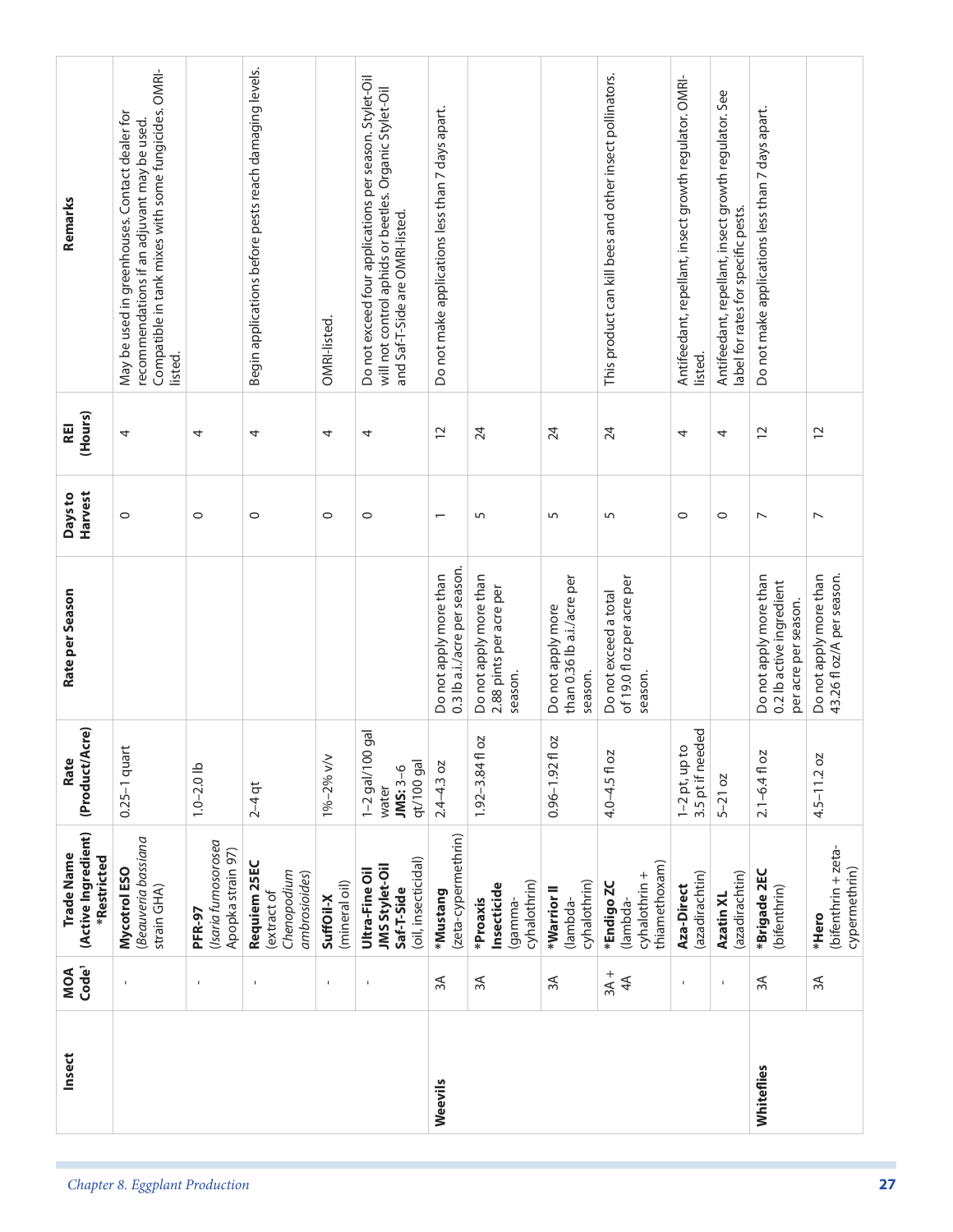| Remarks                                          |                                                              | coverage is important. OMRI-listed. Do not apply more<br>Pyrethrins degrade rapidly in sunlight. Thorough<br>than 10 times per season. |                                                            | resistance, avoid using related pesticides (Actara, Assail)<br>For most crops that are not on the label, a 120-day<br>plant-back interval must be observed. To manage<br>in conjunction with Platinum. |                                                                             | Do not use if a soil application of a neonicotinoid has<br>been used. | to protect pollinators. Most effective if applied to soil at<br>application restrictions found in the directions for use<br>Application restrictions exist for this product because<br>of risk to bees and other insect pollinators. Follow<br>transplanting. | Planthouse: 1 application. See label. | noticed. Do not apply more than 4 times per season or<br>Begin applications for whiteflies when first adults are<br>apply more often than every 7 days. | Do not use an adjuvant. Toxic to bees. Do not release<br>irrigation water from the treated area. | See label for application instructions. Do not release<br>irrigation water from the treated area. Do not apply<br>if imidacloprid or thiamethoxam have been used at<br>planting. |
|--------------------------------------------------|--------------------------------------------------------------|----------------------------------------------------------------------------------------------------------------------------------------|------------------------------------------------------------|--------------------------------------------------------------------------------------------------------------------------------------------------------------------------------------------------------|-----------------------------------------------------------------------------|-----------------------------------------------------------------------|---------------------------------------------------------------------------------------------------------------------------------------------------------------------------------------------------------------------------------------------------------------|---------------------------------------|---------------------------------------------------------------------------------------------------------------------------------------------------------|--------------------------------------------------------------------------------------------------|----------------------------------------------------------------------------------------------------------------------------------------------------------------------------------|
| (Hours)<br><b>REI</b>                            | 24                                                           | $\overline{c}$                                                                                                                         | 24                                                         | $\overline{C}$                                                                                                                                                                                         | $\overline{c}$                                                              | $\overline{c}$                                                        | $\overline{c}$                                                                                                                                                                                                                                                | $\overline{c}$                        | $\overline{c}$                                                                                                                                          | $\overline{c}$                                                                                   | $\overline{C}$                                                                                                                                                                   |
| Harvest<br>Days to                               | 5                                                            | $\circ$                                                                                                                                | 5                                                          | $\overline{50}$                                                                                                                                                                                        | $\overline{30}$                                                             | $\circ$                                                               | $\overline{21}$                                                                                                                                                                                                                                               | $\overline{21}$                       | $\overline{\phantom{0}}$                                                                                                                                | $\overline{ }$                                                                                   | Apply at<br>planting                                                                                                                                                             |
| Rate per Season                                  | Do not apply more than<br>2.88 pints per acre per<br>season. | 11.25 pints                                                                                                                            | than 0.36 lb a.i./acre per<br>Do not apply more<br>season. | Do not exceed a total of<br>11 fl oz Platinum/A per<br>growing season.                                                                                                                                 | 3.67 oz Platinum 75 SG/A<br>Do not exceed a total of<br>per growing season. | Maximum of 11 oz/acre<br>per season.                                  | Maximum 10.5 fl oz/A per<br>crop per season.                                                                                                                                                                                                                  |                                       | Do not exceed a total of<br>16.0 oz/A per growing<br>any pretransplant<br>season, including<br>applications of<br>acetamiprid.                          | than 6.4 oz per acre per<br>Do not apply more<br>season.                                         | than 6.4 oz per acre per<br>Do not apply more<br>season.                                                                                                                         |
| Cre)<br>(Product/A<br>Rate                       | 2O<br>$1.92 - 3.84$ fl                                       | 4.5-18.0fl oz                                                                                                                          | <b>DZ</b><br>$0.96 - 1.92f$                                | 5.0-11.01 oz                                                                                                                                                                                           | ΟZ<br>$1.66 - 3.67$                                                         | $2.0 - 5.5$ oz                                                        | $7 - 10.5f$ oz                                                                                                                                                                                                                                                | 02/10,000<br>plants<br>0.44f          | $1.5 - 4.0$ oz                                                                                                                                          | $1.6 - 3.2 oz$                                                                                   | 4 0 Z<br>Soil: $4.8 - 6.$                                                                                                                                                        |
| (Active Ingredient)<br>Trade Name<br>*Restricted | cyhalothrin)<br>Insecticide<br>*Proaxis<br>(gamma-           | Protection EC 5.0<br>Pyganic Crop<br>(pyrethrins)                                                                                      | cyhalothrin)<br>*Warrior II<br>(lambda-                    | (thiamethoxam)<br>Platinum                                                                                                                                                                             | (thiamethoxam)<br>Platinum 75SG                                             | (thiamethoxam)<br>Actara                                              | brands, see labels)<br>(for rates for other<br>(imidacloprid)<br><b>Admire Pro</b>                                                                                                                                                                            | (imidacloprid)<br><b>Admire Pro</b>   | (acetamiprid)<br>Assail 30 SG                                                                                                                           | Belay 50 WDG<br>(clothianidin)                                                                   | Belay 50 WDG<br>(clothianidin)                                                                                                                                                   |
| Code <sup>1</sup><br>MOA                         | 3A                                                           | 3A                                                                                                                                     | $\approx$                                                  | 4 <sup>4</sup>                                                                                                                                                                                         | 4 <sup>4</sup>                                                              | $4\overline{4}$                                                       | $\overline{4}$                                                                                                                                                                                                                                                | 4 <sup>4</sup>                        | 4 <sup>4</sup>                                                                                                                                          | 4 <sup>4</sup>                                                                                   | $4\overline{4}$                                                                                                                                                                  |
| Insect                                           |                                                              |                                                                                                                                        |                                                            |                                                                                                                                                                                                        |                                                                             |                                                                       |                                                                                                                                                                                                                                                               |                                       |                                                                                                                                                         |                                                                                                  |                                                                                                                                                                                  |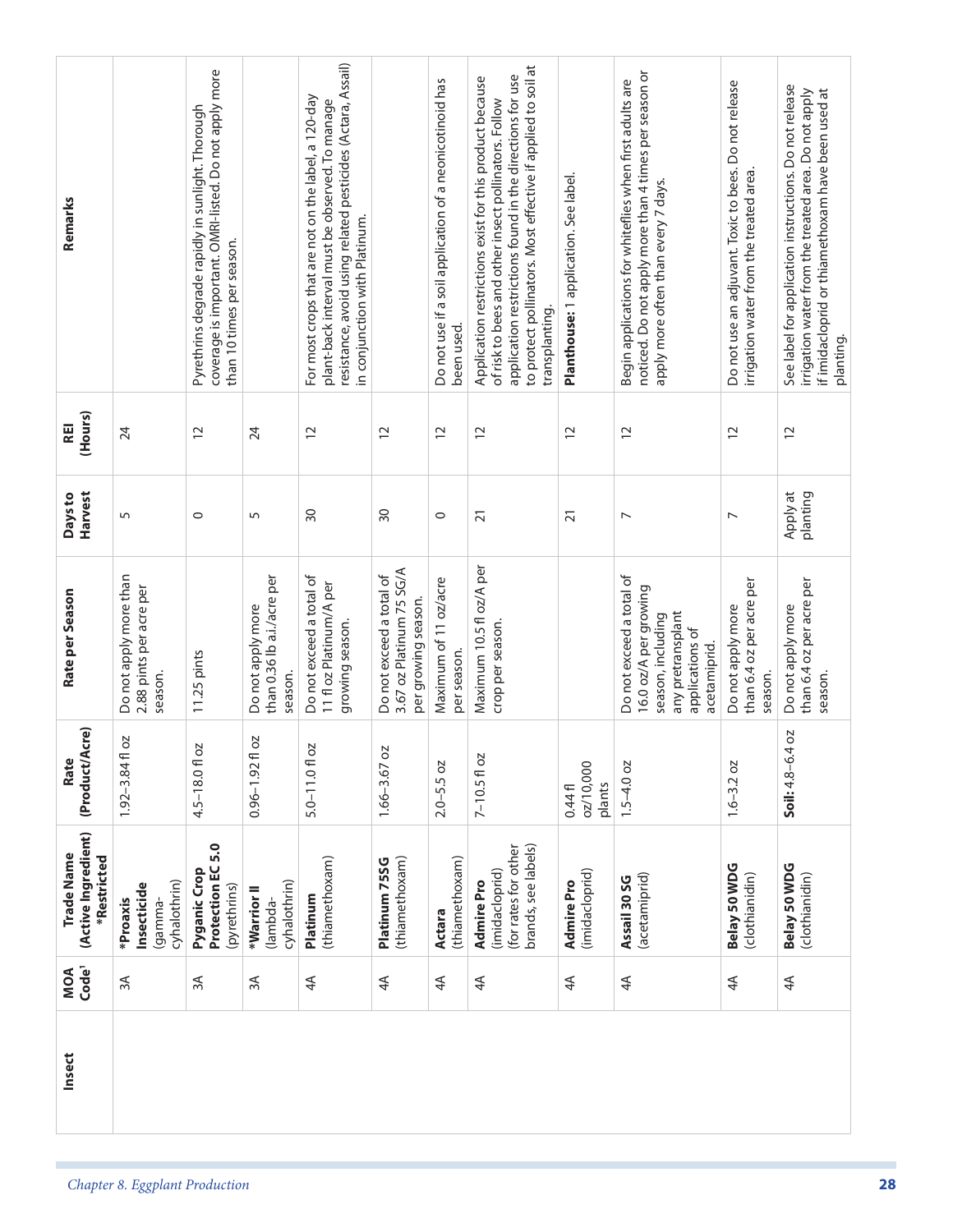| Remarks                                                 |                                                                                                                | Do not use both application methods. No more than 3<br>applications per season. | -see<br>May be applied to soil by one of several methods-<br>label. |                                                                | Minimum interval between applications: 7 days.   | This label contains pollinator warnings.              | Minimum of 7 days between applications. Do not make<br>Apply before populations build to damaging levels.<br>more than two applications. |                                                 | applications per crop cycle. Do not make more than 4<br>Do not apply by air. Do not make more than 2<br>applications per year.                               | of Sefina before using an effective insecticide with a<br>Do not make more than 2 sequential applications<br>different mode of action. |                                                            | Immature insects only. No more than 2 applications per<br>crop cycle. | Do not make more than 2 applications per season.      |
|---------------------------------------------------------|----------------------------------------------------------------------------------------------------------------|---------------------------------------------------------------------------------|---------------------------------------------------------------------|----------------------------------------------------------------|--------------------------------------------------|-------------------------------------------------------|------------------------------------------------------------------------------------------------------------------------------------------|-------------------------------------------------|--------------------------------------------------------------------------------------------------------------------------------------------------------------|----------------------------------------------------------------------------------------------------------------------------------------|------------------------------------------------------------|-----------------------------------------------------------------------|-------------------------------------------------------|
| (Hours)<br>REI                                          | $\tilde{c}$                                                                                                    | $\overline{c}$                                                                  | $\overline{c}$                                                      | $\overline{c}$                                                 | 4                                                | 24                                                    | $\overline{c}$                                                                                                                           | $\overline{c}$                                  | $\overline{c}$                                                                                                                                               | $\overline{c}$                                                                                                                         | $\overline{c}$                                             | $\overline{c}$                                                        | $\overline{12}$                                       |
| <b>Harvest</b><br>Days to                               | Foliar: 1<br>Soil:21                                                                                           | Foliar: 1<br>Soil: 21                                                           | $\overline{30}$                                                     | $\overline{\phantom{0}}$                                       | $\overline{\phantom{0}}$                         | $\overline{ }$                                        | $\overline{\phantom{0}}$                                                                                                                 | $\circ$                                         |                                                                                                                                                              | $\circ$                                                                                                                                | $\overline{\phantom{0}}$                                   |                                                                       | $\overline{\phantom{0}}$                              |
| Rate per Season                                         | more than 21 fl oz to soil.<br>season as foliar sprays or<br>Do not apply more than<br>10.5 fl oz per acre per | Do not apply more than 6<br>oz foliar or 12 oz soil per<br>season.              | Do not exceed a total of<br>13 fl oz/A.                             | Limited to 14 oz/acre per<br>growing season.                   | Do not apply more than<br>28.0 fl oz/A per year. | 20 fl oz per acre per year.<br>Do not apply more than | Do not exceed 20 fl oz/A<br>per season.                                                                                                  | Do not apply more than<br>5.5 oz/acre per crop. | fl oz (0.140 lb a.i.) per acre<br>4.8 fl oz (0.070 lb a.i.) per<br>Do not apply more than<br>not apply more than 9.6<br>acre per crop cycle. Do<br>per year. | Do not apply more than<br>Ib afidopyropen a.i.) per<br>28 fl oz of Sefina (0.09<br>acre per season.                                    | Do not apply more than<br>36 fl oz per acre per<br>season. | Do not apply more than<br>27.2 fl oz/A per crop<br>cycle.             | 4.0 pints/A per crop cycle.<br>Do not apply more than |
| (Product/Acre)<br>Rate                                  | T oz<br>Soil: 9-10.5<br>Foliar: 2-7<br>fl oz                                                                   | SO<br><b>DZ</b><br>Foliar: 1-4<br>$Soli: 5-6.0$                                 | $10 - 13 oz$                                                        | $4.0 - 7.0$ oz                                                 | 7.0-14.01 oz                                     | $5.5 - 10f$ oz                                        | $8 - 10f$ oz                                                                                                                             | 2.75 oz                                         | $2.4 - 3.2$ fl oz                                                                                                                                            | 14fl oz                                                                                                                                | $9 - 12$ floz                                              | 9.0-13.6fl oz                                                         | $2.0$ pt                                              |
| (Active Ingredient)<br><b>Trade Name</b><br>*Restricted | Scorpion 35SL<br>(dinotefuran)<br>Insecticide                                                                  | Venom Insecticide<br>(dinotefuran)                                              | chlorantraniliprole)<br>(thiamethoxam +<br>Durivo                   | chlorantraniliprole)<br>(thiamethoxam +<br><b>Voliam Flexi</b> | (flupyradifurone)<br>Sivanto Prime               | cyantraniliprole)<br>*Minecto Pro<br>(abamectin +     | (pyriproxyfen)<br>Knack IGR                                                                                                              | (pymetrozine)<br><b>Fulfill</b>                 | (pyrifluquinazon)<br>PQZ                                                                                                                                     | (afidopyropen)<br>Sefina                                                                                                               | Rimon 0.83EC<br>(novaluron)                                | Courier 40SC<br>(buprofezin)                                          | (fenpyroximate)<br>Portal                             |
| MOA<br>Code <sup>1</sup>                                | 4 <sup>4</sup>                                                                                                 | 4 <sup>4</sup>                                                                  | $+$ A+<br>28                                                        | $+$ A+<br>28                                                   | $\overline{4}$                                   | $6 + 28$                                              | $\overline{\chi}$                                                                                                                        | 98                                              | 98                                                                                                                                                           | 9D                                                                                                                                     | $\overline{15}$                                            | $\frac{9}{2}$                                                         | 21A                                                   |
| Insect                                                  |                                                                                                                |                                                                                 |                                                                     |                                                                |                                                  |                                                       |                                                                                                                                          |                                                 |                                                                                                                                                              |                                                                                                                                        |                                                            |                                                                       |                                                       |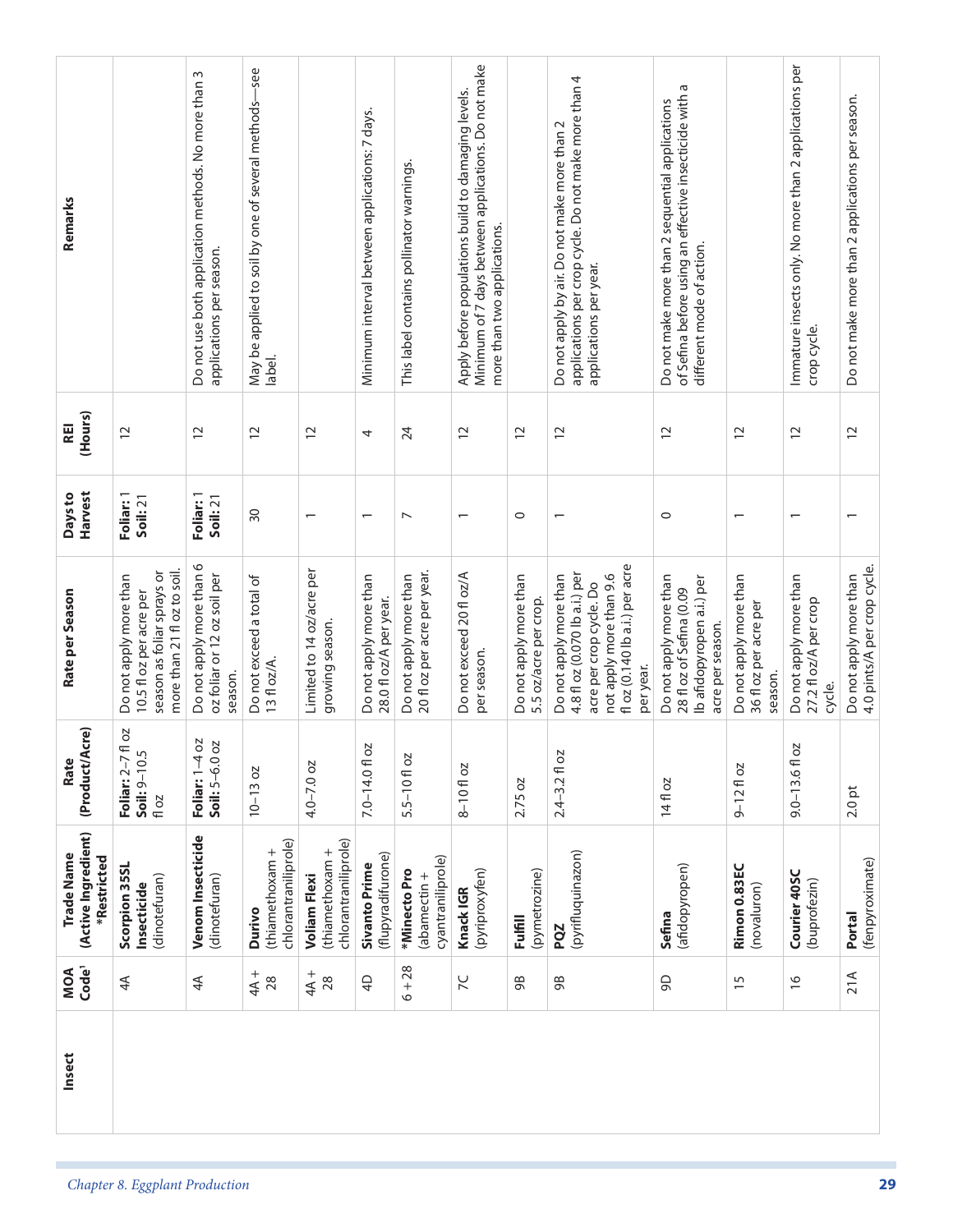| Remarks                                          |                                             | No more than 3 applications.                 | Foliar application.                                             | Soil application.                                                                                       | Antifeedant, repellant, insect growth regulator. See<br>label for rates for specific pests. |                             | May be used in greenhouses. Contact dealer for<br>Compatible in tank mixes with some fungicides.<br>recommendations if an adjuvant may be used. | fungus. Some fungicides may interfere with efficacy.<br>Product contains live spores of a naturally occurring<br>OMRI-listed. | Antifeedant, repellant, insect growth regulator. OMRI-<br>listed. |                                       | Compatible in tank mixes with some fungicides. OMRI-<br>May be used in greenhouses. Contact dealer for<br>recommendations if an adjuvant may be used.<br>listed. |                              |
|--------------------------------------------------|---------------------------------------------|----------------------------------------------|-----------------------------------------------------------------|---------------------------------------------------------------------------------------------------------|---------------------------------------------------------------------------------------------|-----------------------------|-------------------------------------------------------------------------------------------------------------------------------------------------|-------------------------------------------------------------------------------------------------------------------------------|-------------------------------------------------------------------|---------------------------------------|------------------------------------------------------------------------------------------------------------------------------------------------------------------|------------------------------|
| (Hours)<br>REI                                   | 24                                          | $\overline{c}$                               | $\overline{c}$                                                  | 4                                                                                                       | 4                                                                                           | 4                           | 4                                                                                                                                               | $\circ$                                                                                                                       | 4                                                                 | $\overline{c}$                        | 4                                                                                                                                                                | $\overline{c}$               |
| Harvest<br>Days to                               | $\overline{\phantom{0}}$                    | $\overline{ }$                               | $\overline{\phantom{0}}$                                        |                                                                                                         | $\circ$                                                                                     | $\circ$                     | $\circ$                                                                                                                                         | $\circ$                                                                                                                       | $\circ$                                                           | $\circ$                               | $\circ$                                                                                                                                                          | $\circ$                      |
| Rate per Season                                  | Maximum of 10 fl oz per<br>acre per season. | Maximum amount per<br>crop: 25.5 fl oz/acre. | more than 0.4 lb a.i./A per<br>Do not apply a total of<br>crop. | Do not apply more than<br>0.4 lb a.i./A per crop.                                                       |                                                                                             |                             |                                                                                                                                                 |                                                                                                                               |                                                                   |                                       |                                                                                                                                                                  |                              |
| (Product/Acre)<br>Rate                           | 4.0-5.0 fl oz                               | $7.0 - 8.5$ fl oz                            | SO<br>$13.5 - 20.5f$                                            | $\frac{0}{1}$<br>Tray drench/<br>transplant<br>water: 6.75<br><b>Drip:</b> 6.75-<br>13.5 fl oz<br>fl oz | 3.5 pt if needed<br>$1-2$ pt, up to                                                         | $5-21$ oz                   | $-100$<br>per acre. Apply<br>cover foliage,<br>$0.25-1$ quart<br>in sufficient<br>gallons per<br>typically 5-<br>water to<br>acre.              | Foliar: 0.5 pt-2<br><b>Drench: 40-80</b><br>fl oz<br>$\overline{a}$                                                           | 10 fl oz                                                          | 1%-2% v/v                             | $0.25 - 1$ qt                                                                                                                                                    | 4-16floz                     |
| (Active Ingredient)<br>Trade Name<br>*Restricted | (spirotetramat)<br>Movento                  | (spiromesifen)<br>Oberon 2SC                 | (cyantraniliprole)<br><b>Exirel</b>                             | (cyantraniliprole)<br>Verimark                                                                          | (azadirachtin)<br>Aza-Direct                                                                | (azadirachtin)<br>Azatin XL | Beauveria bassiana<br><b>BotaniGard ES</b><br>strain GHA)                                                                                       | anispoliae strain<br>(Metarhizium<br>MET52 EC<br>F52)                                                                         | (azadirachtin)<br>Molt-X                                          | (soap, insecticidal)<br>M-Pede 49% EC | Beauveria bassiana<br>Mycotrol ESO<br>strain GHA)                                                                                                                | (azadirachtin)<br>Neemix 4.5 |
| MOA<br>Code <sup>1</sup>                         | 23                                          | 23                                           | 28                                                              | 28                                                                                                      | $\mathbf I$                                                                                 | $\mathbf{I}$                |                                                                                                                                                 | $\mathbf{I}$                                                                                                                  | $\mathbf{I}$                                                      | $\mathbf{I}$                          | $\,$                                                                                                                                                             | $\mathbf{I}$                 |
| Insect                                           |                                             |                                              |                                                                 |                                                                                                         |                                                                                             |                             |                                                                                                                                                 |                                                                                                                               |                                                                   |                                       |                                                                                                                                                                  |                              |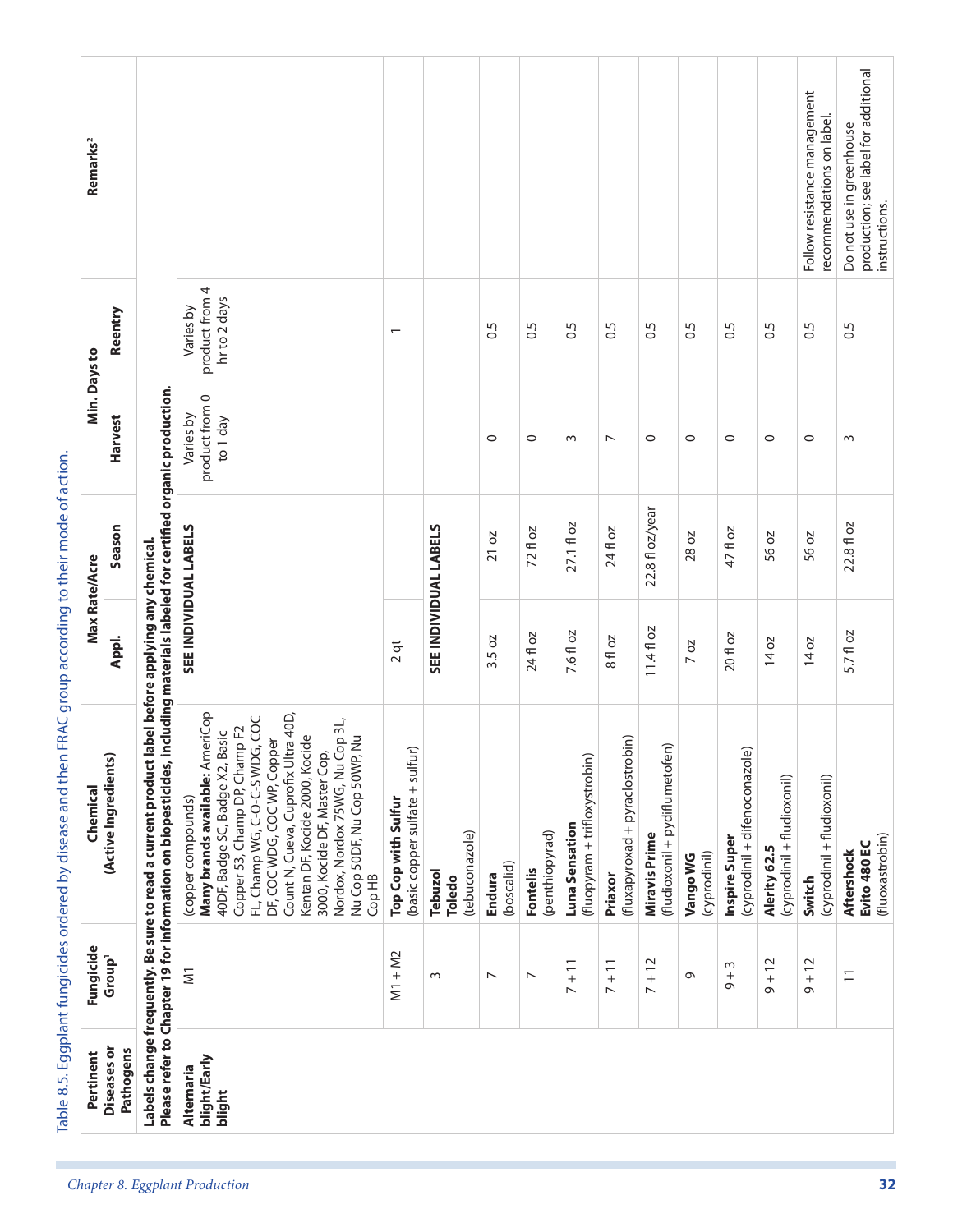|                                | Pertinent                       | Fungicide                | Chemical                                                                                                                                                                                                                                                                                                                                                                               |           | Max Rate/Acre           | Min. Days to                            |                                             | Remarks <sup>2</sup>                                                                                                                                                                              |
|--------------------------------|---------------------------------|--------------------------|----------------------------------------------------------------------------------------------------------------------------------------------------------------------------------------------------------------------------------------------------------------------------------------------------------------------------------------------------------------------------------------|-----------|-------------------------|-----------------------------------------|---------------------------------------------|---------------------------------------------------------------------------------------------------------------------------------------------------------------------------------------------------|
|                                | <b>Diseases</b> or<br>Pathogens | Group <sup>1</sup>       | (Active Ingredients)                                                                                                                                                                                                                                                                                                                                                                   | Appl.     | Season                  | <b>Harvest</b>                          | Reentry                                     |                                                                                                                                                                                                   |
|                                |                                 | $\overline{1}$           | (pyraclostrobin)<br>Cabrio EG                                                                                                                                                                                                                                                                                                                                                          | 16 oz     | 96 oz                   | $\circ$                                 | 6.5                                         |                                                                                                                                                                                                   |
| Chapter 8. Eggplant Production |                                 | $\overline{\phantom{0}}$ | (trifloxystrobin)<br>Flint Extra<br>Gem                                                                                                                                                                                                                                                                                                                                                | 3.0 oz    | 16 oz                   | $\sim$                                  | 0.5                                         |                                                                                                                                                                                                   |
|                                |                                 | $\overline{1}$           | Reason 500 SC<br>(fenamidone)                                                                                                                                                                                                                                                                                                                                                          | 8.2 fl oz | 24.6 fl oz              | $\overline{4}$                          | 0.5                                         |                                                                                                                                                                                                   |
|                                |                                 | $\overline{c}$           | (fludioxonil)<br>Emblem                                                                                                                                                                                                                                                                                                                                                                | 7 fl oz   | 28 fl oz/A/year         | $\circ$                                 | 0.5                                         |                                                                                                                                                                                                   |
|                                |                                 | $\overline{0}$           | (polyoxin D zinc salt)<br>Ph-DWDG<br>Oso 5SC                                                                                                                                                                                                                                                                                                                                           | See label | See label               | $\circ$                                 | $4 h$ r                                     |                                                                                                                                                                                                   |
|                                | Anthracnose                     | $\overline{\leq}$        | Many brands available: AmeriCop<br>Nordox 75WG, Nu Cop 3L, Nu Cop<br>FL, Champ WG, C-O-C DF, C-O-C-S<br>Cuprofix Ultra 40D, Cueva, Kentan<br>WDG, C-O-C WP, Copper Count N,<br>Copper 53, Champ DP, Champ F2<br>40DF, Badge SC, Badge X2, Basic<br>$\frac{1}{2}$<br>Kocide DF, Master Cop, Nordox,<br>DF, Kocide 2000, Kocide 3000,<br>50DF, Nu Cop 50WP, Nu Cop<br>(copper compounds) |           | SEE INDIVIDUAL LABELS   | product from 0<br>Varies by<br>to 1 day | product from 4<br>hr to 2 days<br>Varies by |                                                                                                                                                                                                   |
|                                |                                 | $M1 + M2$                | (copper sulfate + sulfur)<br>Top Cop with Sulfur                                                                                                                                                                                                                                                                                                                                       | $2$ qt    |                         |                                         |                                             |                                                                                                                                                                                                   |
|                                |                                 | N <sub>5</sub>           | Chloronil 720, Echo 720, Equus 720<br>Many brands available: Bravo<br>Ultrex, Bravo Weather Stik,<br>(chlorothalonil)<br>SST, Initiate                                                                                                                                                                                                                                                 |           | SEE INDIVIDUAL LABELS   | See label                               | 0.5                                         |                                                                                                                                                                                                   |
|                                |                                 | $M5 + 27$                | (chlorothalonil + cymoxanil)<br>Ariston                                                                                                                                                                                                                                                                                                                                                | $2.44$ pt | 17.5 pt per 12<br>month | $\sim$                                  | 0.5                                         |                                                                                                                                                                                                   |
|                                |                                 | $M5 + 49$                | (chlorothalonil + oxathiapiprolin)<br>Orondis Opti                                                                                                                                                                                                                                                                                                                                     | $2.5$ pt  | 10 pt per year          | $\sim$                                  | $\frac{5}{2}$                               | See label.                                                                                                                                                                                        |
|                                |                                 | $\sim$                   | (flutriafol)<br>Rhyme                                                                                                                                                                                                                                                                                                                                                                  | 7 fl oz   | 28 fl oz                | $\circ$                                 | 0.5                                         | crop response. In situations where<br>nonionic surfactant 0.125% v/v is<br>an adjuvant is necessary, use of a<br>additives may result in negative<br>Use of silicone-or oil-based<br>recommended. |
| 33                             |                                 | $\sim$                   | Topguard<br>(flutriafol)                                                                                                                                                                                                                                                                                                                                                               | 14 fl oz  | 56 fl oz                | $\circ$                                 | 0.5                                         |                                                                                                                                                                                                   |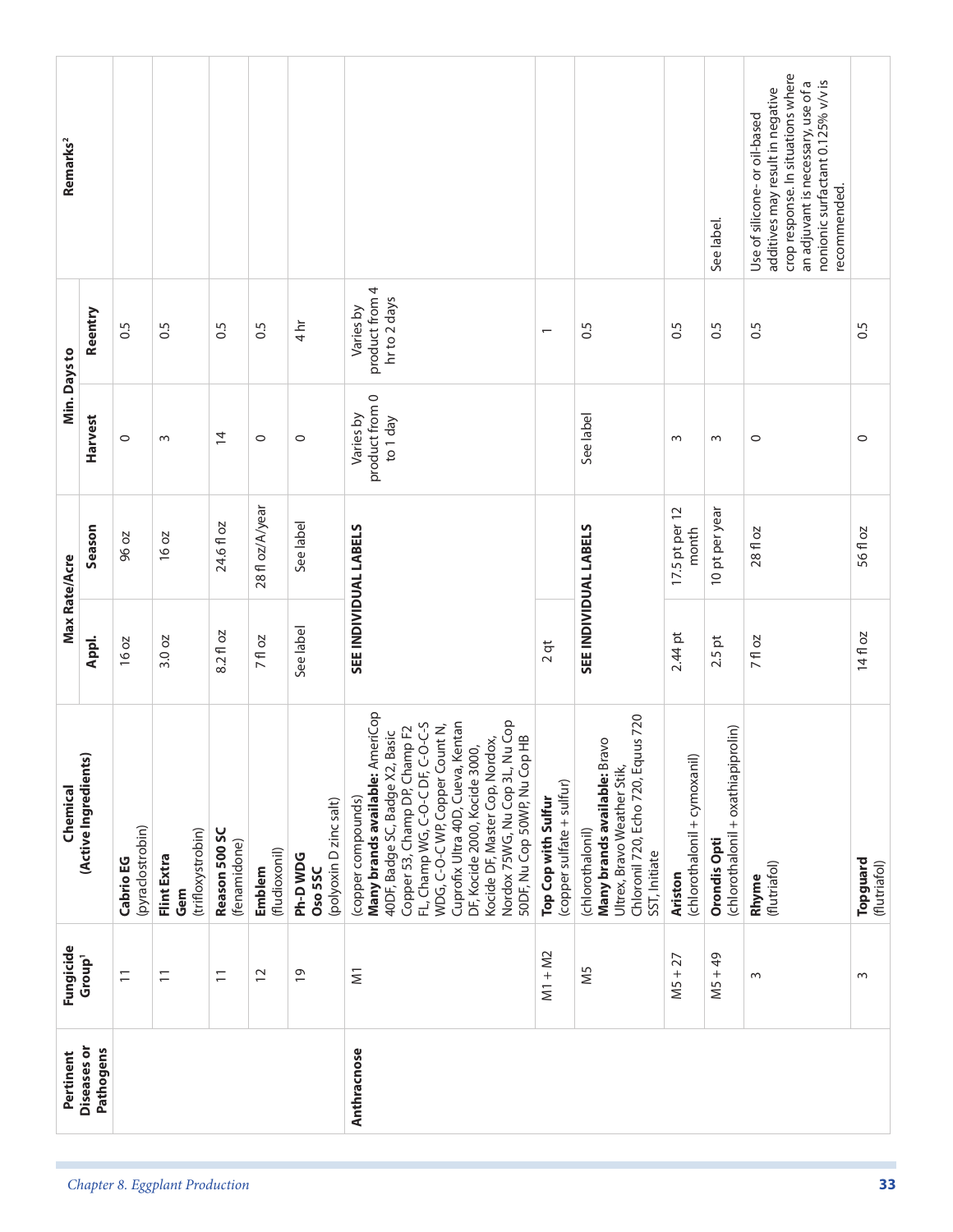| Pertinent                   | Fungicide                          | Chemical                                                                                                                                                            |             | Max Rate/Acre              | Min. Days to             |                   | Remarks <sup>2</sup>                 |
|-----------------------------|------------------------------------|---------------------------------------------------------------------------------------------------------------------------------------------------------------------|-------------|----------------------------|--------------------------|-------------------|--------------------------------------|
| Diseases or<br>Pathogens    | Group <sup>1</sup>                 | (Active Ingredients)                                                                                                                                                | Appl.       | Season                     | <b>Harvest</b>           | Reentry           |                                      |
|                             | $3+7$                              | (difenoconazole +<br>benzovindiflupyr)<br><b>Aprovia Top</b>                                                                                                        | $13.5f$ loz | 53.6 fl oz per 12<br>month | $\circ$                  | 0.5               |                                      |
|                             | $\overline{ }$                     | (penthiopyrad)<br><b>Fontelis</b>                                                                                                                                   | 24 fl oz    | 72 fl oz                   | $\circ$                  | See label         | Disease suppression only.            |
|                             | $7 + 11$                           | (fluopyram + trifloxystrobin)<br>Luna Sensation                                                                                                                     | 7.6 fl oz   | 27.1 fl oz                 | $\sim$                   | 0.5               |                                      |
|                             | $7 + 11$                           | (fluxapyroxad + pyraclostrobin)<br>Priaxor                                                                                                                          | 8 fl oz     | 24 fl oz                   | $\overline{ }$           | 0.5               |                                      |
|                             | $\sim$<br>$\frac{+}{\infty}$       | (cyprodinil + difenoconazole)<br>Inspire Super                                                                                                                      | 20 fl oz    | 47 fl oz                   | $\overline{\phantom{a}}$ | 0.5               |                                      |
|                             | $\overline{1}$                     | Aframe, Azoxystar, Azoxystrobin,<br>Quadris, Satori, Trevo, Willowood<br>Azoxyzone, Equation, Heritage,<br>Many brands available:<br>(azoxystrobin)<br><b>Azoxy</b> | $15.5f$ loz | 61.5 fl oz                 | $\circ$                  | $4 \overline{hr}$ | See individual labels.               |
|                             | $\overline{1}$                     | (pyraclostrobin)<br>Cabrio EG                                                                                                                                       | 16 oz       | 96 oz                      | $\circ$                  | 0.5               |                                      |
|                             | $\overline{1}$                     | (trifloxystrobin)<br>Flint Extra<br>Gem                                                                                                                             | 3.0 oz      | 16 oz                      | $\sim$                   | 0.5               |                                      |
|                             | $\sim$<br>$^{+}$<br>$\overline{1}$ | (azoxystrobin + difenoconazole)<br><b>Quadris Top</b>                                                                                                               | 14 fl oz    | 55.3 fl oz                 | $\circ$                  | 0.5               |                                      |
|                             | $\sim$<br>$^{+}$<br>$\overline{1}$ | (azoxystrobin + flutriafol)<br><b>TopGuard EQ</b>                                                                                                                   | 8 fl oz     | 32 fl oz                   | $\circ$                  | 0.5               |                                      |
|                             | $\overline{0}$                     | (polyoxin D zinc salt)<br>Ph-D                                                                                                                                      | 6.2 oz      | See label                  | $\circ$                  | $4 h$ r           | Disease suppression only.            |
| Botrytis gray<br>mold       | $\sigma$                           | Alerity 62.5WG<br>(cyprodinil)                                                                                                                                      | 7 oz        | 14 oz                      | $\circ$                  | 0.5               |                                      |
|                             | G                                  | (cyprodinil)<br>Vango WG                                                                                                                                            | $7$ oz      | 28 oz                      | $\circ$                  | 0.5               |                                      |
| (Phythophthora<br>Crown rot | 4                                  | Metastar 2E AG<br>(metalaxyl)                                                                                                                                       | 8 pt        | 12 pt                      | $\overline{ }$           | $\sim$            | See label for specific instructions. |
| capsici)                    | 4                                  | <b>Orondis Gold B</b><br>(mefenoxam)                                                                                                                                | $1$ pt      | 1.5 lb a.i./A              | $\overline{\phantom{0}}$ | $\sim$            | See label; suppression.              |
|                             | 4                                  | <b>Ridomil Gold EC</b><br><b>Ridomil Gold SL</b><br>Ultra Flourish<br>(mefenoxam)                                                                                   |             | SEE INDIVIDUAL LABELS      |                          |                   |                                      |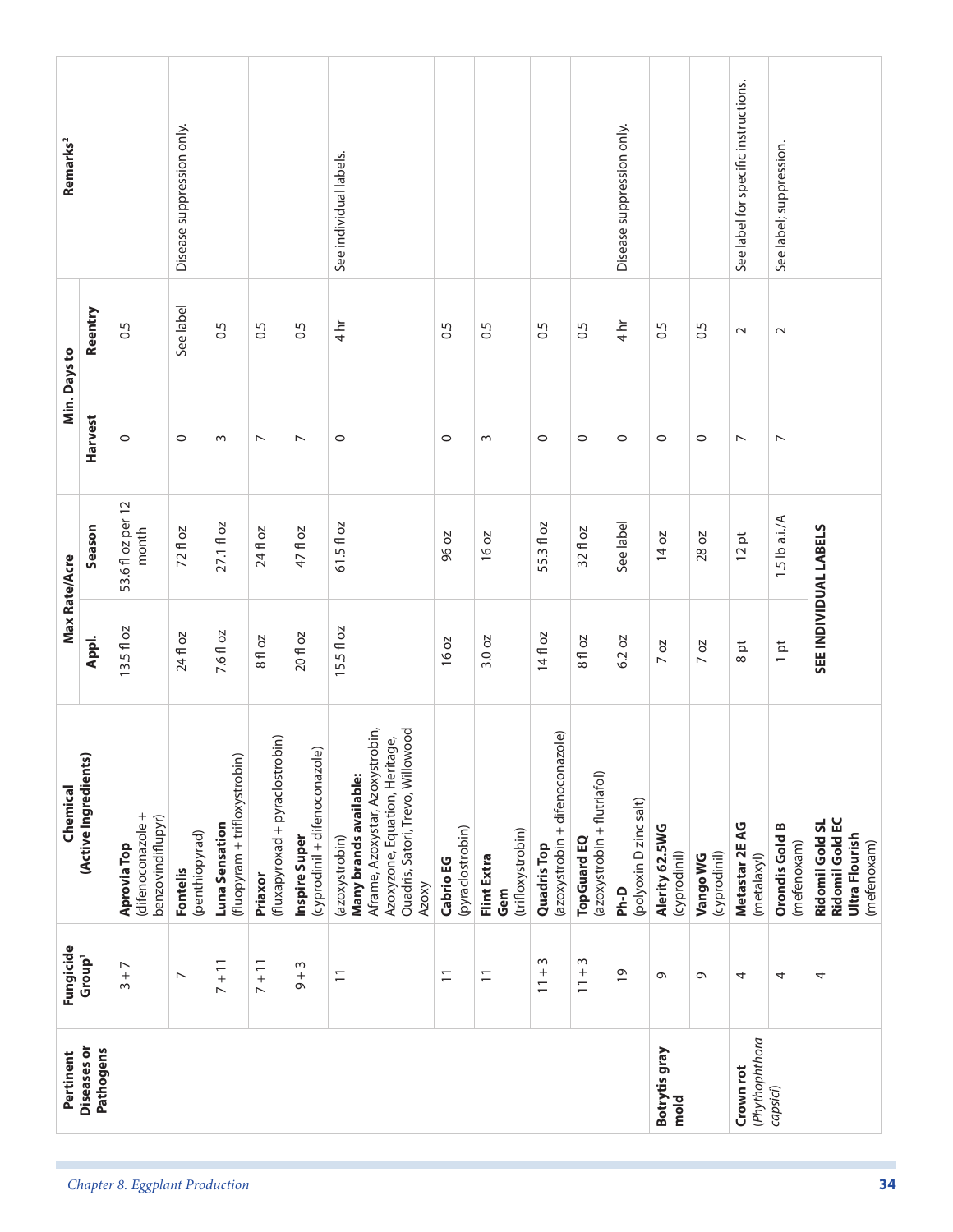| Pertinent                                       | Fungicide                 | Chemical                                                                                                                                                            | Max Rate/Acre             |                            | Min. Days to   |                          | Remarks <sup>2</sup>            |
|-------------------------------------------------|---------------------------|---------------------------------------------------------------------------------------------------------------------------------------------------------------------|---------------------------|----------------------------|----------------|--------------------------|---------------------------------|
| <b>Diseases or</b><br>Pathogens                 | Group <sup>1</sup>        | (Active Ingredients)                                                                                                                                                | Appl.                     | Season                     | Harvest        | Reentry                  |                                 |
|                                                 | $40 + 45$                 | (dimethomorph + ametoctradin)<br>Zampro                                                                                                                             | 14 fl oz                  | 42 fl oz                   | 4              |                          | See label.                      |
|                                                 | 49                        | (oxathiapiprolin)<br><b>Orondis Gold</b>                                                                                                                            | 9.6 fl oz                 | 19.2 fl oz per<br>year     | $\circ$        | $4 h$ r                  | Apply at transplant; see label. |
| Damping off<br>Rhizoctonia<br>(Pythium,         | SW                        | Signet 480FS<br>42-S Thiram<br>(thiram)                                                                                                                             | 6.5 fl oz/100 lb<br>seed  |                            |                | $\overline{\phantom{0}}$ |                                 |
| seed-borne and<br>soilborne fungi)<br>and other | 4                         | Many brands available: Apron XL,<br>Ridomil Gold EC, Ridomil Gold SL,<br>Ultra Flourish<br>(mefenoxam)                                                              | SEE INDIVIDUAL LABELS     |                            |                | $\sim$                   |                                 |
|                                                 | 4                         | Allegiance FL, Metastar 2E, Sebring<br>Many brands available: Acquire,<br>2.65 ST, Sebring 318 FS, Sebring<br>(metalaxyl)<br>480 FS                                 | SEE INDIVIDUAL LABELS     |                            |                |                          |                                 |
|                                                 | $7 + 11$                  | (fluxapyroxad + pyraclostrobin)<br>Priaxor                                                                                                                          | 8 fl oz                   | 24 fl oz                   | $\overline{ }$ | 0.5                      |                                 |
|                                                 | $\equiv$                  | Aframe, Azoxystar, Azoxystrobin,<br>Quadris, Satori, Trevo, Willowood<br>Azoxyzone, Equation, Heritage,<br>Many brands available:<br>(azoxystrobin)<br><b>Azoxy</b> | See label                 |                            | $\circ$        | $4 h$ r                  | For Rhizoctonia seedling rot    |
|                                                 | $\overline{1}$            | (azoxystrobin)<br>Dynasty                                                                                                                                           | 0.38 fl oz/100 lb<br>seed |                            |                | 4hr                      |                                 |
|                                                 | $\overline{c}$            | Spirato 480 FS<br><b>Dynashield</b><br>Maxim 4FS<br>(fludioxonil)                                                                                                   | $0.16f$ $oz/100P$<br>seed |                            |                | 0.5                      | See individual labels.          |
| Gray leaf spot<br>(Stemphylium)                 | $3 + 4$                   | (difenoconazole +<br>benzovindiflupyr)<br>Aprovia Top                                                                                                               | 13.5 fl oz                | 53.6 fl oz per 12<br>month | $\circ$        | 0.5                      |                                 |
|                                                 | $\sigma$<br>$\frac{+}{3}$ | (cyprodinil + difenoconazole)<br>Inspire Super                                                                                                                      | 20 fl oz                  | 47 fl oz                   | $\circ$        | 0.5                      |                                 |
|                                                 | $7 + 11$                  | (fluopyram + trifloxystrobin)<br>Luna Sensation                                                                                                                     | 7.6 fl oz                 | 27.1 fl oz                 | $\sim$         | $\ddot{0}$ .             |                                 |
|                                                 | $7 + 12$                  | (fludioxonil + pydiflumetofen)<br><b>Miravis Prime</b>                                                                                                              | 11.4 fl oz/A              | 22.8 fl oz/year            | $\circ$        | 0.5                      |                                 |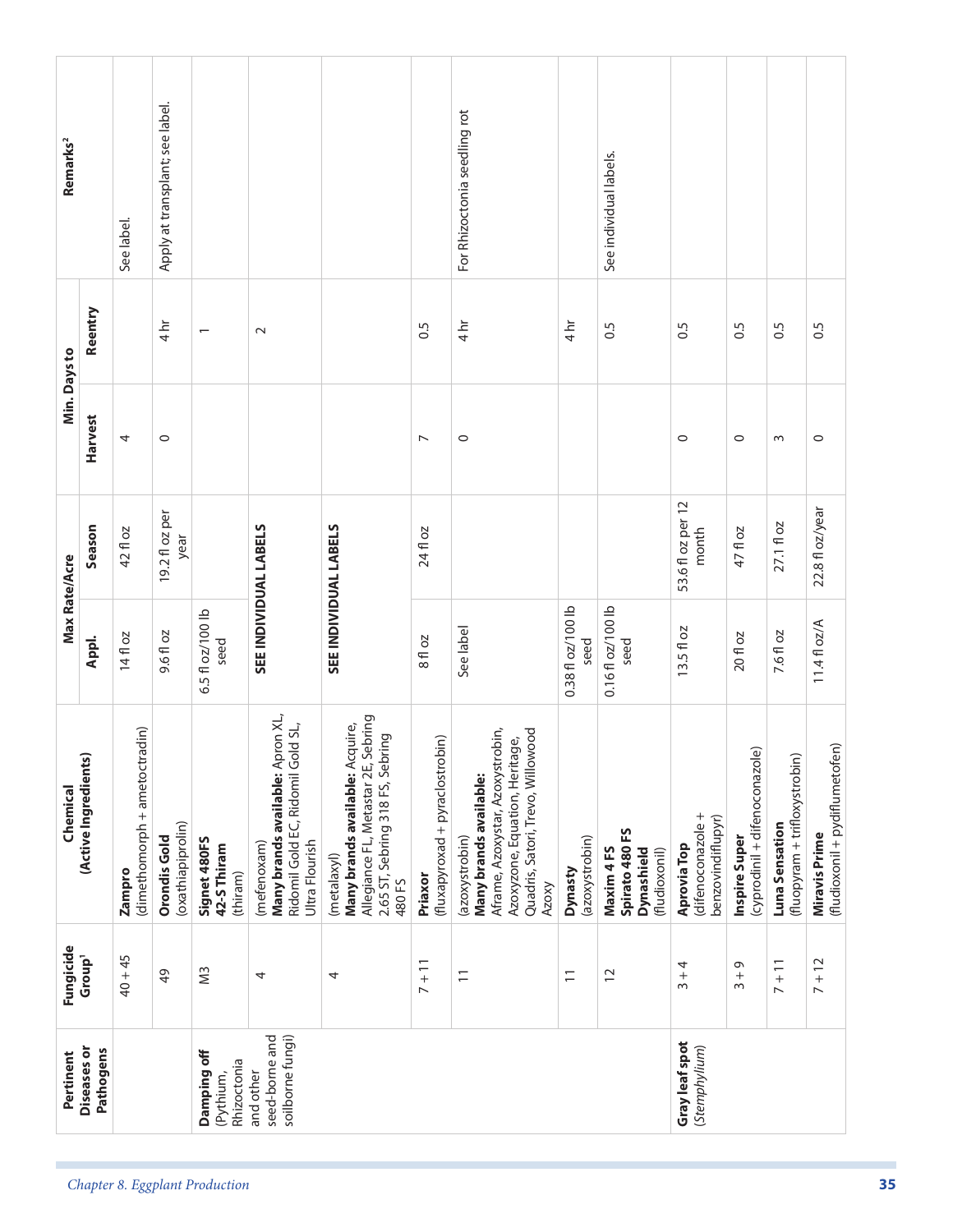| Chemical<br>Fungicide<br>Pertinent | Appl.<br>(Active Ingredients)<br>Group <sup>1</sup><br><b>Diseases or</b><br>Pathogens | 3.0 oz<br>(trifloxystrobin)<br>Flint Extra<br>Gem<br>$\overline{1}$ | 14 fl oz<br>(azoxystrobin + difenoconazole)<br><b>Quadris Top</b><br>w<br>$^{+}$<br>$\overline{1}$ | 75WG, Nu Cop 3L, Nu Cop 50DF, Nu<br>Many brands available: Americop<br>FL, Champ WG, C-O-C DF, C-O-C-S<br>Kocide 2000, Kocide 3000, Kocide<br>Copper 53, Champ DP, Champ F2<br>N, Cuprofix Ultra 40D, Kentan DF,<br>40DF, Badge SC, Badge X2, Basic<br>WDG, C-O-C WP, Copper Count<br>DF, Master Cop, Nordox, Nordox<br>Cop 50WP, Nu Cop HB<br>(copper compounds)<br>$\overline{\epsilon}$<br>Phomopsis | $2$ qt<br>(copper sulfate + sulfur)<br>Top Cop with Sulfur<br>$M1 + M2$ | Many brands available: Badge SC,<br>Badge X2, C-O-C WDG, Cueva<br>(copper compounds)<br>$\overline{\mathsf{S}}$<br>Phytophthora<br>blight and<br>crown rot | 8 fl oz<br>(fluxapyroxad + pyraclostrobin)<br>Priaxor<br>$7 + 11$ | 5.7 fl oz<br>(fluoxastrobin)<br>Evito 480 EC<br>Aftershock<br>$\overline{1}$ | <b>16 oz</b><br>(pyraclostrobin)<br>Cabrio EG<br>$\overline{1}$ | 3.0 oz<br>(trifloxystrobin)<br>Flint<br>Gem<br>$\overline{\phantom{0}}$ | 8.2 fl oz<br>Reason 500 SC<br>(fenamidone)<br>$\overline{1}$ | 2.75 fl oz<br>(cyazofamid)<br>Ranman<br>$\overline{2}1$ | 8 fl oz<br>(ethaboxam)<br>Elumin<br>22 |                 |
|------------------------------------|----------------------------------------------------------------------------------------|---------------------------------------------------------------------|----------------------------------------------------------------------------------------------------|---------------------------------------------------------------------------------------------------------------------------------------------------------------------------------------------------------------------------------------------------------------------------------------------------------------------------------------------------------------------------------------------------------|-------------------------------------------------------------------------|------------------------------------------------------------------------------------------------------------------------------------------------------------|-------------------------------------------------------------------|------------------------------------------------------------------------------|-----------------------------------------------------------------|-------------------------------------------------------------------------|--------------------------------------------------------------|---------------------------------------------------------|----------------------------------------|-----------------|
| Max Rate/Acre                      | Season                                                                                 | 16 oz                                                               | 55.3 fl oz                                                                                         | SEE INDIVIDUAL LABELS                                                                                                                                                                                                                                                                                                                                                                                   |                                                                         | SEE INDIVIDUAL LABELS                                                                                                                                      | 24 fl oz                                                          | 22.8 fl oz                                                                   | 96 oz                                                           | 16 oz                                                                   | 24.6 fl oz                                                   | 16.5 fl oz                                              | 16 fl oz                               |                 |
|                                    | <b>Harvest</b>                                                                         | $\sim$                                                              | $\circ$                                                                                            | product from 0<br>Varies by<br>to 1 day                                                                                                                                                                                                                                                                                                                                                                 |                                                                         | product from 0<br>Varies by<br>to 1 day                                                                                                                    | $\overline{ }$                                                    | $\sim$                                                                       | $\circ$                                                         | $\sim$                                                                  | $\overline{4}$                                               | $\circ$                                                 | $\sim$                                 |                 |
| Min. Days to                       | Reentry                                                                                | 0.5                                                                 | $\ddot{0}$                                                                                         | product from 4<br>hr to 2 days<br>Varies by                                                                                                                                                                                                                                                                                                                                                             | $\overline{\phantom{0}}$                                                | product from 4<br>hr to 2 days<br>Varies by                                                                                                                | 0.5                                                               | 0.5                                                                          | 0.5                                                             | 0.5                                                                     | $\ddot{0}$                                                   | $\overline{0}$ .5                                       | 0.5                                    | $\overline{50}$ |
| Remarks <sup>2</sup>               |                                                                                        |                                                                     |                                                                                                    |                                                                                                                                                                                                                                                                                                                                                                                                         |                                                                         |                                                                                                                                                            | Disease suppression only.                                         | not use in greenhouse production.<br>For disease suppression only. Do        |                                                                 |                                                                         | Disease suppression only.                                    |                                                         | See label.                             |                 |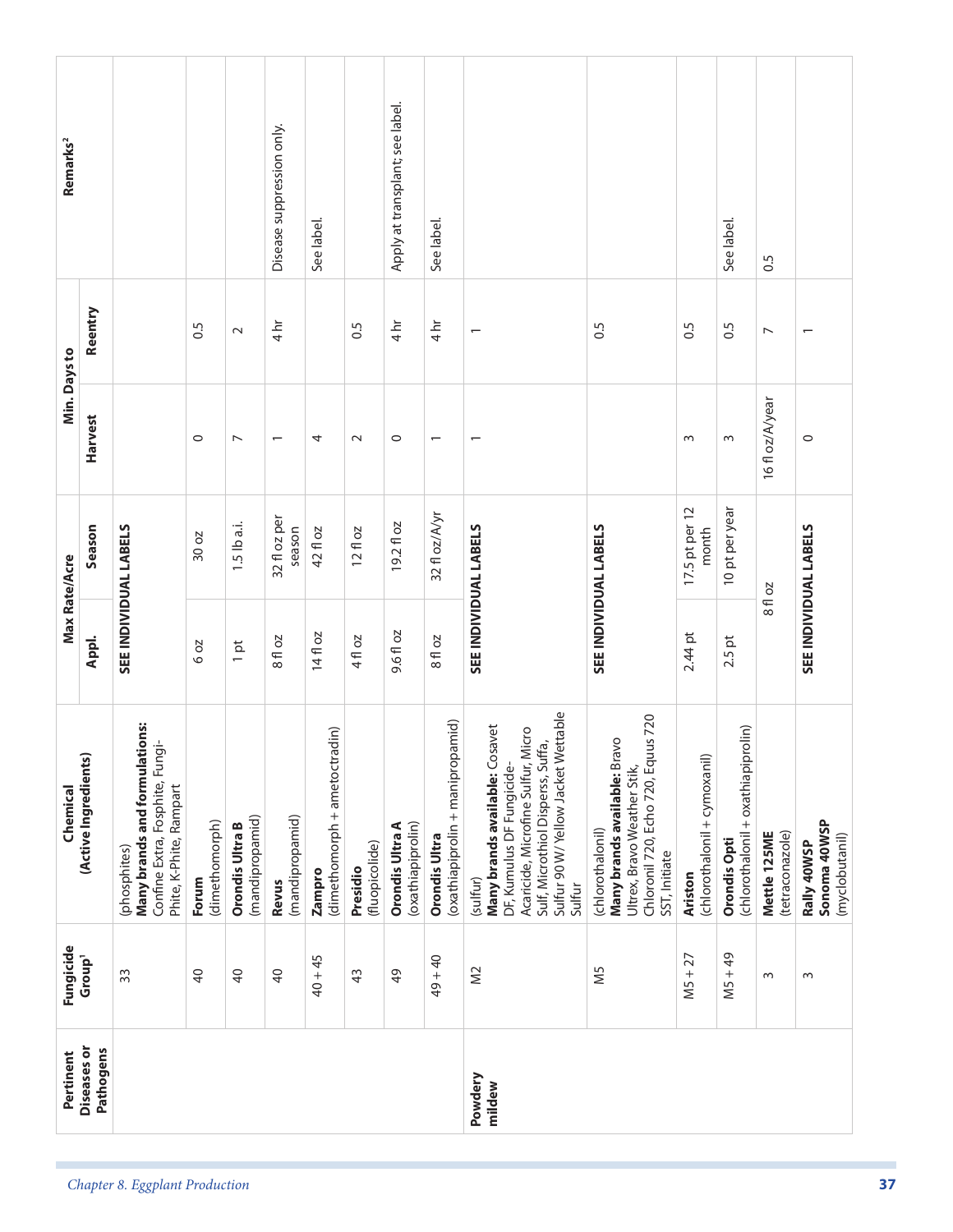| Pertinent                       | Fungicide                                 | Chemical                                                                                                                                                     |            | Max Rate/Acre              |                | Min. Days to      | Remarks <sup>2</sup>                                                                                                                                                                              |
|---------------------------------|-------------------------------------------|--------------------------------------------------------------------------------------------------------------------------------------------------------------|------------|----------------------------|----------------|-------------------|---------------------------------------------------------------------------------------------------------------------------------------------------------------------------------------------------|
| <b>Diseases or</b><br>Pathogens | Group <sup>1</sup>                        | (Active Ingredients)                                                                                                                                         | Appl.      | Season                     | Harvest        | Reentry           |                                                                                                                                                                                                   |
|                                 | $\sim$                                    | (flutriafol)<br>Rhyme                                                                                                                                        | 7 fl oz    | 28 fl oz                   | $\circ$        | $\overline{c}$    | crop response. In situations where<br>nonionic surfactant 0.125% v/v is<br>an adjuvant is necessary, use of a<br>additives may result in negative<br>Use of silicone-or oil-based<br>recommended. |
|                                 | $\sim$                                    | Topguard<br>(flutriafol)                                                                                                                                     | 14 fl oz   | 56 fl oz                   | $\circ$        | $\overline{0}$ .5 |                                                                                                                                                                                                   |
|                                 | $\overline{\phantom{0}}$<br>$\frac{+}{3}$ | (difenoconazole +<br>benzovindiflupyr)<br>Aprovia Top                                                                                                        | 13.5 fl oz | 53.6 fl oz per 12<br>month | $\circ$        | 0.5               |                                                                                                                                                                                                   |
|                                 | $\overline{\phantom{0}}$                  | (penthiopyrad)<br>Fontelis                                                                                                                                   | 24 fl oz   | 72 fl oz                   | $\circ$        | 0.5               |                                                                                                                                                                                                   |
|                                 | $7 + 11$                                  | (fluopyram + trifloxystrobin)<br>Luna Sensation                                                                                                              | 7.6 fl oz  | 27.1 fl oz                 | $\sim$         | $\frac{5}{2}$     |                                                                                                                                                                                                   |
|                                 | $7 + 11$                                  | (fluxapyroxad + pyraclostrobin)<br>Priaxor                                                                                                                   | 8 fl oz    | 24 fl oz                   | $\overline{ }$ | $\frac{5}{2}$     |                                                                                                                                                                                                   |
|                                 | $7 + 12$                                  | (fludioxonil + pydiflumetofen)<br><b>Miravis Prime</b>                                                                                                       | $11.4f$ oz | 22.8 fl oz/year            | $\circ$        | $\frac{5}{2}$     |                                                                                                                                                                                                   |
|                                 | $\circ$                                   | (cyprodinil)<br>Vango WG                                                                                                                                     | $7$ oz     | 28 oz                      | $\circ$        | 0.5               |                                                                                                                                                                                                   |
|                                 | $\sim$<br>$+$                             | (cyprodinil + difenoconazole)<br>Inspire Super                                                                                                               | 20 fl oz   | 47 fl oz                   | $\circ$        | 0.5               |                                                                                                                                                                                                   |
|                                 | $9 + 12$                                  | (cyprodinil + fludioxonil)<br>Alerity 62.5WG<br>Switch                                                                                                       | 14 oz      | 56 oz                      | $\circ$        | $\frac{5}{2}$     | Follow resistance management<br>recommendations on label.                                                                                                                                         |
|                                 | $\overline{1}$                            | Aframe, Azoxystar, Azoxystrobin,<br>Quadris, Satori, Trevo, Willowood<br>Azoxyzone, Equation, Heritage,<br>Many brands available:<br>(azoxystrobin)<br>Azoxy |            |                            |                |                   | See individual labels.                                                                                                                                                                            |
|                                 | $\overline{1}$                            | (pyraclostrobin)<br>Cabrio EG                                                                                                                                | 16 oz      | 96 oz                      | $\circ$        | 0.5               |                                                                                                                                                                                                   |
|                                 | $\sim$<br>$\frac{+}{-}$                   | (azoxystrobin + difenoconazole)<br>Quadris Top                                                                                                               | 14 fl oz   | 55.3 fl oz                 | $\circ$        | $\sim$            |                                                                                                                                                                                                   |
|                                 | $\sim$<br>$^{+}$<br>$\overline{1}$        | (azoxystrobin + flutriafol)<br><b>TopGuard EQ</b>                                                                                                            | 8 fl oz    | 32 fl oz                   | $\circ$        | 0.5               |                                                                                                                                                                                                   |
|                                 | $\overline{c}$                            | (fludioxonil)<br>Emblem                                                                                                                                      | 7 fl oz    | 28 fl oz/A/year            | $\circ$        | 0.5               |                                                                                                                                                                                                   |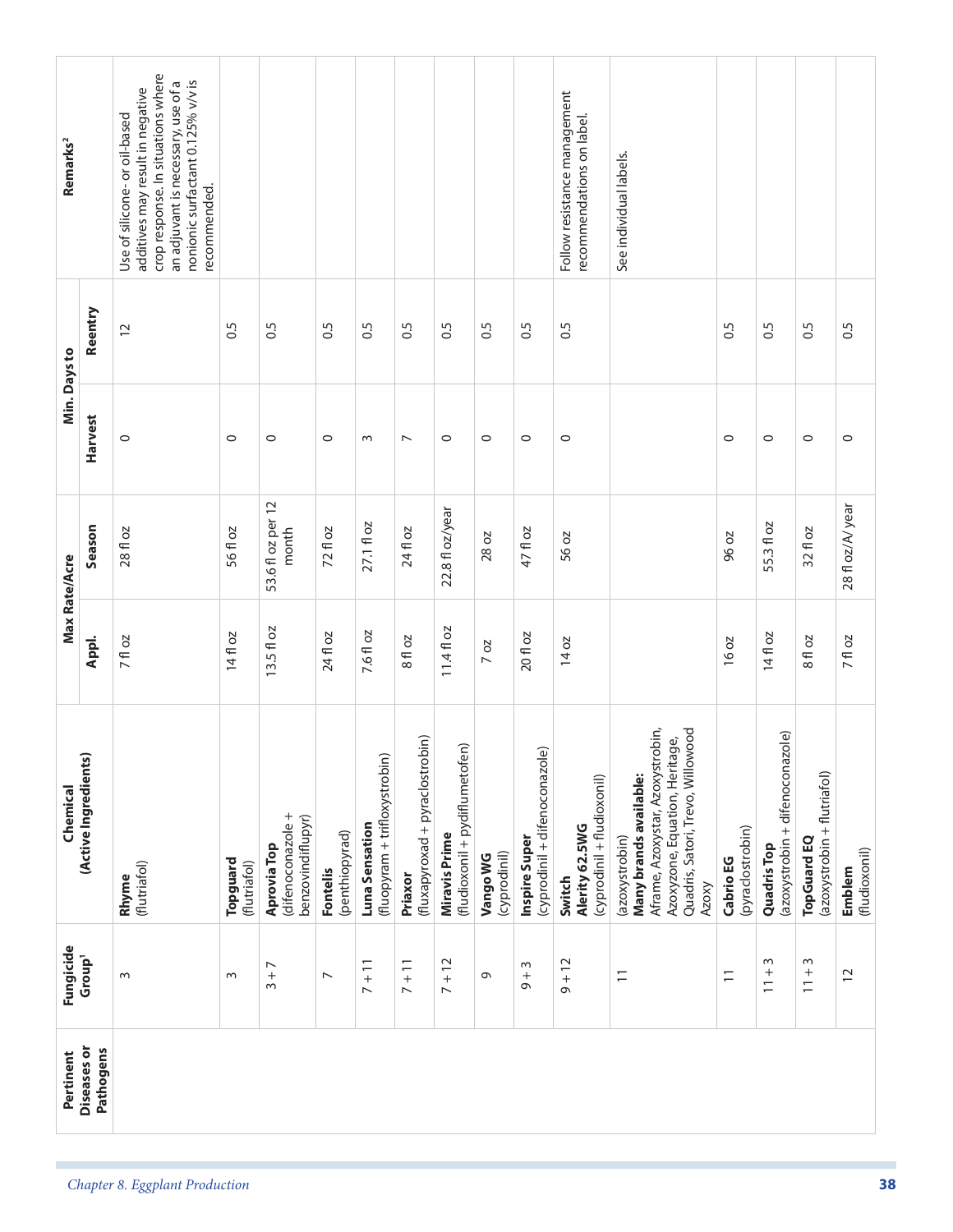| Pertinent                       | Fungicide                    | Chemical                                                                                                                                                                                                                                                                                                                                                                                                                                                                                                                                                                                                                                                                                                                                                                                                                                                                                                                                                                                                           |              | Max Rate/Acre   |                | Min. Days to   | Remarks <sup>2</sup>                                |
|---------------------------------|------------------------------|--------------------------------------------------------------------------------------------------------------------------------------------------------------------------------------------------------------------------------------------------------------------------------------------------------------------------------------------------------------------------------------------------------------------------------------------------------------------------------------------------------------------------------------------------------------------------------------------------------------------------------------------------------------------------------------------------------------------------------------------------------------------------------------------------------------------------------------------------------------------------------------------------------------------------------------------------------------------------------------------------------------------|--------------|-----------------|----------------|----------------|-----------------------------------------------------|
| <b>Diseases or</b><br>Pathogens | Group <sup>1</sup>           | (Active Ingredients)                                                                                                                                                                                                                                                                                                                                                                                                                                                                                                                                                                                                                                                                                                                                                                                                                                                                                                                                                                                               | Appl.        | Season          | <b>Harvest</b> | Reentry        |                                                     |
|                                 | $\frac{3}{2}$                | (quinoxyfen)<br>Quintec                                                                                                                                                                                                                                                                                                                                                                                                                                                                                                                                                                                                                                                                                                                                                                                                                                                                                                                                                                                            | 6 fl oz      | 24 fl oz        | w              | $\sim$         | See label.                                          |
|                                 | $\overline{0}$               | (polyoxin D zinc salt)<br>Ph-DWDG                                                                                                                                                                                                                                                                                                                                                                                                                                                                                                                                                                                                                                                                                                                                                                                                                                                                                                                                                                                  | 6.2 oz       | See label       | $\circ$        | $4 h$ r        |                                                     |
|                                 | 50                           | (metrafenone)<br>Vivando                                                                                                                                                                                                                                                                                                                                                                                                                                                                                                                                                                                                                                                                                                                                                                                                                                                                                                                                                                                           | ΟZ<br>15.4f1 | 46.2 fl oz      | $\circ$        | $\ddot{0}$     | Apply prior to symptoms of<br>powdery mildew.       |
| Sclerotinia                     | $7 + 11$                     | (fluxapyroxad + pyraclostrobin)<br>Priaxor                                                                                                                                                                                                                                                                                                                                                                                                                                                                                                                                                                                                                                                                                                                                                                                                                                                                                                                                                                         | 8 fl oz      | 24 fl oz        | $\overline{ }$ | 0.5            |                                                     |
| Septoria leaf<br>spot           | $\overline{\mathsf{S}}$      | (copper octanoate)<br>Cueva                                                                                                                                                                                                                                                                                                                                                                                                                                                                                                                                                                                                                                                                                                                                                                                                                                                                                                                                                                                        |              | SEE LABEL       |                |                |                                                     |
|                                 | $\overline{ }$               | (penthiopyrad)<br>Fontelis                                                                                                                                                                                                                                                                                                                                                                                                                                                                                                                                                                                                                                                                                                                                                                                                                                                                                                                                                                                         | 24 fl oz     | 72 fl oz        | $\circ$        | 0.5            |                                                     |
|                                 | $7 + 11$                     | (fluopyram + trifloxystrobin)<br>Luna Sensation                                                                                                                                                                                                                                                                                                                                                                                                                                                                                                                                                                                                                                                                                                                                                                                                                                                                                                                                                                    | 7.6 fl oz    | 27.1 fl oz      | $\sim$         | 0.5            |                                                     |
|                                 | $7 + 11$                     | (fluxapyroxad + pyraclostrobin)<br>Priaxor                                                                                                                                                                                                                                                                                                                                                                                                                                                                                                                                                                                                                                                                                                                                                                                                                                                                                                                                                                         | 8 fl oz      | 24 fl oz        | $\overline{ }$ | 6.5            |                                                     |
|                                 | $7 + 12$                     | (fludioxonil + pydiflumetofen)<br>Miravis Prime                                                                                                                                                                                                                                                                                                                                                                                                                                                                                                                                                                                                                                                                                                                                                                                                                                                                                                                                                                    | 11.4fl oz    | 22.8 fl oz/year | $\circ$        | $\sim$         |                                                     |
|                                 | $\sim$<br>$\frac{+}{\infty}$ | (cyprodinil + difenoconazole)<br>Inspire Super                                                                                                                                                                                                                                                                                                                                                                                                                                                                                                                                                                                                                                                                                                                                                                                                                                                                                                                                                                     | 20 fl oz     | 47 fl oz        | $\circ$        | $\sim$         |                                                     |
|                                 | $\overline{1}$               | (pyraclostrobin)<br>Cabrio EG                                                                                                                                                                                                                                                                                                                                                                                                                                                                                                                                                                                                                                                                                                                                                                                                                                                                                                                                                                                      | <b>16 oz</b> | 96 oz           | 0              | 0.5            |                                                     |
|                                 | $\Xi$                        | (trifloxystrobin)<br>Flint Extra<br>Gem                                                                                                                                                                                                                                                                                                                                                                                                                                                                                                                                                                                                                                                                                                                                                                                                                                                                                                                                                                            | 3.0 oz       | 16 oz           | w              | $\overline{0}$ | Disease suppression only. See<br>individual labels. |
|                                 | $\overline{1}$               | Reason 500 SC<br>(fenamidone)                                                                                                                                                                                                                                                                                                                                                                                                                                                                                                                                                                                                                                                                                                                                                                                                                                                                                                                                                                                      | 8.2 fl oz    | 24.6 fl oz      | $\overline{4}$ | 0.5            | Disease suppression only.                           |
| White mold                      | $7 + 11$                     | (fluopyram + trifloxystrobin)<br>Luna Sensation                                                                                                                                                                                                                                                                                                                                                                                                                                                                                                                                                                                                                                                                                                                                                                                                                                                                                                                                                                    | 7.6 fl oz    | 27.1 fl oz      | $\sim$         | 0.5            | Disease suppression only                            |
|                                 |                              | <sup>2</sup> Information provided in this table applies only to Florida. Be sure to read a current product label before applying any chemical. The use of brand names and any mention or listing of<br>unknown, or a mode of action that has not been classified yet and is typically associated with another number; P = host plant defense inducers. Source: FRAC Code List 2021; http://<br>'FRAC code (fungicide group): Number (1 through 46) and letters (U and P) are used to distinguish the fungicide mode of action groups. All fungicides within the same group (with<br>same number or letter) indicate the same active ingredient or similar mode of action. This information must be considered for the fungicide resistance management decisions. U =<br>commercial products or services in the publication does not imply endorsement by UF/IFAS Extension nor discrimination against similar products or services not mentioned.<br>www.frac.info/ (FRAC = Fungicide Resistance Action Committee) |              |                 |                |                |                                                     |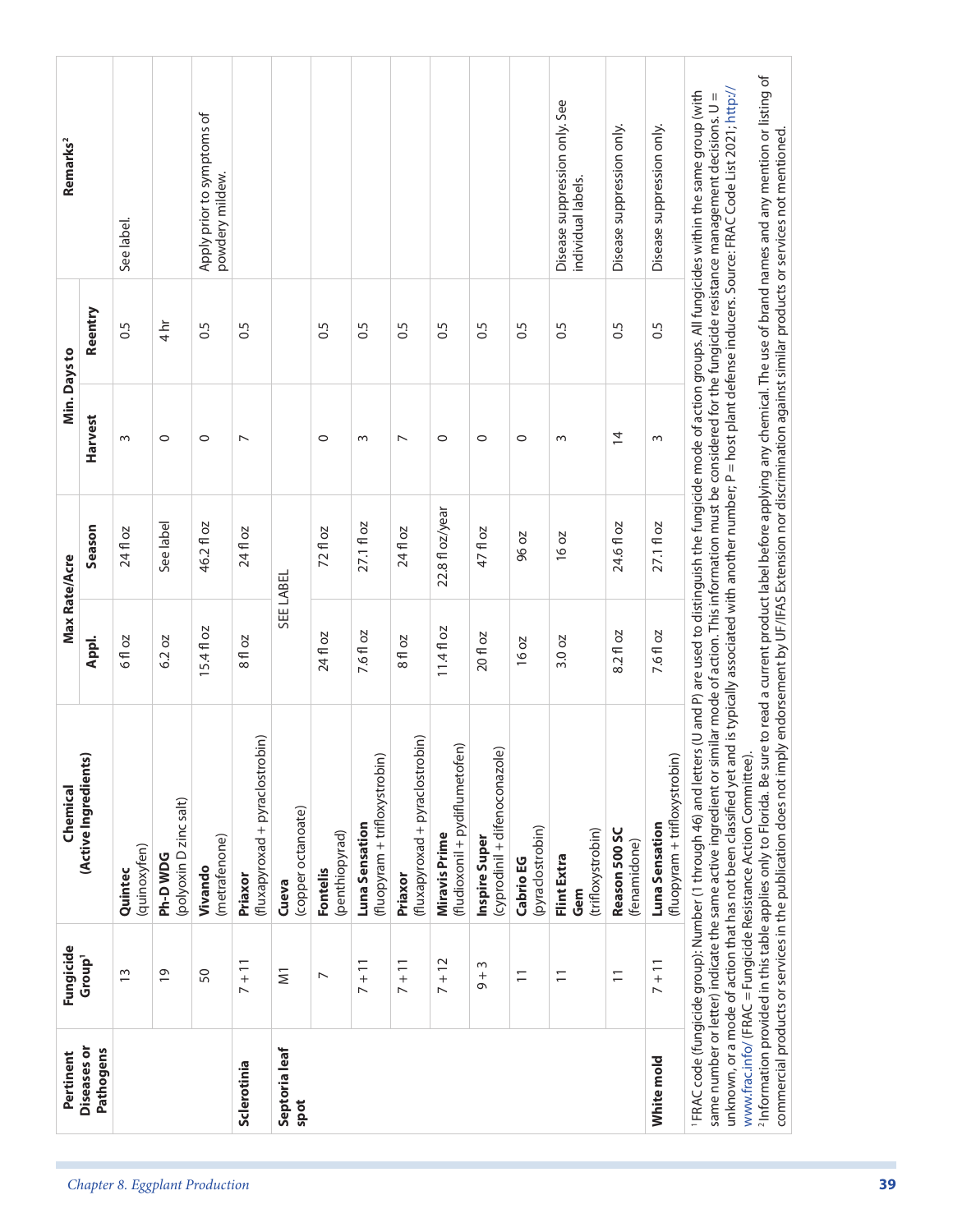#### Table 8.6. Nonfumigant nematicides for eggplants in Florida.

| <b>Product</b>                | <b>Application Directions</b>                                                                                                                                                                                                                                                                                                                                                                                                                                                                                                                                                                                                                                                                                  |
|-------------------------------|----------------------------------------------------------------------------------------------------------------------------------------------------------------------------------------------------------------------------------------------------------------------------------------------------------------------------------------------------------------------------------------------------------------------------------------------------------------------------------------------------------------------------------------------------------------------------------------------------------------------------------------------------------------------------------------------------------------|
| Vydate L<br>(a.i. oxamyl)     | Apply 1/2 to 1 gal/acre at planting, preferably via drip application. Make additional applications on a 10-to-14-day interval.<br>Do not apply more than 3 gal per acre per season. Minimum retreatment interval is 7 days unless a longer interval is<br>stated. Do not make more than 8 applications per season.                                                                                                                                                                                                                                                                                                                                                                                             |
| Nimitz<br>(a.i. fluensulfone) | All applications must be incorporated either physically or via drip or overhead irrigation. Make preplant applications at a<br>rate of 3.5 to 7 pints (56.0 to 80.0 fl oz) per acre, a minimum of seven days before planting. Do not plant any unlisted crops<br>into treated land for 365 days after application of the product. Do not apply more than one application per crop and no<br>more than 112 fl oz of product per acre per year (365 days). Provides control only for nematodes. Growers applying Nimitz<br>must consult the product label to observe the plant-back (recropping) intervals for a variety of leafy vegetables and<br>brassica crops, onions, bananas, sugarcane, and other crops. |
| Velum<br>(a.i. fluopyram)     | Apply max 6.84 fl oz/acre using only chemigation into root-zone through low-pressure drip, trickle, microsprinkler, or<br>equivalent equipment. Observe minimum 5-day interval between soil applications. Do not apply more than 13.7 fl oz of<br>Velum (0.446 lb fluopyram) per acre per year, regardless of formulation (Velum and/or Luna) or method of application (soil<br>or foliar). For soil application, to limit the potential for development of disease resistance to this chemical class, the first<br>foliar fungicide application after Velum should be a product from a different FRAC group.                                                                                                  |
|                               | Vydate is an insecticide/nematicide; Velum is a fungicide/nematicide; Nimitz is a true nematicide. Unlike fumigants, these products are not<br>uelatile and will move through the soil via water depending on the water solubility these products will have different recommendations as far                                                                                                                                                                                                                                                                                                                                                                                                                   |

volatile and will move through the soil via water; depending on the water solubility, these products will have different recommendations as far as how to best apply them (see specific label recommendations); when nematode pressure is high, they may not be as consistently effective against root nematodes as the fumigants.